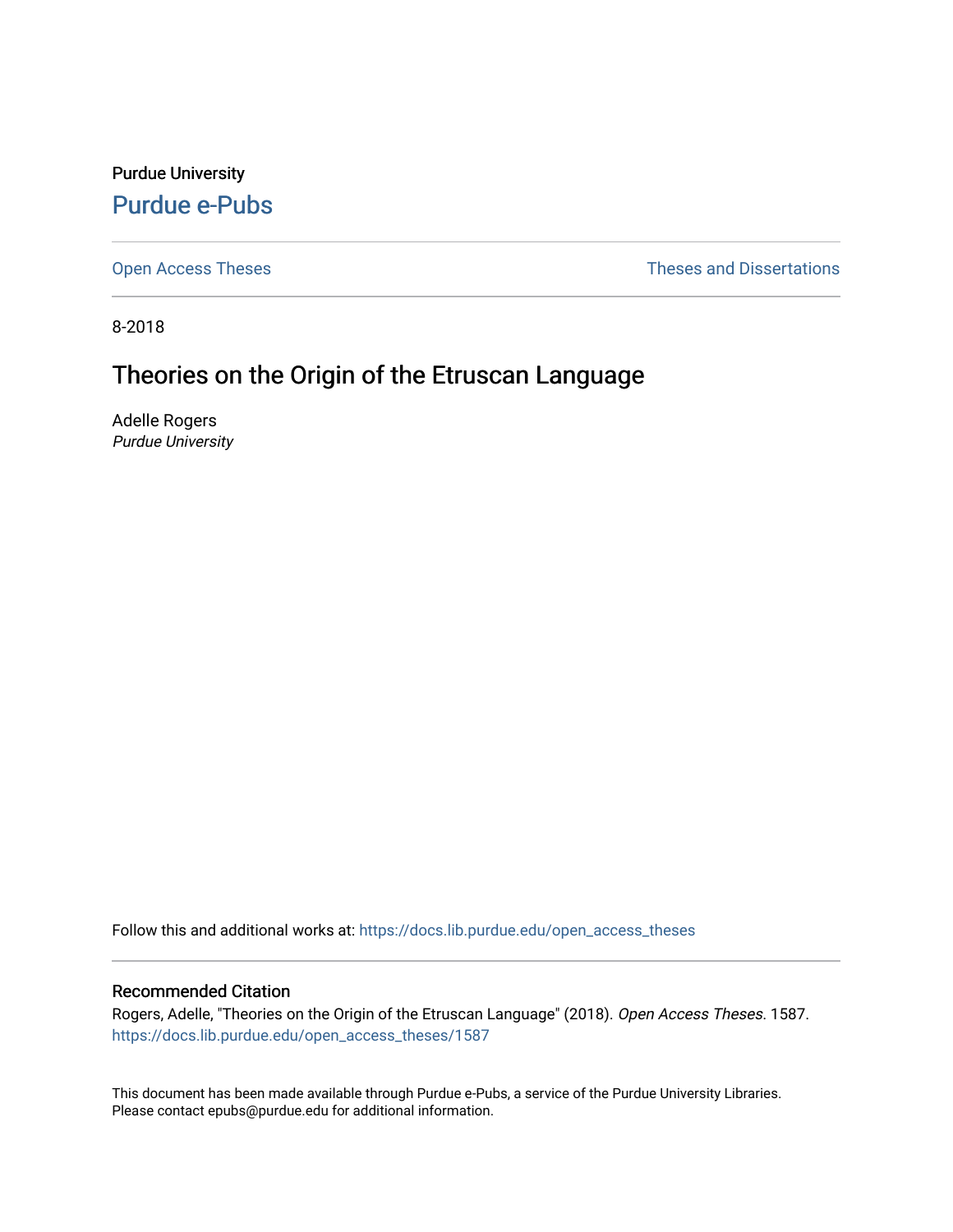# **THEORIES ON THE ORIGIN OF THE ETRUSCAN LANGUAGE**

by

**Adelle Rogers**

# **A Thesis**

*Submitted to the Faculty of Purdue University In Partial Fulfillment of the Requirements for the degree of*

**Master of Arts**



Department of Linguistics West Lafayette, Indiana August 2018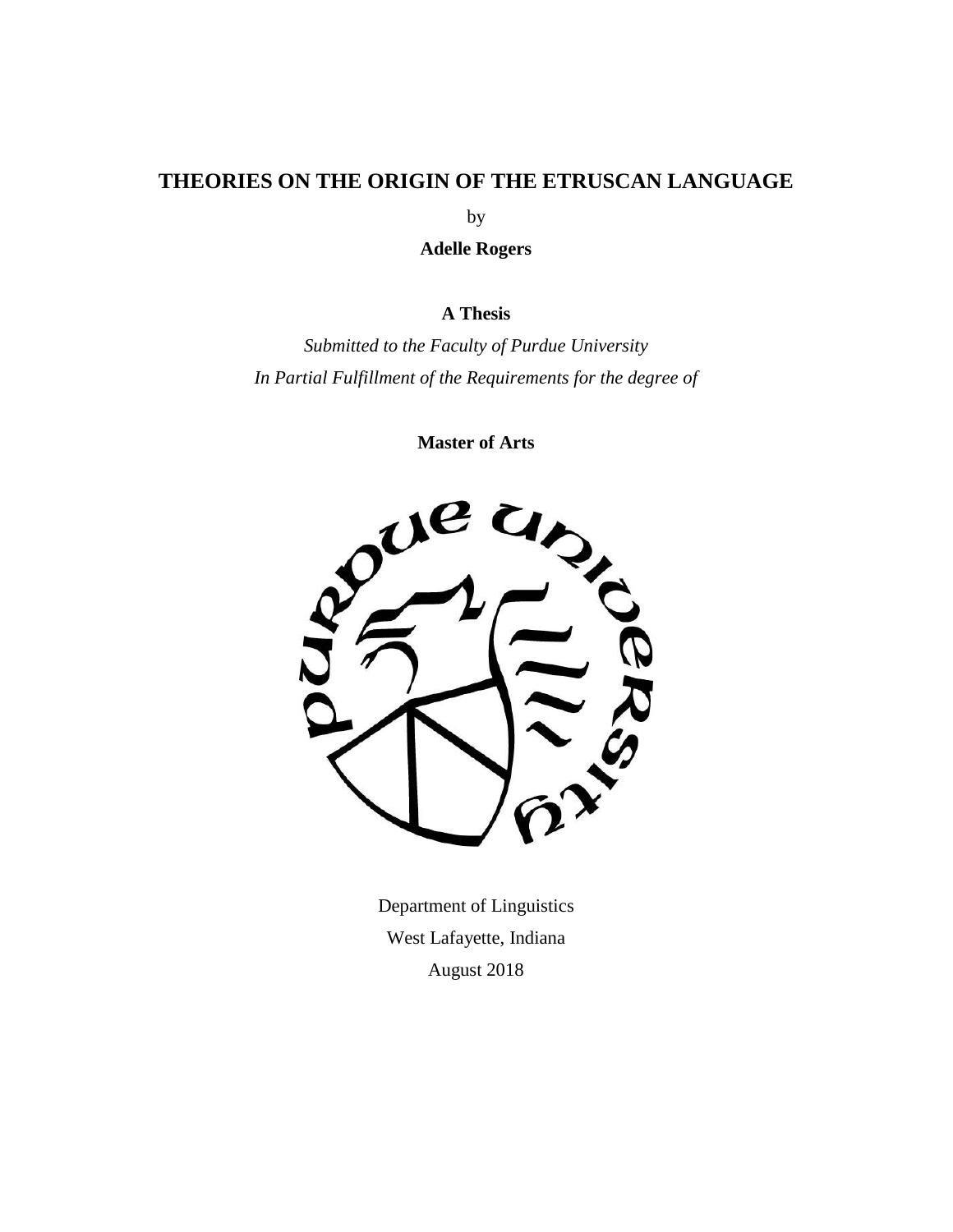# **THE PURDUE UNIVERSITY GRADUATE SCHOOL STATEMENT OF COMMITTEE APPROVAL**

Dr. Mary Niepokuj, Chair

Department of English

Dr. John Sundquist

School of Languages and Cultures

Dr. Olga Dmitrieva

School of Languages and Cultures

# **Approved by:**

Dr. Alejandro Cuza-Blanco Head of the Graduate Program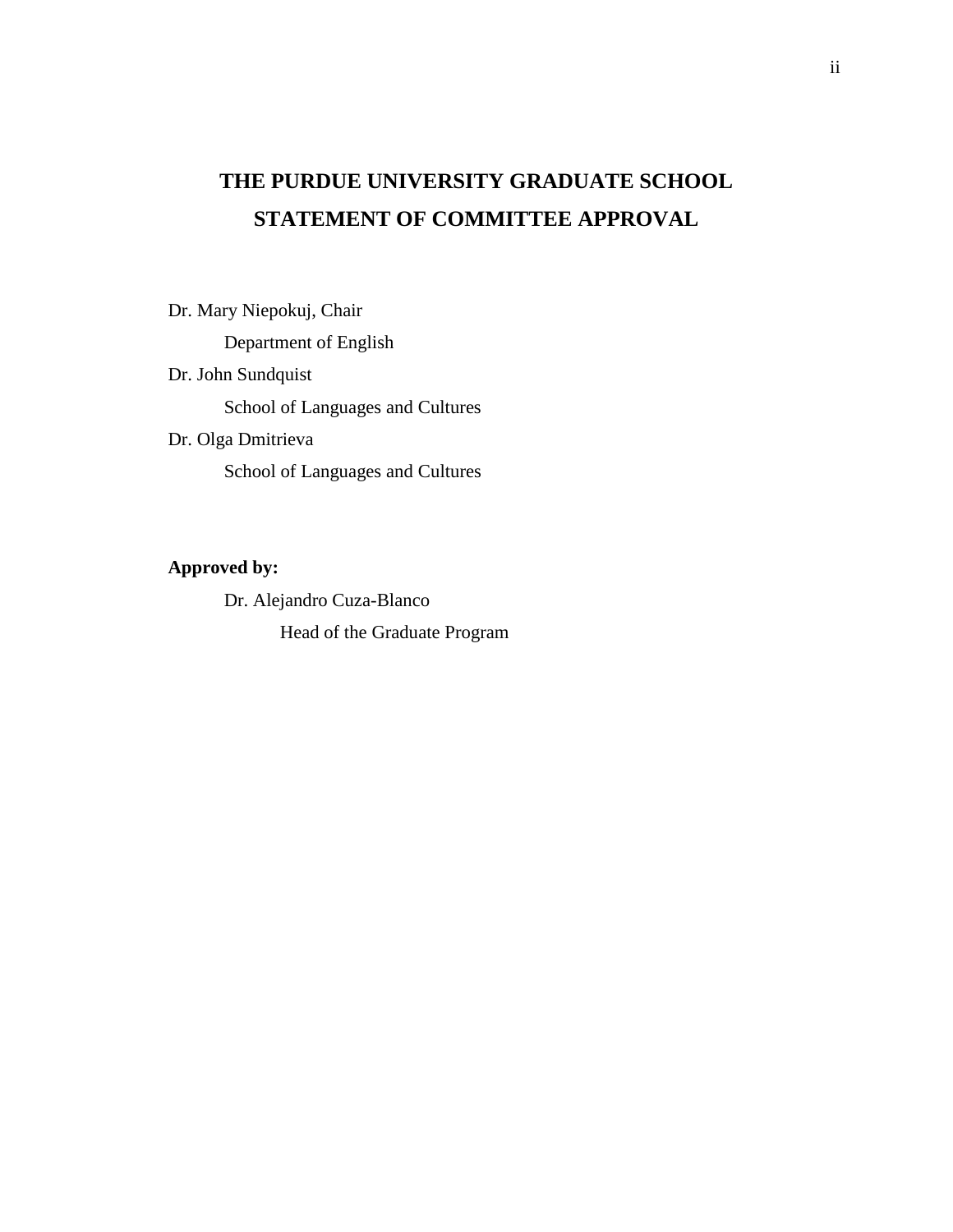This thesis is dedicated to my parents, Richard and Laurine, and to my brother, Clay. They have been a tremendous source of love, support, and inspiration.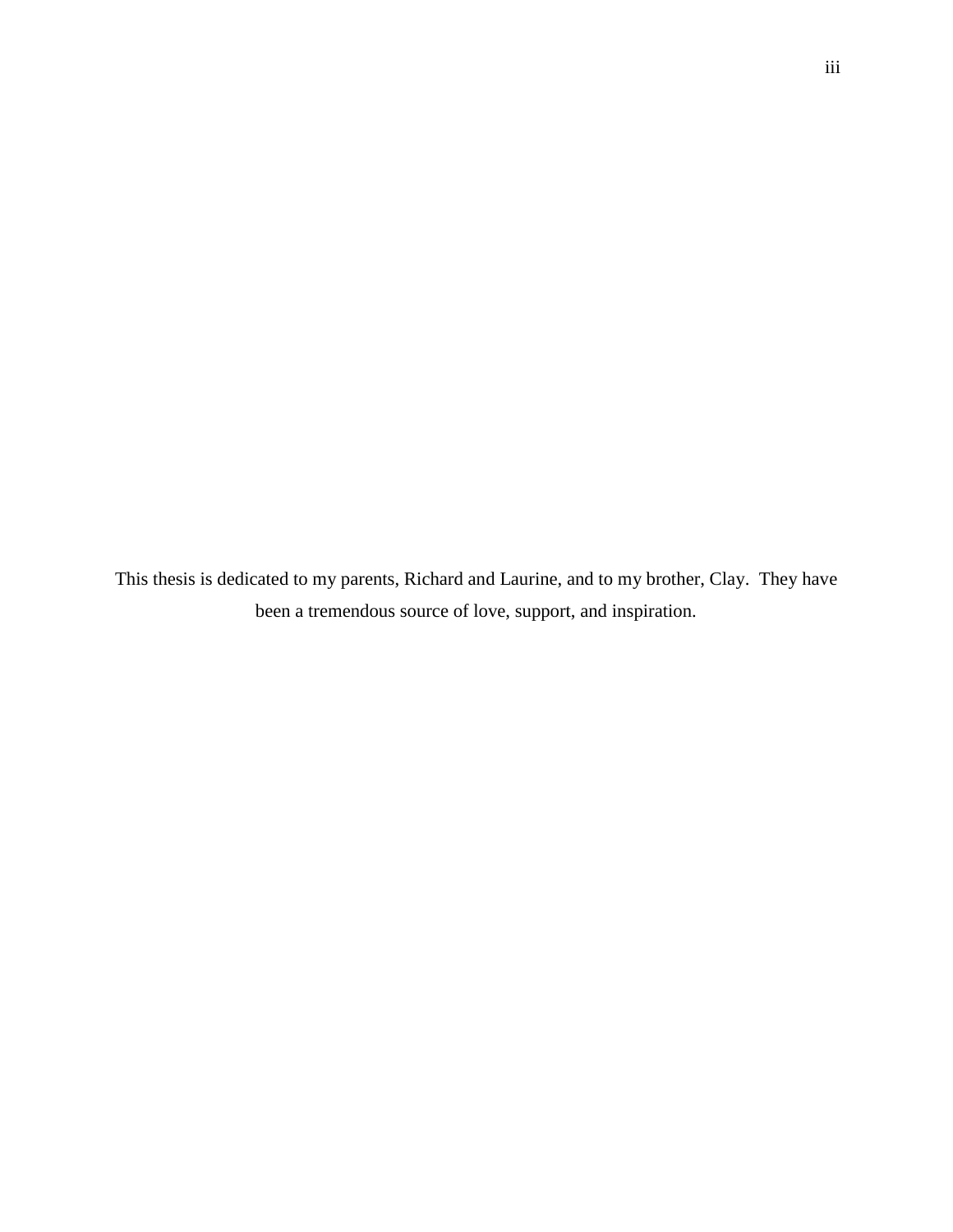# **ACKNOWLEDGMENTS**

I am deeply grateful to my advisor, Dr. Mary Niepokuj, for her guidance, patience, and insightful comments and suggestions. I am also very thankful to my committee members, Dr. John Sundquist and Dr. Olga Dmitrieva, for their time, their knowledge, and their encouragement. I would like to thank my mother for her help with translations and my father for inspiring my love of historical linguistics and of the Etruscans.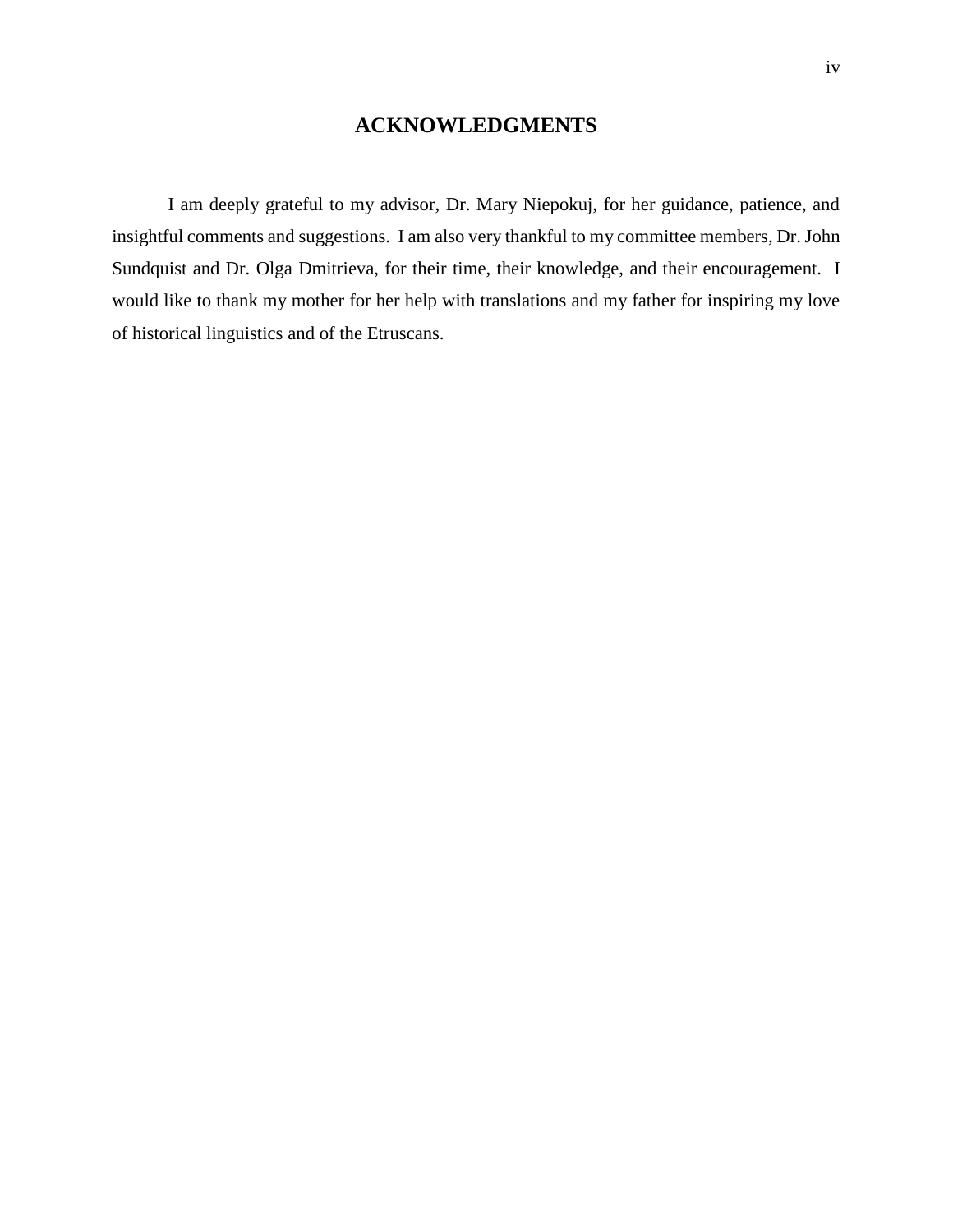# **TABLE OF CONTENTS**

| 2.1   |  |
|-------|--|
| 2.2   |  |
| 2.3   |  |
|       |  |
| 3.1   |  |
|       |  |
|       |  |
|       |  |
|       |  |
|       |  |
|       |  |
|       |  |
|       |  |
|       |  |
|       |  |
|       |  |
|       |  |
|       |  |
|       |  |
|       |  |
| 3.5.1 |  |
|       |  |
|       |  |
|       |  |
|       |  |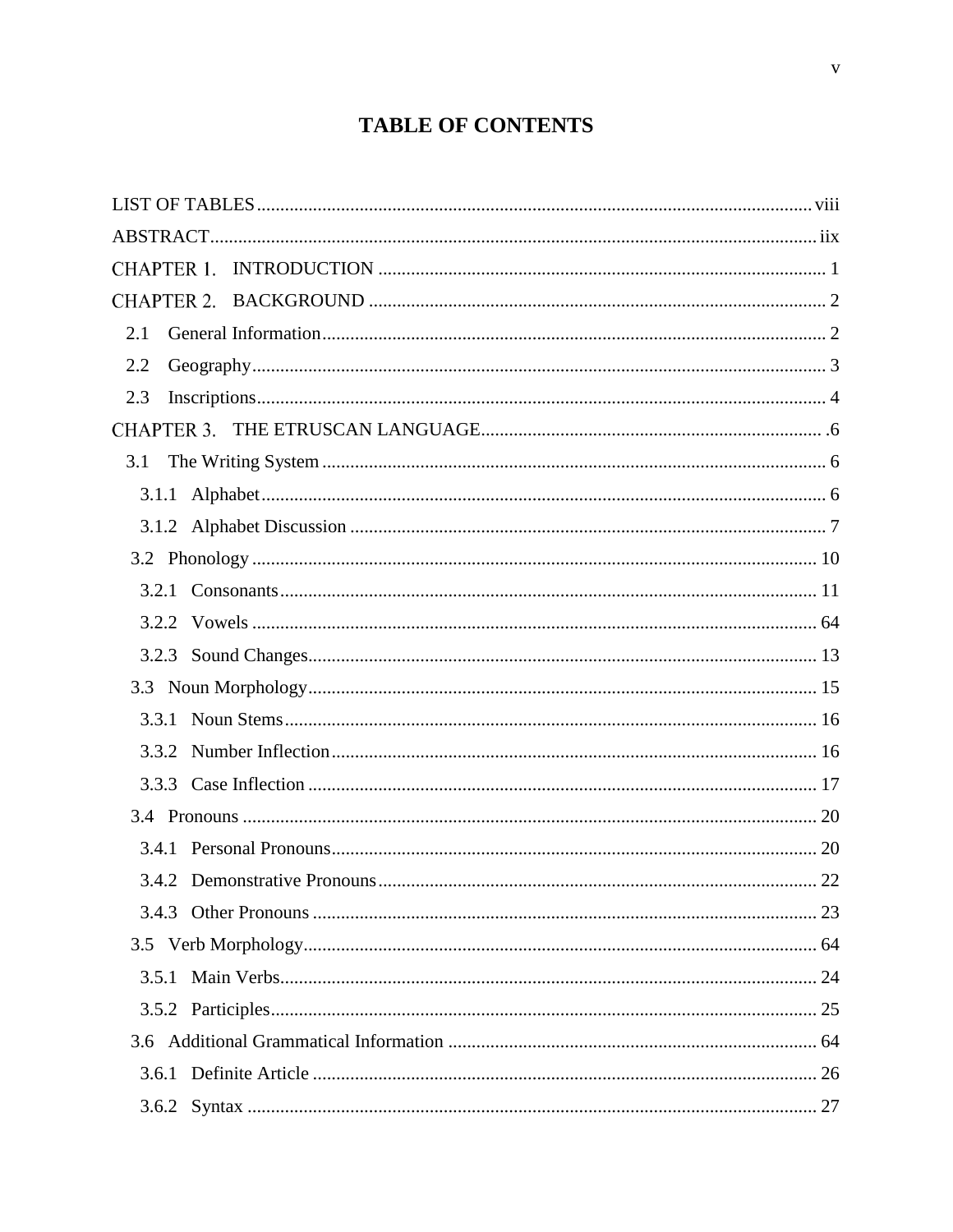| 4.1   |  |
|-------|--|
|       |  |
|       |  |
|       |  |
|       |  |
|       |  |
|       |  |
|       |  |
| 6.1.1 |  |
|       |  |
|       |  |
|       |  |
|       |  |
|       |  |
|       |  |
| 6.2.1 |  |
|       |  |
|       |  |
|       |  |
| 6.3.1 |  |
|       |  |
|       |  |
|       |  |
| 6.4.1 |  |
|       |  |
|       |  |
|       |  |
|       |  |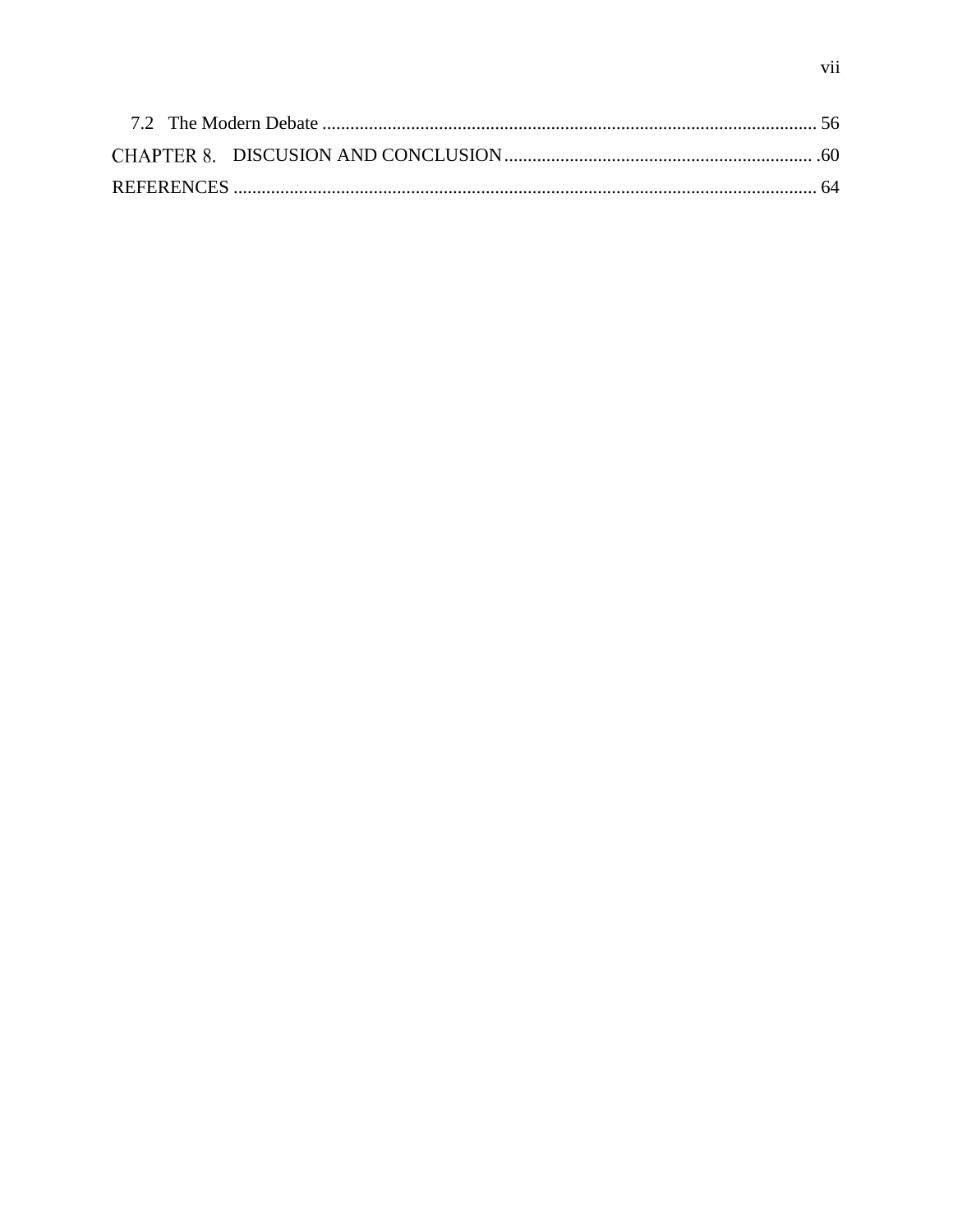# **LIST OF TABLES**

<span id="page-8-0"></span>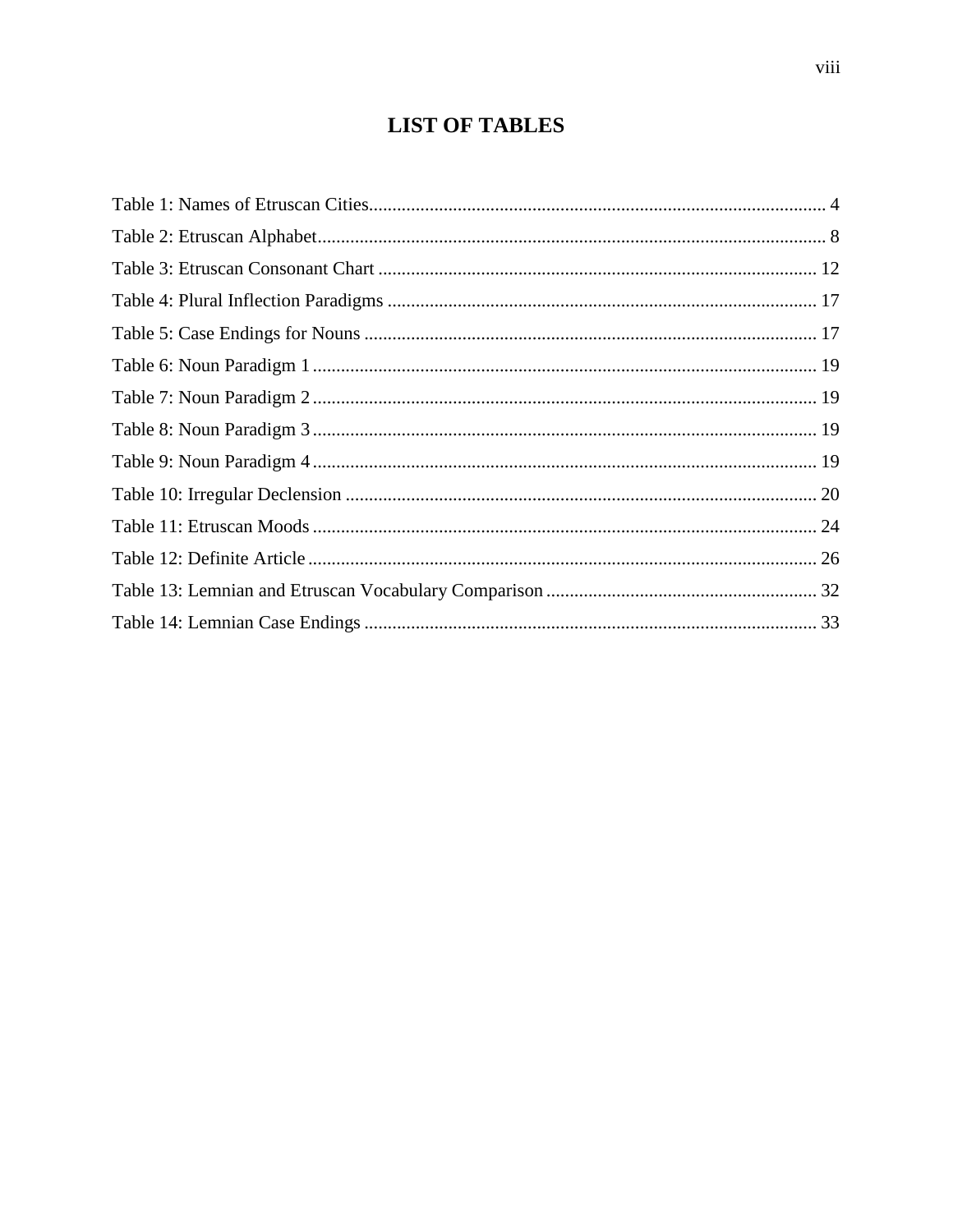# **ABSTRACT**

<span id="page-9-0"></span>Author: Rogers, Adelle, M. Choose Degree Institution: Purdue University Degree Received: August 2018 Title: Theories on the Origin of the Etruscan Language Committee Chair: Mary Niepokuj

Etruscan was a language once spoken in what is now Tuscany. The origins of both the Etruscan people and the Etruscan language have been debated for thousands of years. The languages of Lemnian and Raetic may be related to Etruscan, however very little is currently known about these two languages. The similarities between Raetic and Etruscan led to the ancient author Livy to claim that Raetic and Etruscan were related. The historian Herodotus had claimed that Etruscans and their language had originated in Anatolia. However, Dionysius of Halicarnassus claimed that the Etruscans were autochthonous to Italy. This debate has continued into the present day. This paper examines the various theories proposed for the origin of the Etruscan language. The methodologies and evidence provided by proponents of each theory are examined in order to gain insight into the reasons for the debate's longevity.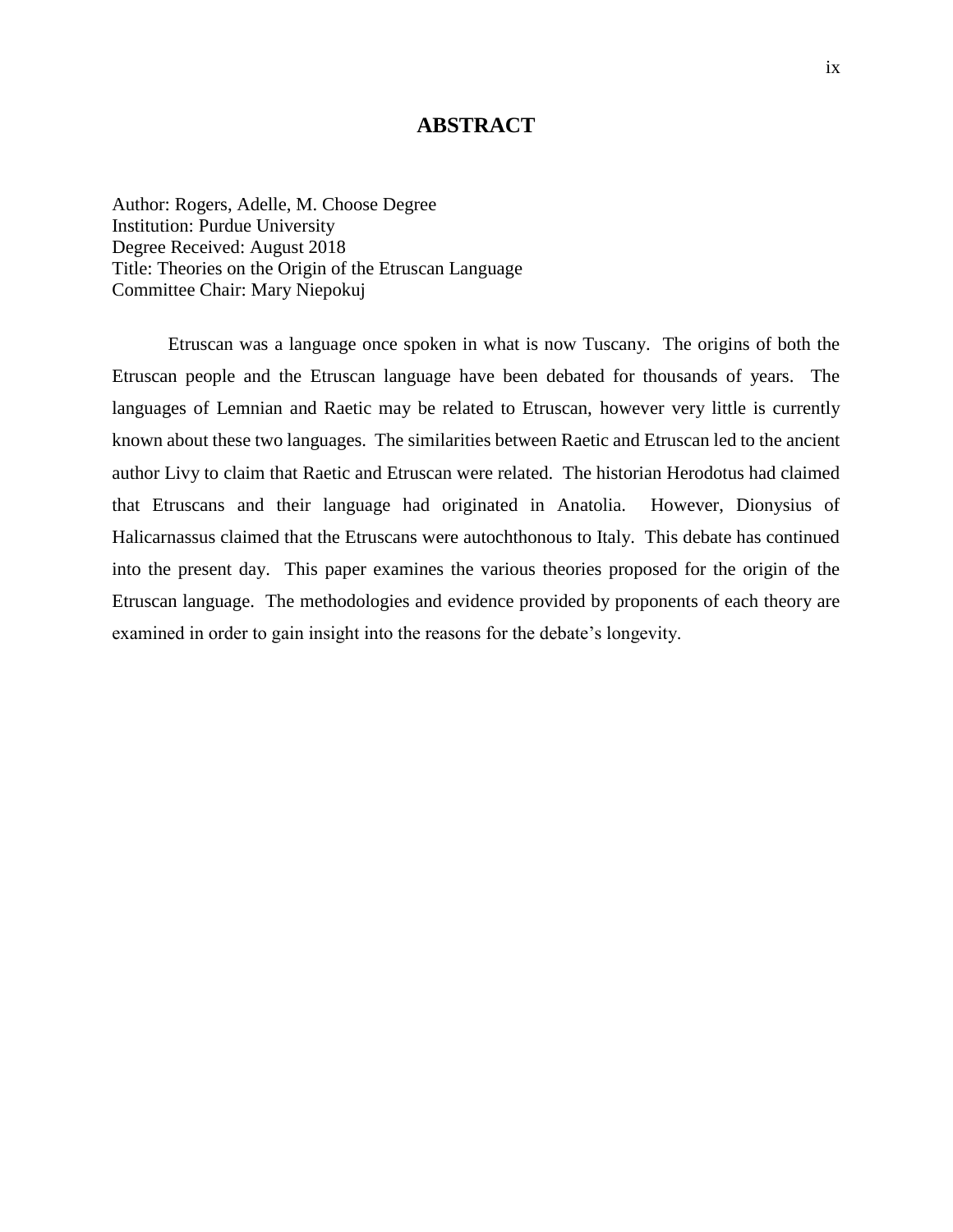# **CHAPTER 1. INTRODUCTION**

The heart of the ancient land of Etruria was located between the Tiber and Arno Rivers of what is now Italy. The people of Etruria, the Etruscans, spoke a language that has been at the center of a great historical mystery. Ancient scholars of Rome and Greece debated the origins of the Etruscans and their language. Herodotus suggested that the Etruscans came from Lydia, while Dionysius of Halicarnassus argued that the Etruscans were autochthonous to Italy. Livy believed the Etruscans to be related to the Raetians in Northern Italy. In the modern era, Livy's claims of a relation between the language of the Etruscans and Raetic, the language of the Raetians, seems to be supported, but the origin of both of these languages is still unknown. Modern scholars continue the debate between autochthonous and Anatolian origins for the Etruscan language, as well as for the people themselves. In this paper, I will examine the various arguments for the origin of the Etruscans.

In Section 2, I will give a brief history of the Etruscans and the types of evidence found for the Etruscan language. In Section 3, I will cover features of Etruscan writing, phonology, and morphology. Sections 4 and 5 cover the less attested languages of Lemnian and Raetic which are believed to be related to Etruscan. Section 5 will also briefly cover the Nordic theory of Etruscan origins. Section 6 covers the Anatolian theory and its variants, and section 7 covers the autochthonous theory. Section 8 gives a discussion and conclusion, as well as a proposal for an additional way of looking at the evidence given by both the Anatolian and Autochthonous theory supporters.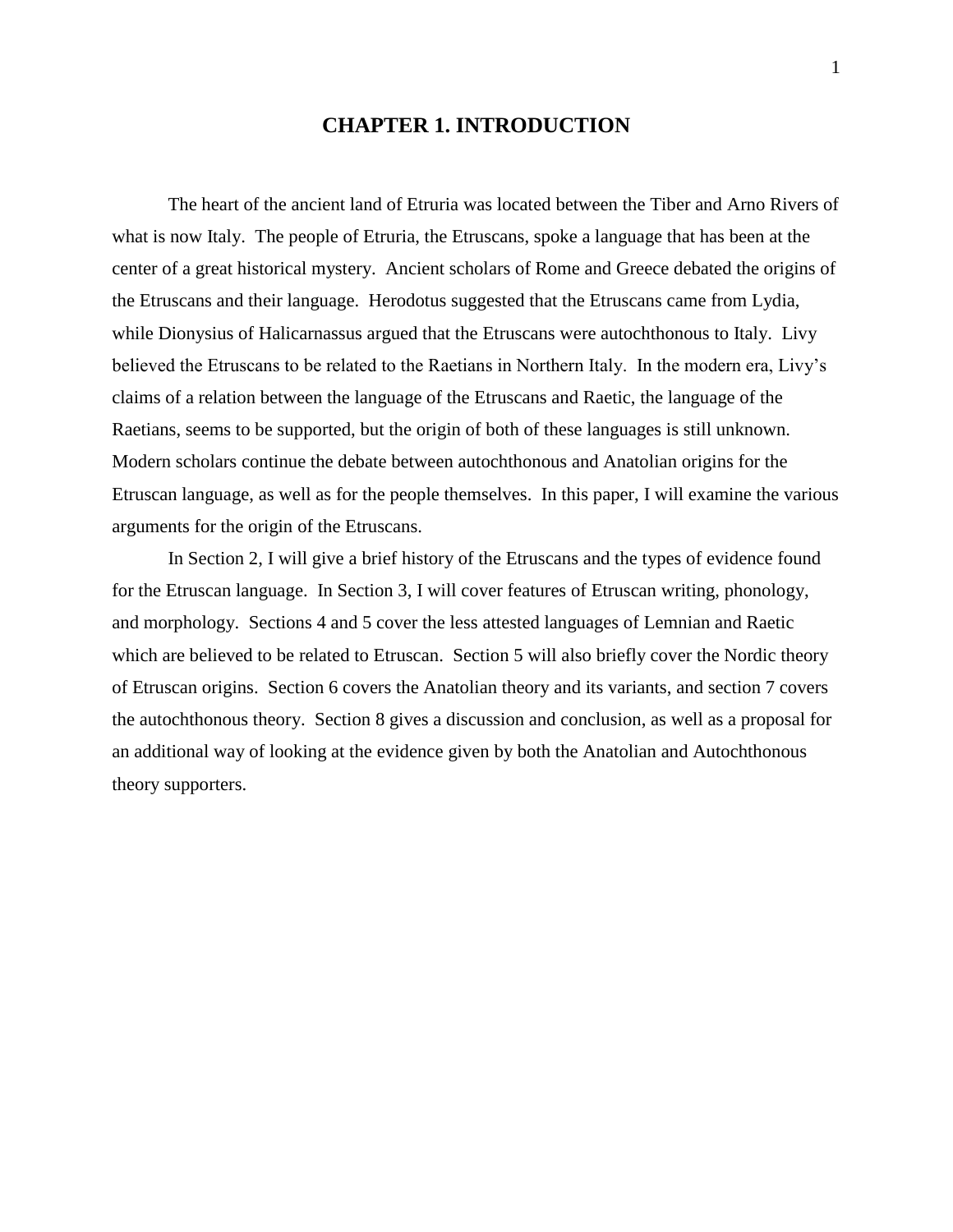# <span id="page-11-0"></span>**CHAPTER 2. BACKGROUND**

### **2.1 General Information**

The Etruscans were a pre-Roman people living in Italy. The Etruscans called themselves *Rasenna*. The Romans called them *Tusci*, and the Greeks called them *Tyrrhenians,* also *Tyrsenoi.* The Tyrrhenian Sea to the west of Italy was named after the Greek name for the Etruscans because of its proximity to Etruria and the naval dominance of the Etruscans there. (Bonfante & Bonfante 2002, 8)

Ancient historians give different accounts of the origin of the Etruscans. According to Herodotus, the Etruscans originated in Lydia, part of Anatolia, but a famine led them to travel west across the sea to Italy led by a leader named Tyrrhenus. Dionysius of Halicarnassus, on the other hand, stated that the Etruscans were an autochthonous group, native to Etruria, and that their language and customs were unlike those of any other group. Livy gave yet another account of the origin of the Etruscans by claiming that they came from the north, over the Alps. To support his theory, Livy noted similarities between the Etruscans and the people of Rhaetia, a northern land near the Danube. (Barker & Rasmusen 2000, 43)

Archaeological evidence suggests that the Etruscans had been living in Etruria at least since the Iron Age or Late Bronze Age, about 1200 BC. The "Villanovan Period" is a term often used to refer to the Iron Age in Etruria. Bonfante suggests that the term "proto-Etruscan" might be a more apt name for that time period. (Bonfante & Bonfante 2002, 3) The first attestations of the Etruscan language began in the eighth century BC, and it is believed that Etruscan continued to be spoken until the first century BC, or possibly even until the first century AD. By the fourth century BC, the southern part of Etruria was under control of the Roman empire. (Wallace 2008, 1-2) The Roman's sacking of the Etruscan city of Veii in 396 BC is said to be the event that marked the end of the Etruscans' power in Italy. (Bonfante  $\&$  Bonfante 2002, 17) By the second and third centuries BC, all of Etruria was under Rome's control, and Latin became the dominant language in Etruria during the  $1<sup>st</sup>$  century BC. However, the Etruscan divination practices continued to be taught long after the fall of Etruria, so it is possible that the Etruscan language may have survived into the Middle Ages, but only for use in divination, not as a commonly spoken language. (Wallace 2008, 1-2)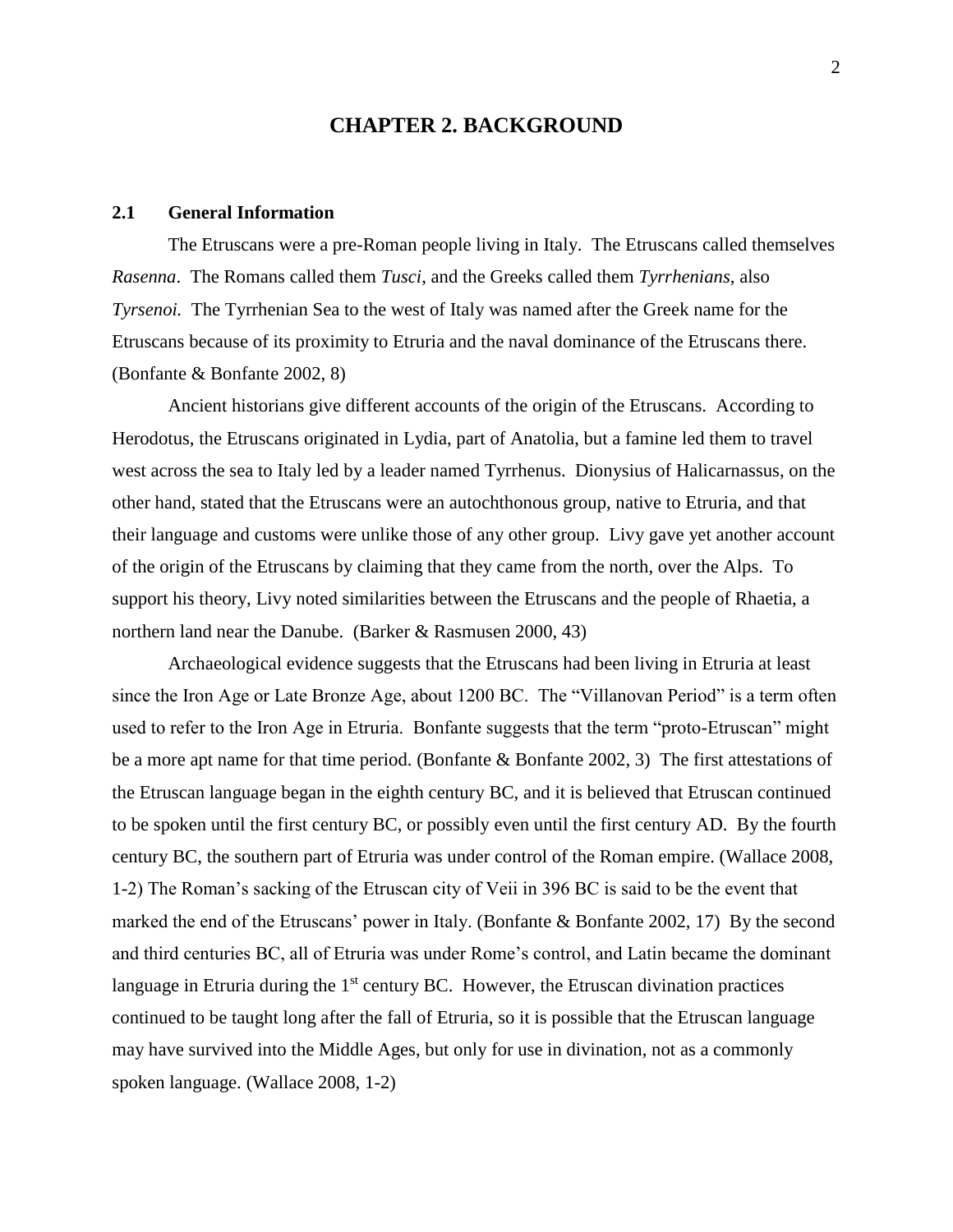The Etruscans were well known for their divination practices. An Etruscan specialty was the use of animal entrails for divination called haruspicy. According to legend, a farmer had been plowing his field one day when a prophetic child sprung up from the freshly plowed earth. The child was named Tages, and Tages taught the Etruscans the art of divination, ordering that his instructions be written down. (Bonfante & Bonfante 2002, 205)

## **2.2 Geography**

Etruria was located between the Tiber and Arno rivers, just to the north of Rome, in what is now known as Tuscany. However, the Etruscan language extended into the Po Valley in the North and some inscriptions have been found in Campania in Southern Italy. (Wallace 2008, 1-2)

Etruria was not a unified nation with a central government. Instead, Etruria was comprised of a collection of city-states that shared a common language and culture, although there were some regional differences. Southern Etrurian city-states were the wealthiest and included the cities of Tarquinia, Cerveteri, Veii, and Vulci. Northern and central Etrurian cities included Vetulonia, Roselle, and Populonia along the coast and Volsinii, Chiusi, Perugia, and Arezzo in the interior. (Bonfante & Bonfante 2002, 8-9) The city of Fiesole was the northernmost city in Etruria and was located between the Arno and a major mountain pass. (Bonfante & Bonfante 2002, 23)

The cities of Tarquinia and Cerveteri were the most prosperous of the Etruscan citystates. According to legend, Tarquinia was founded by a man named Tarchon who was either a companion or close relative of Tyrrhenus, who was thought to have led the Etruscans out of Lydia. Tarquinia was also thought to be the city where the divination practices originated, either through the revelations of the mythical figure Tages or from Tarchon himself. Tarchon is also sometimes credited as founding what is modern day Pisa. (Bonfante & Bonfante 2002, 9-10) The city of Cerveteri had a strong relationship with Rome and was the first Etruscan city to receive Roman citizenship. (Bonfante & Bonfante 2002, 16)

Etruscan cities are sometimes referred to by the modern names of the sites, and sometimes by the Latin names for the cities. The following is a table listing the modern names, Latin names, and Etruscan names (if known) for each of the major cities based on Wallace (2008, 2):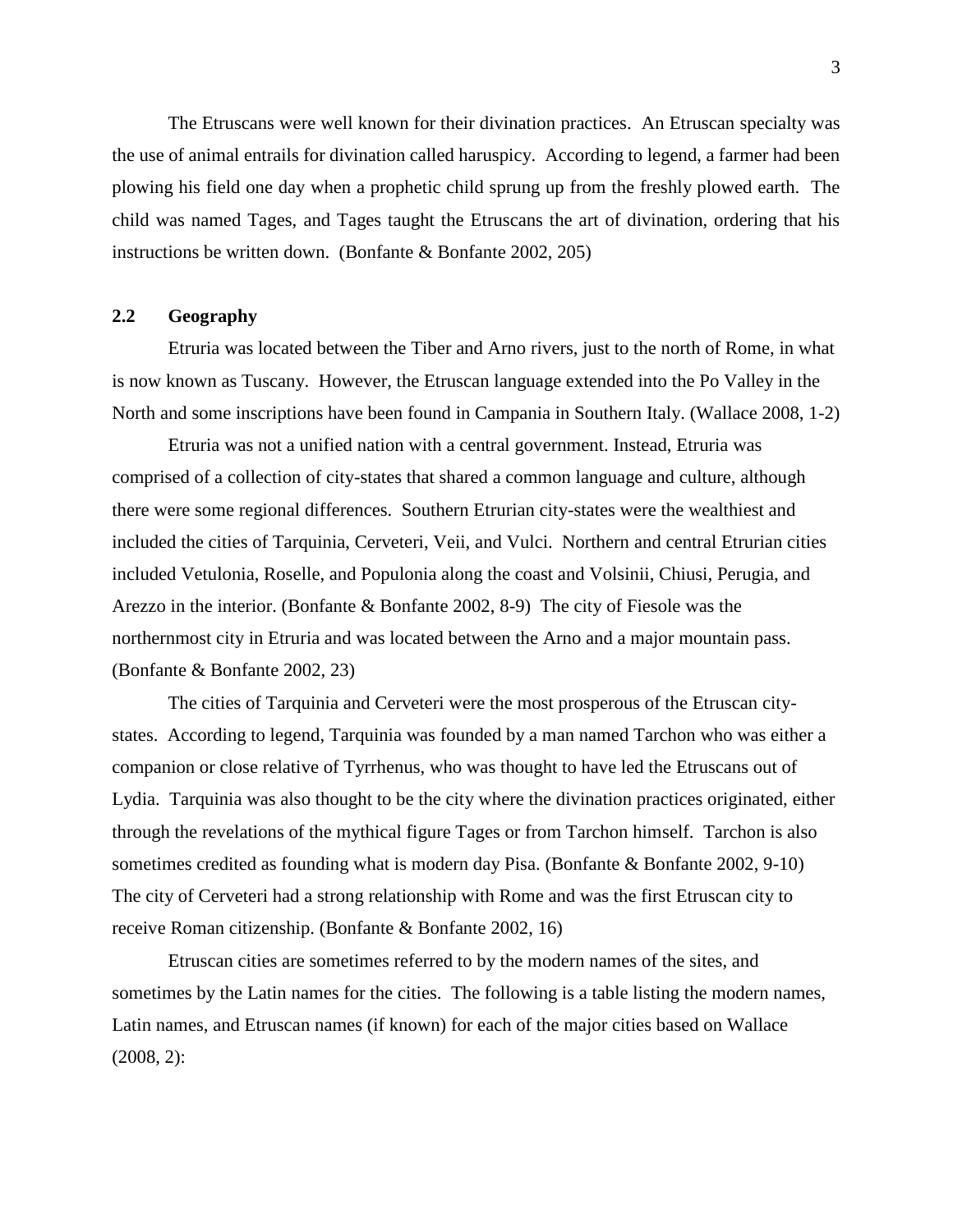<span id="page-13-0"></span>

| <b>Modern Name</b> | <b>Latin Name</b> | <b>Etruscan Name</b> |
|--------------------|-------------------|----------------------|
| Arezzo             | Arretium          | Aritim               |
| Chiusi             | Clusium           | Kleusi               |
| Cortona            |                   | Kurtun               |
| Cerveteri          | Caere             | Kaiseri              |
| Fiesole            | Faesulae          |                      |
| Orvieto            | Volsinii          | Weltsna              |
| Perugia            | Perusia           | Perfia               |
| Pisa               | Pisae             |                      |
| Populonia          |                   | Pupluna              |
| Roselle            | Rusellae          |                      |
| Tarquinia          | Tarquinii         | Tark <sup>h</sup> na |
| Veio               | Veii              |                      |
| Vetulonia          | Vetulonia         |                      |
| Volterra           | Volterrae         | Welathri             |
| Vulci              |                   | Welka                |

Table 1: Names of Etruscan Cities

## **2.3 Inscriptions**

Over 10,000 Etruscan inscriptions have been found to date. Most of the inscriptions are short votive or funerary inscriptions. The Etruscans would write on linen, so most of the longer texts did not survive to the present day. About 700 of the known inscriptions are from Archaic Etruscan while all the rest are Neo-Etruscan. Many of the Etruscan words in the Etruscan inscriptions are personal names. (Wallace 2008, 2)

The Etruscans had extensive trade networks, so Etruscan pottery with inscriptions have been found as far away as Southern France. The longest known Etruscan text was found in Egypt, presumably having originated in Etruria and was then brought abroad to Egypt by an Etruscan traveler. There have even been found Etruscan boundary stones from the  $2<sup>nd</sup>$  to  $1<sup>st</sup>$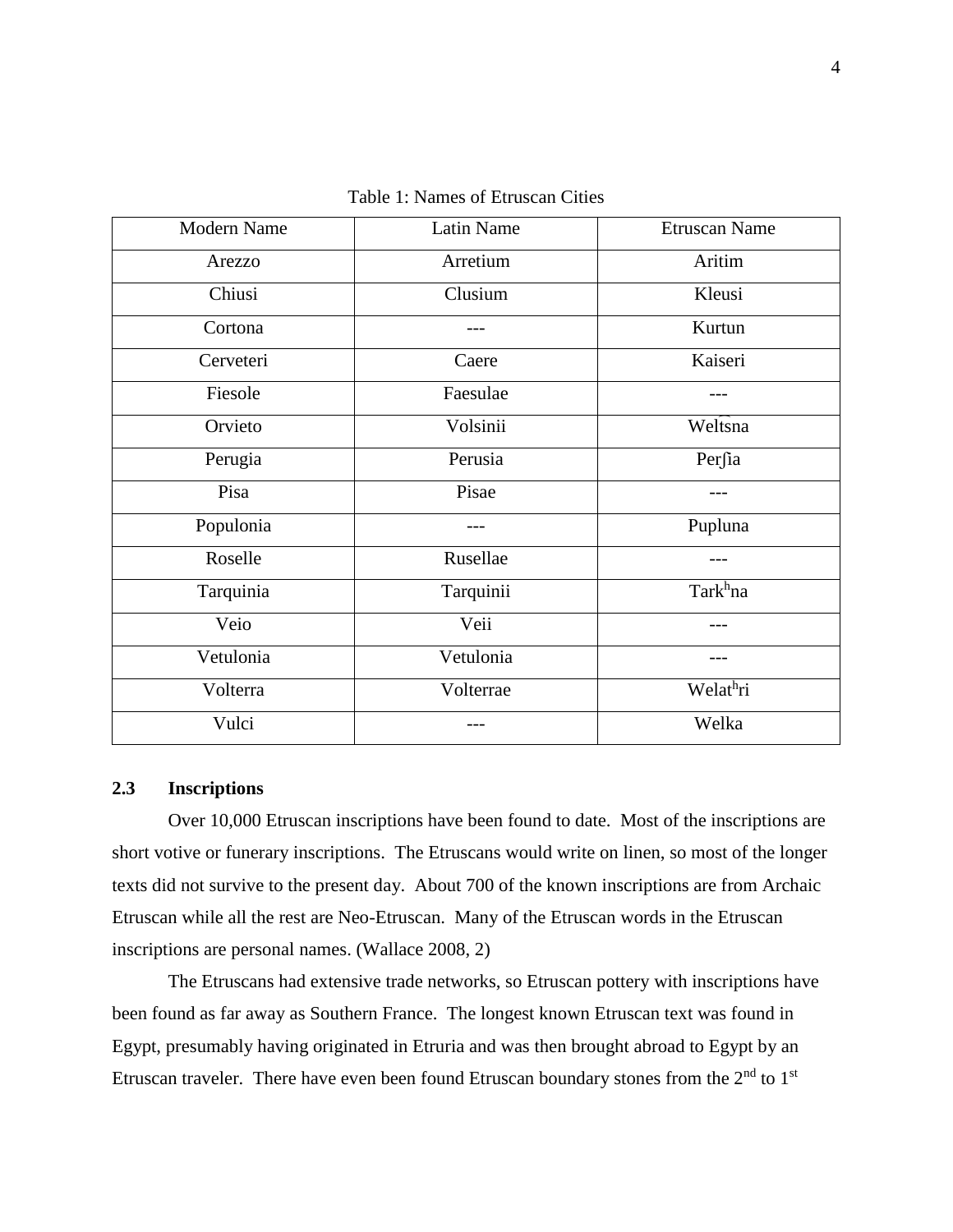centuries BC in Tunisia. The boundary stones are thought to have been from Etruscans who moved to Tunisia to flee from the Romans. (Wallace 2008, 2-3)

The longest Etruscan text, and only surviving linen book, is called the Liber Linteus Zagrebniensis, or Liber Linteus for short. The Liber Linteus preserved 200 lines of text with about 1300 word-forms. The Liber Linteus was a book containing an Etruscan religious calendar and instructions for rituals and prayers. The book made its way from Etruria to Egypt where it was torn into long strips and used as mummy wrappings. After the mummy was discovered by archaeologists, it was housed in the Zagreb Museum where researchers noticed the Etruscan writing on the wrappings. This is why the Liber Linteus Zagrebniensis is sometimes referred to as the "Zagreb mummy wrappings". (Wallace 2008, 6)

Another long Etruscan inscription is called the Tabula Capuana. Like the Liber Linteus, the Tabula Capuana lists religious acts, but instead of being written on linen, it was inscribed on a terracotta tile, called a tegola. The Tabula Capuana contains sixty lines of text with around 300 words. (Wallace 2008, 6-7)

The Tabula Cortonensis, also called the Cortona Tablet, is another long inscription, this time on a bronze rather than gold tablet. It contains 40 lines of text with about 200 words. The Cortona Tablet was a legal contract dictating water rights. The tablet was broken into eight separate pieces, seven of which have been found. Luckily, the missing piece likely only contained signatures, so the vocabulary items and the syntax of the contract remain intact. (Wallace 2008, 7)

Another important discovery was the Pyrgi Tablets. The Pyrgi Tablets were three gold tablets found in Cerveteri's port, Pyrgi. Two of the tablets were Etruscan and the third tablet was Punic. Etruscan tablet A described the same event as the Punic tablet, however neither was a direct translation of the other, making a solid syntactic analysis of the Etruscan tablet difficult. (Wallace 2008, 7-8)

A particularly famous Etruscan inscription is on a model liver fashioned out of bronze, known as the Piacenza Liver. The Piacenza Liver is believed to have been a reference or teaching tool for haruspicy. The liver is divided into sections and has the names of different gods carved on it. (Wallace 2008, 7)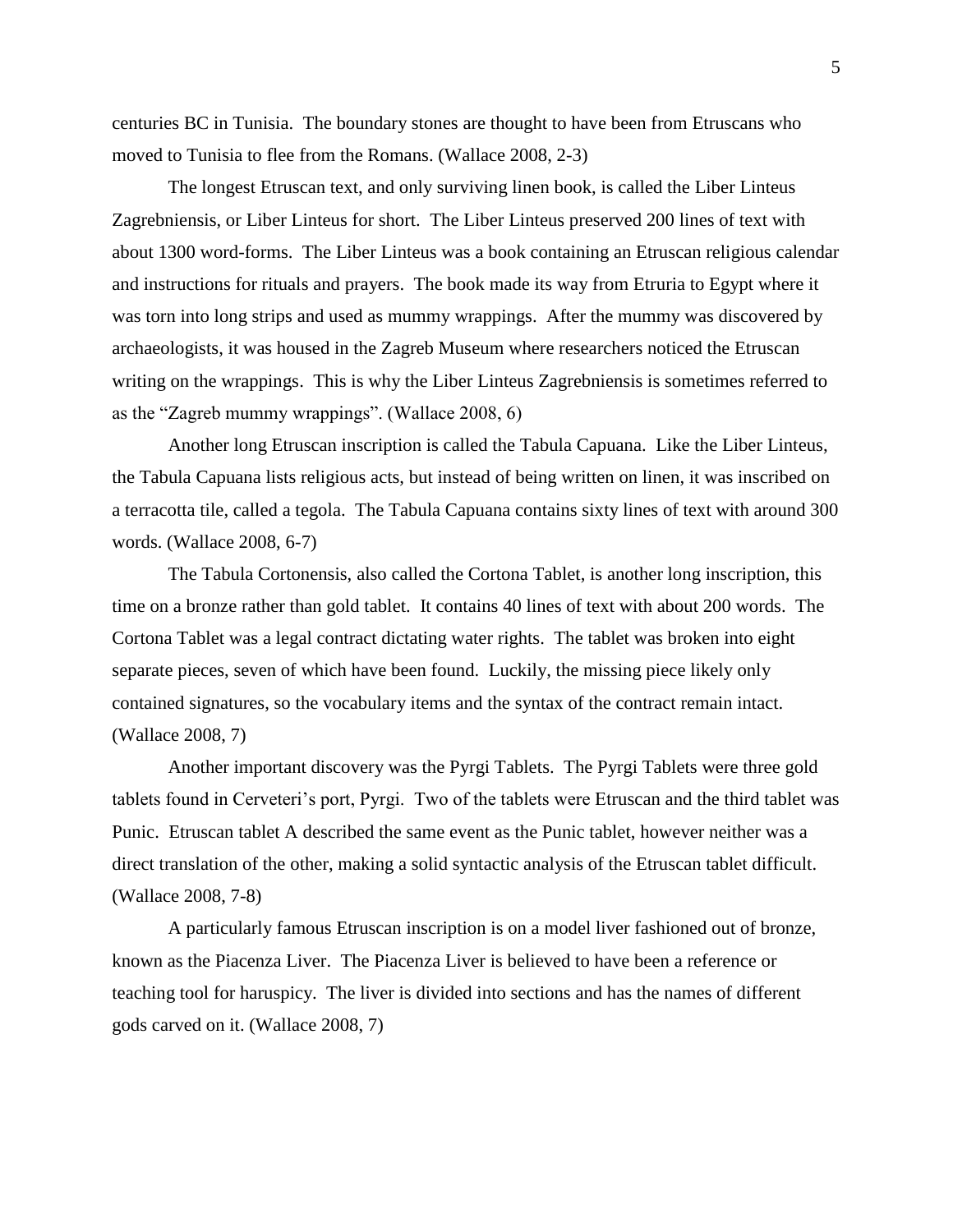# **CHAPTER 3. THE ETRUSCAN LANGUAGE**

Before examining the theories of Etruscan origin, it is important to have a grounding in the basics of the Etruscan language. Due to the nature of the inscriptions, which were primarily funerary and votive, there are many parts of the grammar that are still unknown or uncertain. This section will summarize what is known about the Etruscan language, along with areas of contention among etruscologists. The summary will start with the Etruscan writing system and then move onto phonology and morphology.

#### **3.1 The Writing System**

#### **3.1.1 Alphabet**

The Etruscan alphabet was based on the Euboean Greek alphabet. The alphabet is thought to have been borrowed into Etruscan during the  $8<sup>th</sup>$  century BC because the first known contact between the Etruscans and Greek colonists was during the middle of the 8<sup>th</sup> century and the earliest known Etruscan inscription was from around 700 BC. (Wallace 2008, 17) The Etruscan alphabet is very well attested in the form of abecedaria, lists of the letters of the alphabet in their standard order. Abecedaria have been found all over Etruria and were found from different time periods, allowing Etruscologists to see how the Etruscan alphabet changed over time as well as indicating variations by regions. (Wallace 2008, 18) The prevalence of abecedaria may be due to the fact that they were used not only for teaching, but also for decoration and possibly even for magic (Bonfante & Bonfante 2002, 75)

The most obvious difference between the Etruscan alphabet and the Greek alphabet from which it was borrowed is that the Etruscan alphabet, including the way each letter is written, appears to be backwards from its Greek counterpart. This is due to the Etruscans writing sinistroverse, from right to left. Although sinistroverse writing was by far the most common, there have been a few inscriptions found in which the writing was done in a spiral pattern or in boustrophedon. There have also been some findings of dextroverse writing in Etruscan. For a while during the change from the  $7<sup>th</sup>$  to the 6<sup>th</sup> century BC in the southern cities of Caere and Veii, dextroverse writing was used, but this was eventually replaced by sinistroverse writing. Dextroverse writing did start to appear again near the end of the Etruscan period, during the 2<sup>nd</sup>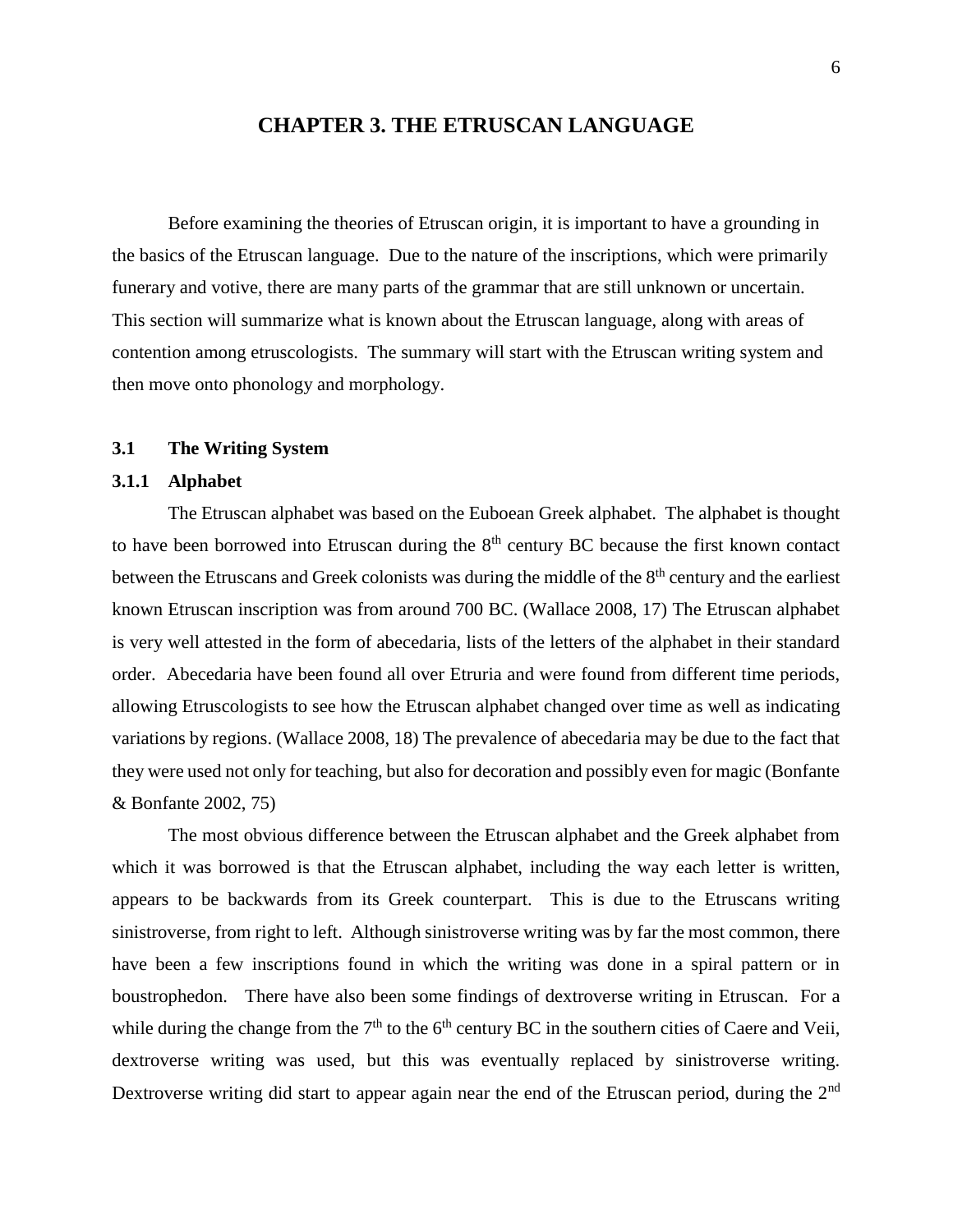and 1<sup>st</sup> centuries BC. This is believed to have been from the influence of Latin. (Wallace 2008, 23)

The Etruscan writing was done in a scriptio continua style, where there was no separation of the words. However, some punctuation was occasionally used. In some of the oldest inscriptions, three vertical dots  $\leq\geq$  were used to separate words. Later inscriptions more often used only two dots  $\langle \cdot \rangle$  instead of three. (Wallace 2008, 25)

#### **3.1.2 Alphabet Discussion**

The earliest known abecedarium had 26 letters, although four of the letters were not used. The letters beta, delta, omicron, and samek are unattested in any Etruscan inscriptions other than the abecedaria and stopped being included in abecedaria after approximately two centuries. It is believed that they were unused due to Etruscan not having the phonemes that the graphemes represented in the alphabet of the Euboean Greeks. (Wallace 2008, 17) It should be noted that the Etruscan alphabet also had Phoenician features such as the inclusion of samek, possibly adopted into Etrscan from a very early version of the Greek alphabet. (Bonfante & Bonfante 2002, 53-55)

The following is a chart from based on Wallace, 2008 (page 20) and Bonfante & Bonfante, 2002 (page 76). The chart lists the letters of the Etruscan alphabet and the IPA transcription of the sound.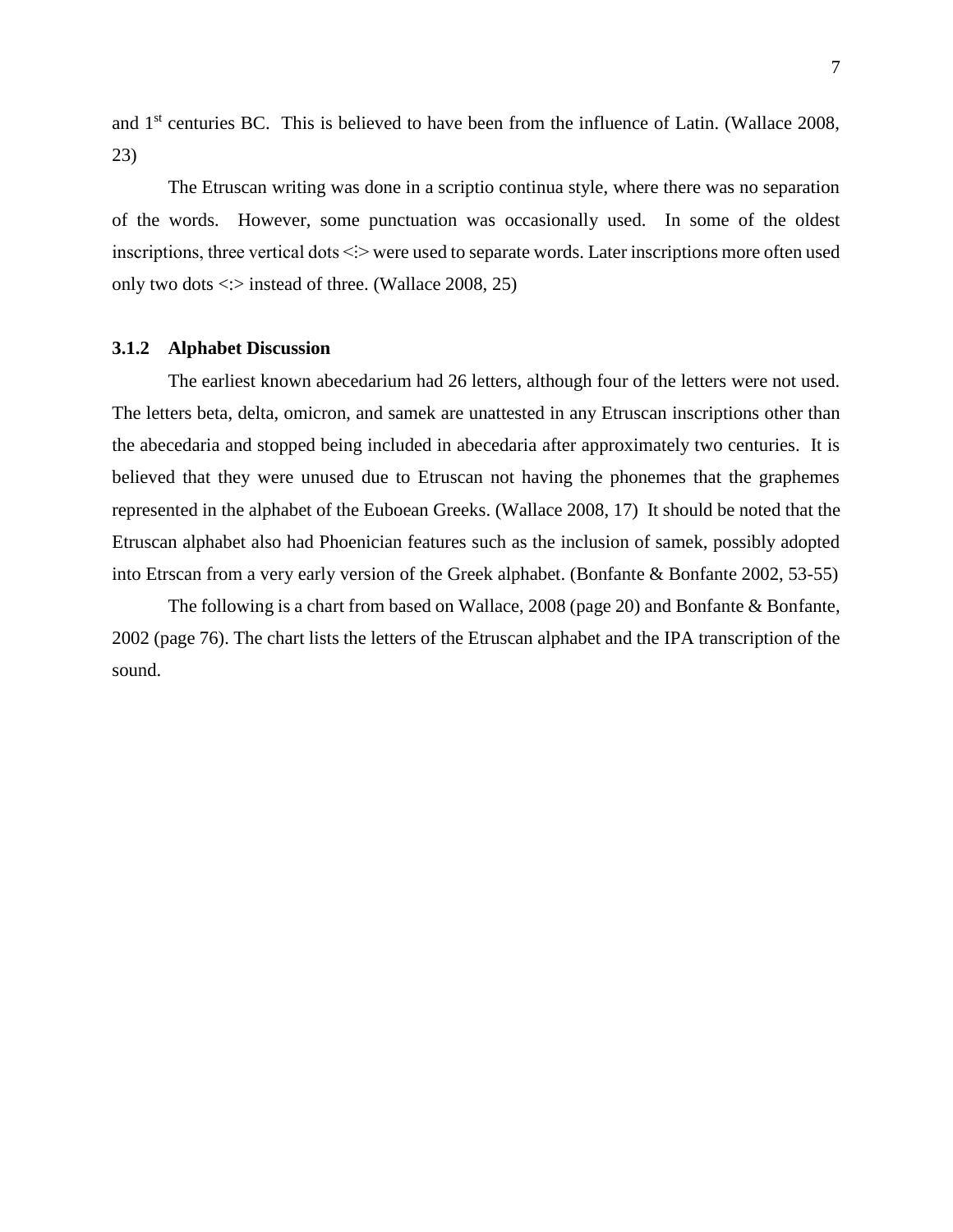<span id="page-17-0"></span>

| Letter        | Sound           | Letter         | Sound            |
|---------------|-----------------|----------------|------------------|
| A             | /a/             | Ч              | $/\mathrm{n}/$   |
| 8             |                 | ⊞              | --               |
| $\mathcal{L}$ | $/\mathbf{k}/$  | $\circ$        | --               |
| q             |                 | M              | /s/, / $\int$ /  |
| 习             | /e/             | 1              | $/p\!/$          |
| 1             | $/{\mathrm w}/$ | P              | /k/              |
| I             | $\sqrt{ts}$     | q              | $\rm /r/$        |
| 目             | $/\hbar/$       | 3/3            | $/s/$ , $/f/$    |
| $\bigoplus$   | $/t^h/$         | T              | $/t\!/$          |
|               | $/\mathrm{i}/$  | V              | /u/              |
| X             | $/\mathbf{k}/$  | φ              | $/p^h/$          |
| 1             | $/\!1\!/$       | Y              | $/k^h/$          |
| W             | $/\mathrm{m}/$  | $\overline{8}$ | /f/ or $/\phi$ / |

Table 2: Etruscan Alphabet

The use of the IPA symbols to represent the proposed phonemic values of the Etruscan letters is different from the transliteration symbols used by Bonfante and Wallace. For the aspirated dental stop  $/t^h$ , Bonfante uses the digraph  $\lt th$  and Wallace uses theta  $\lt \theta$ . I have chosen to use the IPA representation rather than either Bonfante or Wallace's transliteration symbols because both  $\langle th \rangle$  and  $\langle \theta \rangle$  can be more easily mistaken as representing the fricative / $\theta$ / than the aspirated stop symbol in IPA would be. Likewise, the aspirated labial stop  $/p^h$  is represented as  $\langle \phi \rangle$  by Bonfante and as  $\langle \phi \rangle$  by Wallace, and the aspirated velar stop /k<sup>h</sup>/ is represented as  $\langle \text{kh} \rangle$  by Bonfante and as  $\langle \gamma \rangle$  by Wallace. Once again, I have chosen to use the IPA transcription to avoid any confusion as to the proposed pronunciation of the letters and words.

Both Bonfante and Wallace transliterate the letter  $\langle I \rangle$  as  $\langle z \rangle$ , while I always give the IPA transcription of the letter as  $\sqrt{fs}$ . Both Bonfante and Wallace agree that the sound was a voiceless affricate rather than a voiced fricative, for reasons listed below, so my use of the IPA for transliteration makes this pronunciation clear. Bonfante and Wallace also both use the letter <v> to represent the Etruscan letter digamma  $\langle 3 \rangle$  in their transliterations, while I use the IPA symbol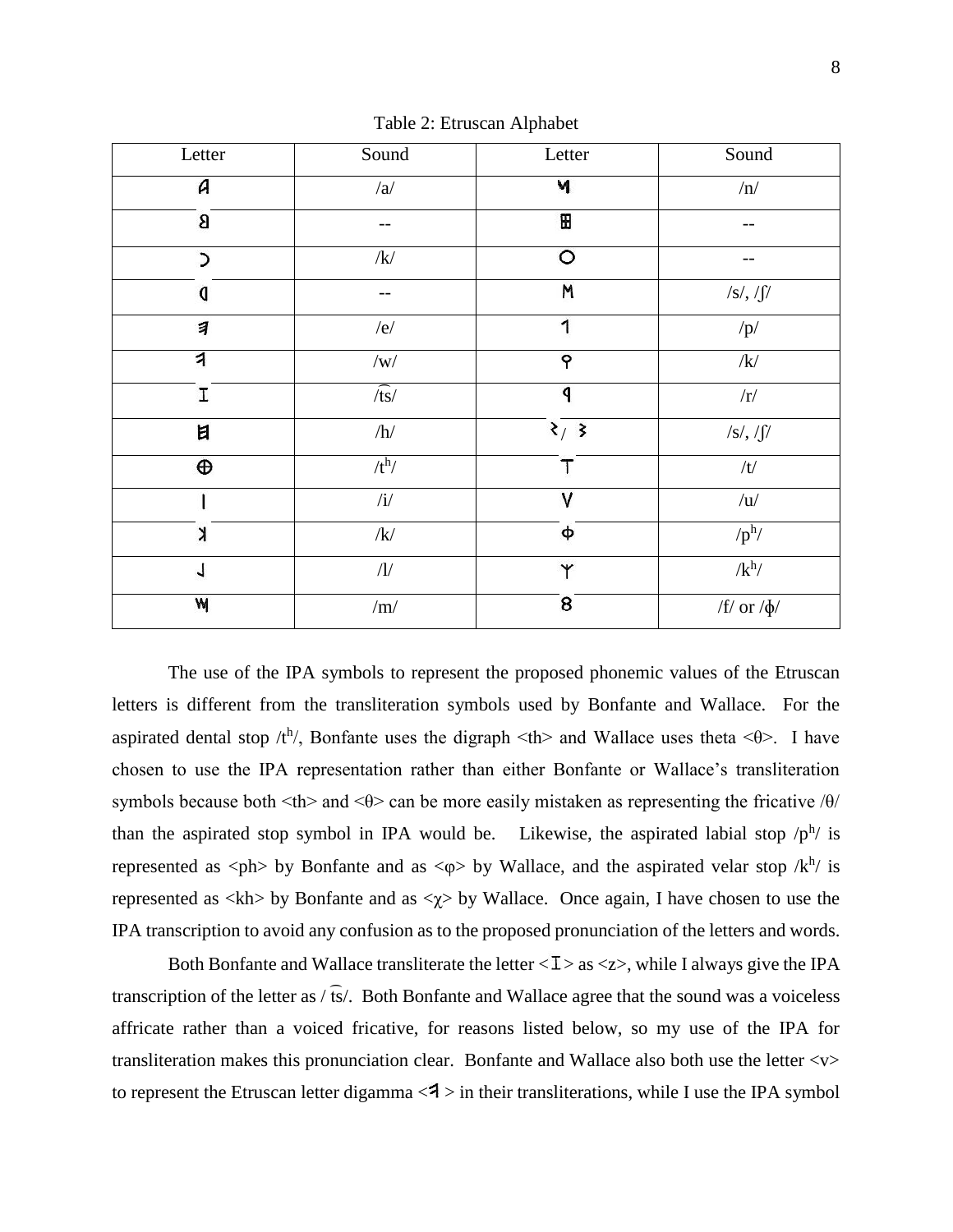/w/. Again, this is not due to a difference in the proposed pronunciation, but an effort on my part to make the pronunciation more transparent in the transliteration.

The Etruscans used the letters kappa  $\langle x \rangle$ , gamma  $\langle y \rangle$ , and goppa  $\langle \varphi \rangle$  to represent the voiceless velar stop /k/. Kappa was only used before the vowel alpha  $\langle A \rangle$ , gamma only appeared before the vowels epsilon  $\langle 1 \rangle$  and iota  $\langle 1 \rangle$ , and goppa only appeared before the vowel upsilon  $\langle \mathsf{V} \rangle$ . (Wallace 2008, 23) Because these three graphemes have a complementary distribution, they are all believed to be representing the same sound, or at least representing a phonetic rather than phonemic contrast. (Bonfante & Bonfante 2002, 75) Eventually, qoppa fell out of use and was removed from the alphabet. Etruscans in the northern parts of Etruria also stopped using gamma and used only kappa to represent /k/. Etruscans in the southern parts of Etruria instead used gamma to represent /k/ and dropped the letter kappa. However, the North later switched to using gamma like the South, either due to the influence from the southern Etruscans or from Latin or from both. (Wallace 2008, 23)

It is interesting to note that the system of using kappa, gamma, and qoppa to represent /k/ in Etruscan matches the system that was used in Latin (Bonfante  $\&$  Bonfante 2002, 75). It is believed that when Latin switched to using only gamma to represent /k/, it was doing so under influence from the southern Etruscan system. Eventually, the Latin speakers added a modified version of gamma <G $>$  to their alphabet in order to represent /g/. (Bonfante & Bonfante 2002, 77) Thus, it could be said that Etruscan played a role in usage of the letters  $\langle c \rangle$ ,  $\langle k \rangle$ , and  $\langle q \rangle$  in English since the English alphabet is based on the Latin alphabet which was influenced by the Etruscan alphabet.

The letter digamma  $\langle 3 \rangle$  is believed to have represented the bilabial /w/ rather than the labiodental fricative /v/. The reason for this is that it was often used in diphthongs such as  $\sqrt{aw}$ written as  $\langle 44 \rangle$ <sup>1</sup>. The letter digamma would also alternate with the upsilon in various inscriptions, such as in the name /awle/ which was sometimes written as  $\langle 44 \rangle$  4  $\neq$  2 and other times as  $\langle$  A V J  $\sharp$  ><sup>3</sup>. (Bonfante & Bonfante 2002, 77)

The character  $\langle 8 \rangle$  was added to the end of the Etruscan alphabet and represented a labial fricative. Some believe that it represented voiceless bilabial /ɸ/. (Bonfante & Bonfante 2002, 78)

 $\overline{a}$ 

 $1, 2, 3$  The Etruscan letters are written here from left to right to allow for an easier comparison with the phonemically transcribed form. Normally in Etruscan, the letters would have been written in reverse order as the Etruscans typically wrote from right to left.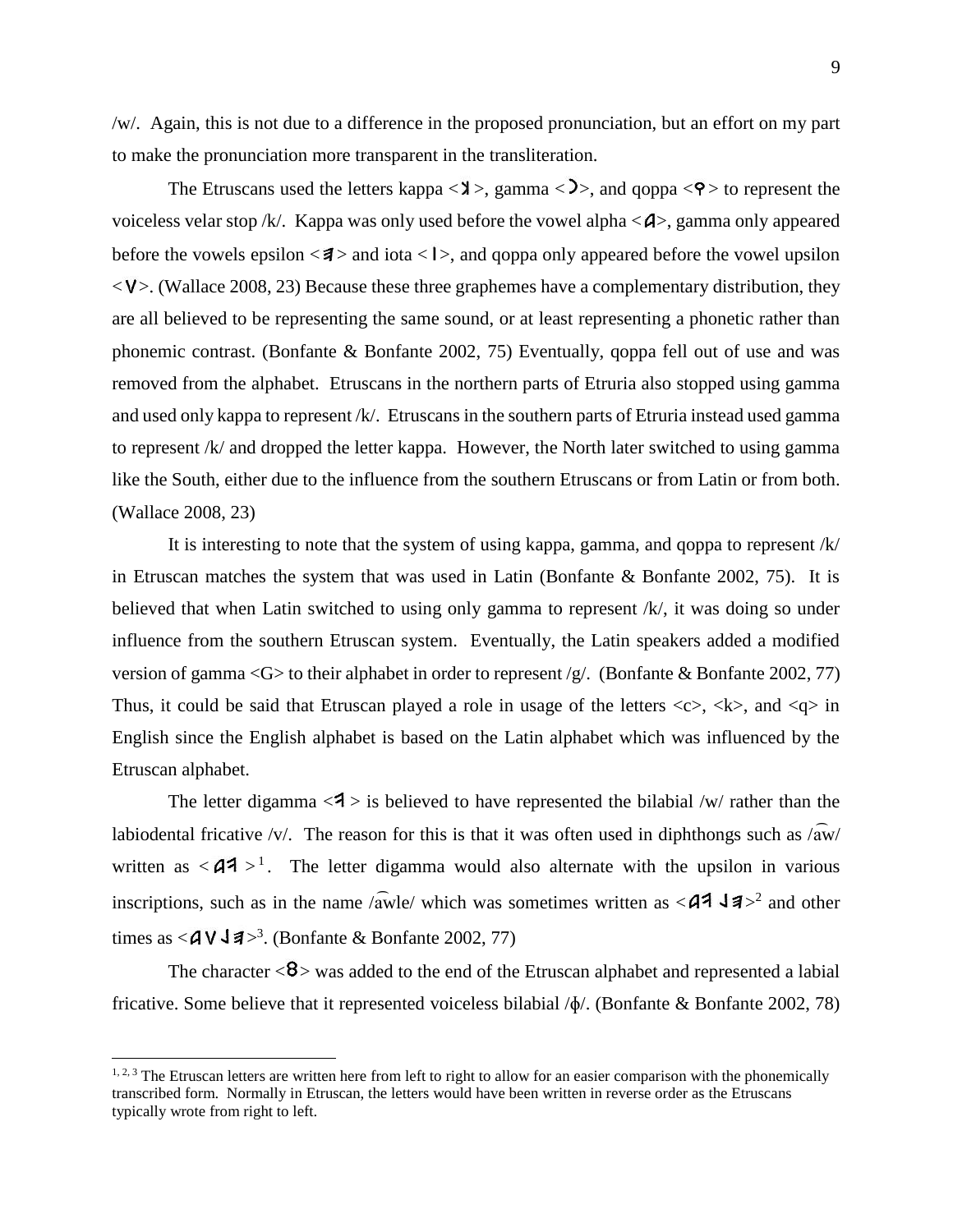Others believe that it represented the voiceless labio-dental /f/. The phonological value of this grapheme will be discussed in further detail in the phonology section of this paper. Before the letter  $\langle 8 \rangle$  was added to the alphabet, the Etruscans used a digraph, either  $\langle 14 \rangle$  or  $\langle 41 \rangle$ , to represent the labial fricative. (Wallace 2008, 21) The letter  $\langle 8 \rangle$  possibly originated from  $\langle 1 \rangle$ . It has been suggested that half of this more squarish symbol is the basis for the Latin letter  $\langle F \rangle$ . (Bonfante & Bonfante 2002, 78)

The fricatives /s/ and /f/ were represented by the letters three-bar sigma  $\langle \rangle$ , four-bar sigma  $\langle 3 \rangle$ , and sade  $\langle M \rangle$ . The letters used for these fricatives varied by region. In Northern Etruria, sade was used for /s/ and three-bar sigma was used for /ʃ/. Central Etruria used the opposite system, so three-bar sigma was used for  $/s/$  and sade was used for  $/f/$ . In Southern Etruria, threebar sigma was also used for /s/, but /f/ was represented by four-bar sigma. (Wallace 2008, 21) Because the correspondences between letters in the different regions were regular, it is believed that they represented two separate sounds instead of each set being different ways of spelling a singular fricative. An example of the correspondence between these letters is the spelling of the word /futhi/ "tomb" in the different regions. In Southern Etruria, the word for "tomb" was always spelled with four-bar sigma, while in Central Etruria, it was always spelled with sade, and in Northern Etruria, always with three-bar sigma. (Wallace 2008, 21)

For the remaining letters of the Etruscan alphabet, they are believed to have the same sound value as they held in the Greek alphabet from which they were borrowed. For example, phi  $\langle \Phi \rangle$  in Etruscan is believed to represent  $/p^h$  because that is the sound it represented in Ancient Greek, which the letter was borrowed from.

#### **3.2 Phonology**

The phonology of Etruscan seems to be fairly well agreed upon overall, particularly in comparison to the debates over Etruscan morphology. Our knowledge of the Etruscan phonology comes primarily from an examination of the writing system, and also from the comparison of Greek loanwords in Etruscans to the spelling and pronunciation of the original terms in Greek.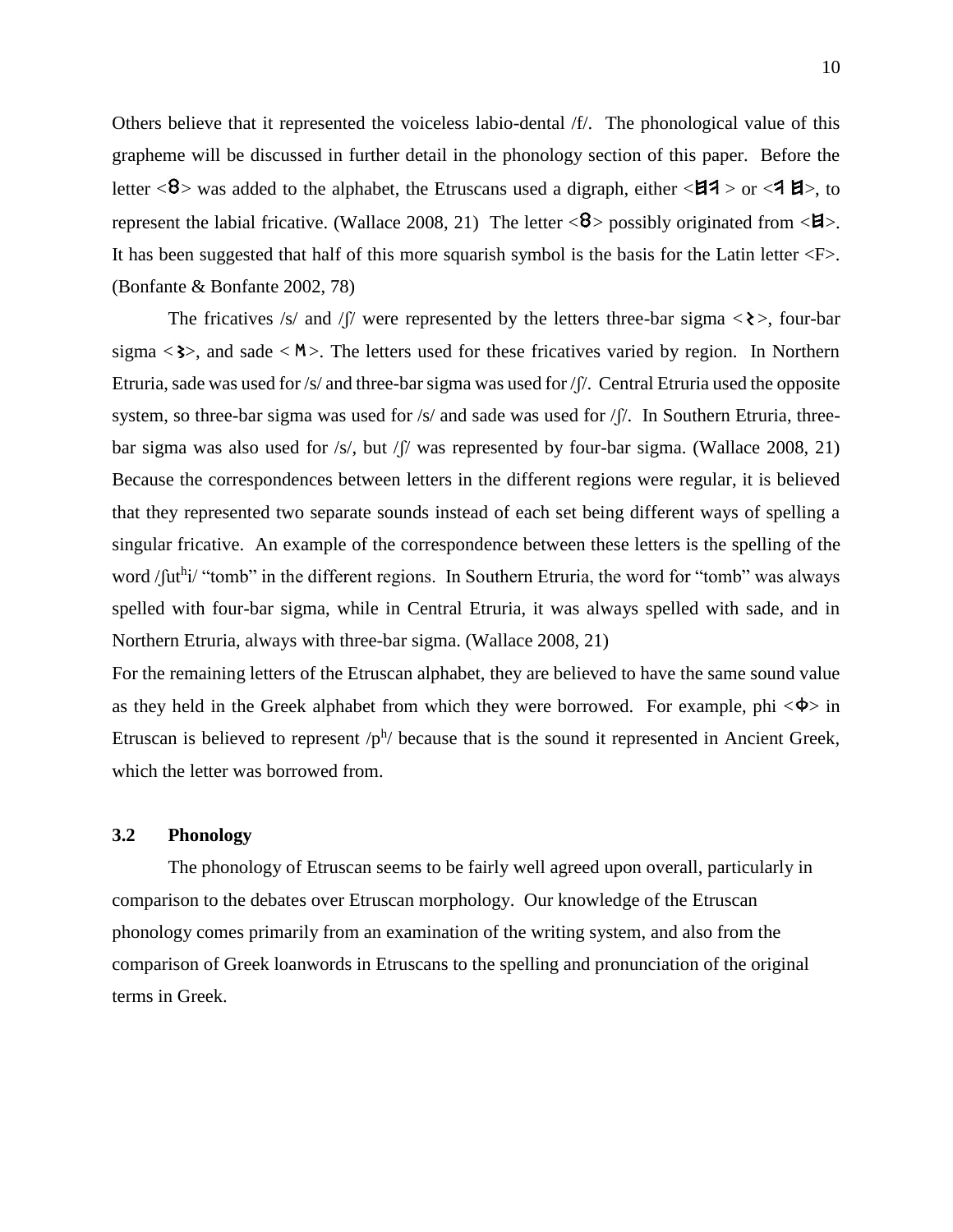#### **3.2.1 Consonants**

The Etruscan phonemic inventory lacked voiced obstruents. There were four fricatives, all of which were voiceless: /f/, /s/, / $\int$ /, and /h/. According to some scholars, the labial fricative may have been bilabial  $\phi$  instead of labio-dental /f/. The argument for  $\phi$  over /f/ is that certain Etruscan words had alternations in spelling between  $\langle p \rangle$  and  $\langle f \rangle$  in words such as *pupluns/fufluns* "Bacchus", and that positing a bilabial place of articulation of the fricative would make it closer in nature to the bilabial stop. (Bonfante  $\&$  Bonfante 2002, 79) Although there were no voiced fricatives in Etruscan, one often finds <z> used in transliterations of Etruscan words by Etruscologists such as Giuliano and Larissa Bonfante, Facchetti, and De Simone. This is merely a convention used to represent a dental affricate  $\sqrt{fs}/$  instead of the voiced fricative  $\sqrt{z}/$ . The Etruscan  $\langle z \rangle$  is thought to be an affricate instead of a voiced fricative for several reasons. One reason is that the Etruscan <z> comes from the Greek <z> which represented an affricate  $\sqrt{dz}/$ . Another reason is that Oscan based their letter for the affricate  $\sqrt{ts}$  off of the Etruscan  $\ll$ . Yet another reason given for an affricate value of the Etruscan letter is the spelling alternations of <tz> with <z> in Etruscan. (Wallace 2008, 32) There are those, however, who propose that the voiceless affricate in Etruscan was actually palatal  $\langle f \hat{f} \rangle$  instead of dental  $\langle f \hat{s} \rangle$ . Proponents of this view point to the fact that it is typologically more common for  $\langle f \hat{f} \rangle$  to be the affricate in phonological systems with only one affricate. Other Etruscologists point out that when the Umbrians based their writing system off of the Etruscan alphabet, the Umbrians did not use the Etruscan <z> for the palatal affricate, opting instead to use a different symbol. (Wallace 2008, 31-32) This would indicate that the Etruscan <z> was not a palatal affricate.

For stop consonants, Etruscan had pairs distinguished by aspiration rather than by voicing. The consonants were:  $/p/$ ,  $/p<sup>h</sup>$ ,  $/t/$ ,  $/t<sup>h</sup>$ ,  $/k/$ , and  $/k<sup>h</sup>$ . The Etruscans used the letters for voiceless unaspirated stops and voiceless aspirated stops when they adopted the alphabet used by the Greeks, but they did not use the letters for the voiced stops with the exception of gamma which appeared to have been used as variant spelling for /k/. This supports the theory that Etruscan lacked voiced stops. The voiceless unaspirated velar stop was written with three different letters in Archaic Etruscan:  $\langle k \rangle$ ,  $\langle c \rangle$ , and  $\langle q \rangle$ . These three letters are believed to have represented phonetic rather than phonemic distinctions, as their distribution was dependent upon the following vowel. The letter  $\langle k \rangle$  was written before  $\langle a \rangle$ ,  $\langle c \rangle$  was written before front vowels, and  $\langle q \rangle$  was written before  $\langle u \rangle$ ; which is the same distribution of these letters in Early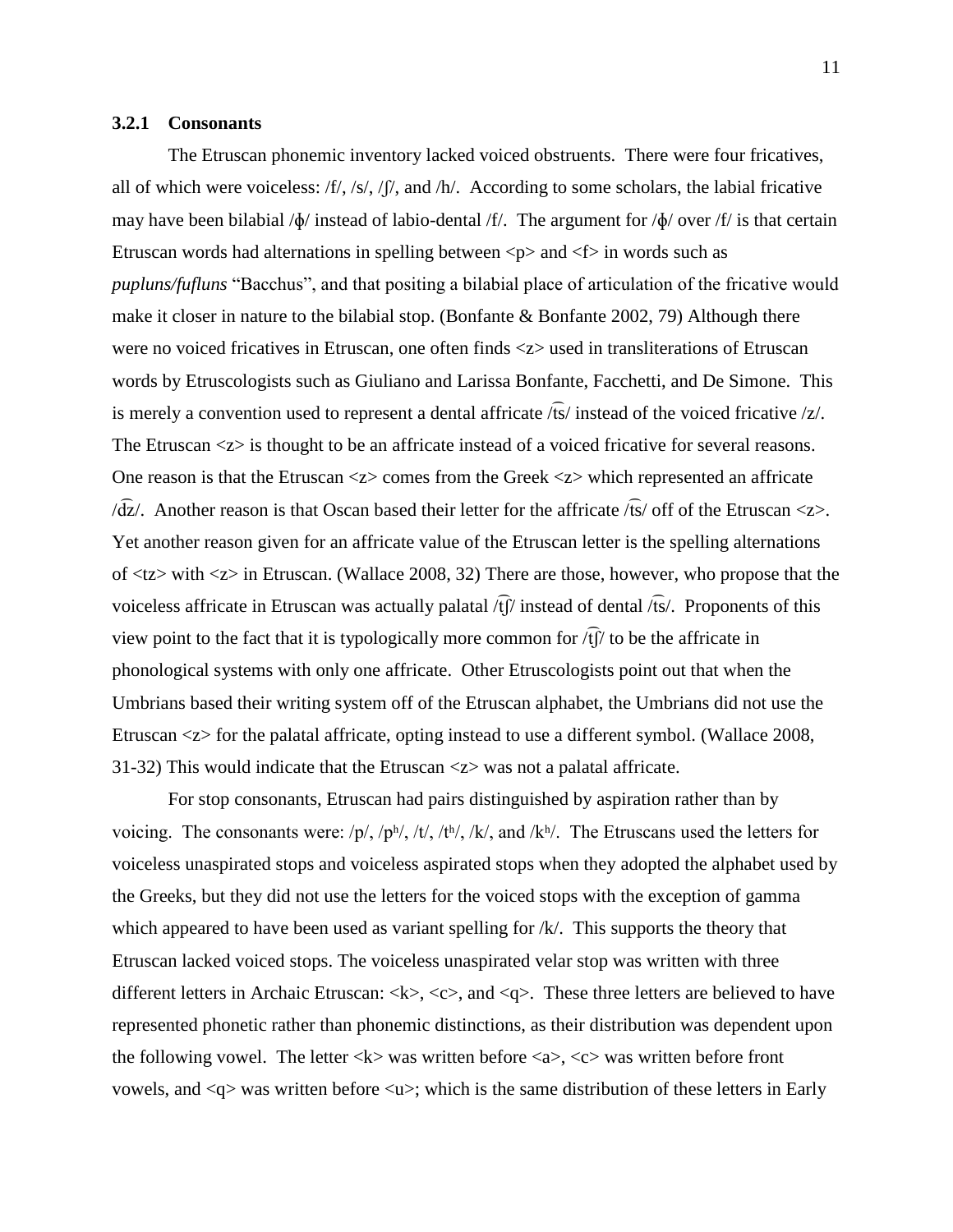Latin. By the Neo-Etruscan period, only  $\langle c \rangle$  was used for the unaspirated velar fricative in the southern portions of Etruria, while some of the Northern cities used  $\langle k \rangle$ . (Bonfante & Bonfante 2002, 76-77) Some scholars, such as Rix (1984) and Steinbauer (1999), suggest that the aspirated stops were actually palatalized instead of aspirated, with the exception of the velar stop which they argue was a voiceless velar fricative. The argument for the palatalization stems from certain Etruscan words having spelling variations where the consonant is sometimes followed by an  $\langle i \rangle$ and sometimes not. The presence of  $\langle i \rangle$  in some of the spellings is thought to mean the consonant is a palatal. However, such spelling variations only occur for a couple of Etruscan words, and there are far more words involving the aspirate consonants where spelling variations with  $\langle \cdot \rangle$  are never attested. As for the belief that the velar aspirate was in fact a velar fricative, the evidence comes from some Latin transcriptions of Etruscan names in which the  $\langle \gamma \rangle$  of Etruscan is written as <h>. There are even some Etruscan inscriptions in which the spelling varies between  $\langle \gamma \rangle$  and  $\langle h \rangle$ . However, these inscriptions were only found in Perusia, written near the end of the Neo-Etruscan era, suggesting that this was possibly a late, regional variation. (Wallace 2008, 30-31)

Etruscan sonorants are much more straightforward. There were two nasals /n/ and /m/ and four approximants  $/1/$ ,  $/r/$ ,  $/$ w $/$ , and  $/1/$ . The Etruscan letter representing  $/$ w $/$  is often transliterated as <v>, so <v> in Etruscan scholarship does not represent a voiced fricative.

The Etruscan consonant inventory can be summarized in the following modified from Wallace (2008, 30):

<span id="page-21-0"></span>

|      |              | Labial         | Dental         | Palatal | Velar          | Glottal |
|------|--------------|----------------|----------------|---------|----------------|---------|
| Stop | Unaspirated  | p              | t              |         | $\mathbf k$    |         |
|      | Aspirated    | p <sup>h</sup> | t <sup>h</sup> |         | k <sup>h</sup> |         |
|      | Affricate    |                | ∽<br>ts        |         |                |         |
|      | Fricative    | $f(\phi)$      | S              |         |                | H       |
|      | <b>Nasal</b> | m              | $\mathbf n$    |         |                |         |
|      | Lateral      |                |                |         |                |         |
|      | Rhotic       |                | $\mathbf{r}$   |         |                |         |
|      | Glide        |                |                |         | W              |         |

Table 3: Etruscan Consonant Chart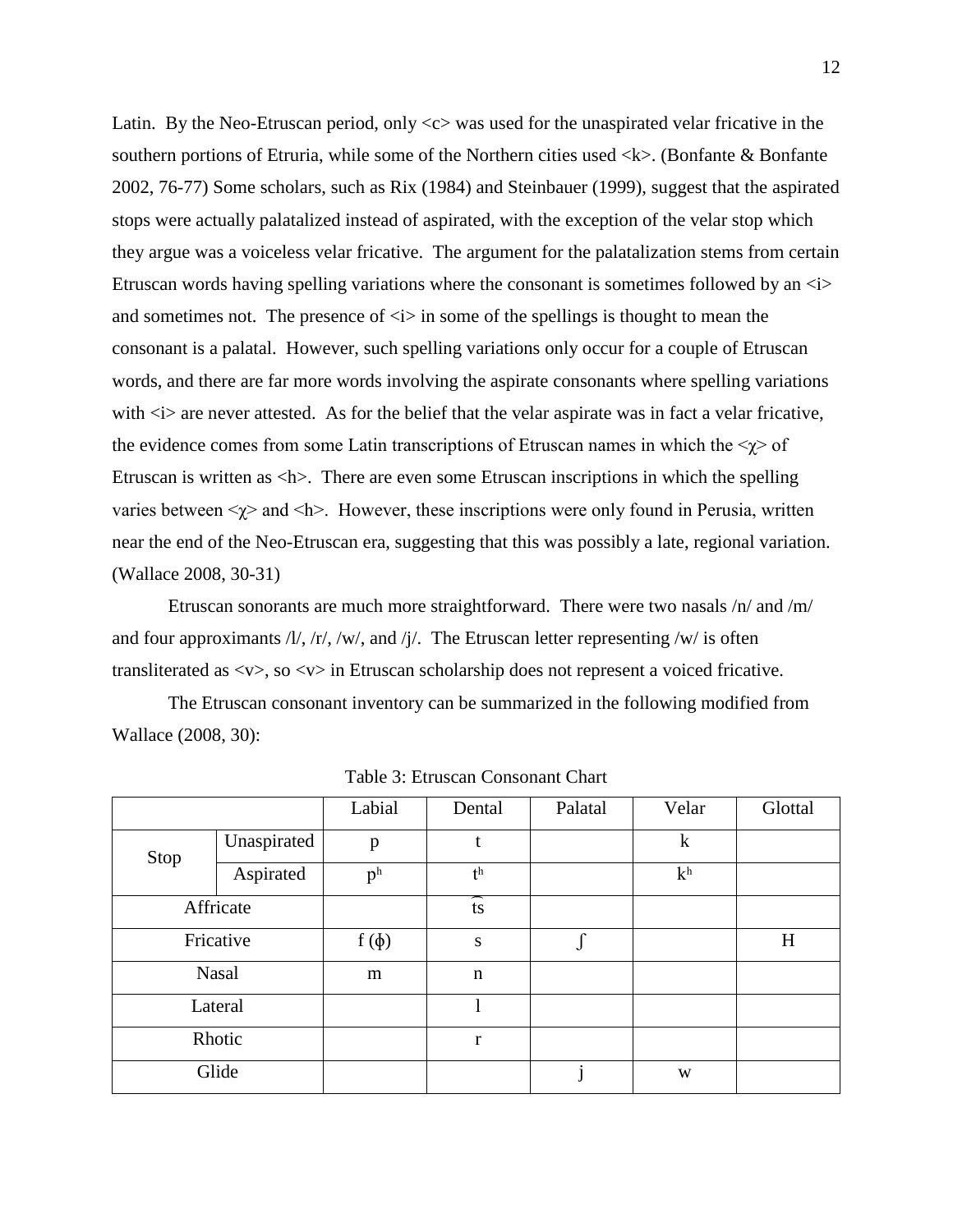#### **3.2.2 Vowels**

Etruscan had a system of four vowels  $/i$ ,  $/e$ ,  $/a$ , and  $/u$ . Some etruscologists believe that the  $\alpha$  was rounded in Archaic Etruscan  $(\alpha)$  that later unrounded in Neo Etruscan. This is supported by the way the diphthong /ow/ from Italic languages was spelled in Etruscan. Prior to the  $6<sup>th</sup>$  century B.C., the diphthong was transcribed as  $\langle au \rangle$  in Etruscan, but was later transcribed as  $\langle uw \rangle$ , suggesting that sometime during the 6<sup>th</sup> century, the vowel represented by  $\langle az \rangle$  became unrounded and the remaining round back vowel /u/ was used instead to most closely match the Italic vowel /o/. There was no distinction between long and short vowels in Archaic Etruscan, although it is possible that a distinction may have developed during Neo Etruscan. (Wallace 2008, 34-35)

Diphthongs in Etruscan were formed by a combination of the monophthongs with semivowels. Diphthongs were uncommon in Archaic Etruscan, primarily being found only in names. However, by Neo Etruscan, diphthongs had become much more common, likely due to the influence of loanwords and sound changes. Etruscan diphthongs include  $\sqrt{\text{aw}}$ ,  $\sqrt{\text{ew}}$  /,  $\sqrt{\text{a}}$  $\sqrt{\text{a}}$ , and  $\sqrt{\hat{ei}}$ . These are represented in Etruscan names such as  $\sqrt{\hat{a}}$ wle/, /k $\hat{a}$ ikna/, and /apun $\hat{ei}$ / and words such as /tewrat/ "judge". (Wallace 2008, 35) There was also a dipthong written as  $\langle \text{ui} \rangle$ , but because it is written using the two letters that can represent glides, it is unclear as to whether it should be transcribed as  $\sqrt{w_1}$  or  $\sqrt{u_1}$ . There is no evidence to support the choice of one over the other, so for the sake of consistency, I shall transcribe  $\langle u \rangle$  as  $\langle w \rangle$  for the rest of this paper.

#### **3.2.3 Sound Changes**

The Etruscan consonant system stayed very stable during the recorded period of Etruscan. However, the vowel system underwent several changes between Archaic and Neo Etruscan. One of the earliest recorded changes occurred at the end of the  $7<sup>th</sup>$  century BC. The spelling of the vowels in the middle syllables of words began to change, so for example, what had been previously written with a medial  $\langle a \rangle$  started being written with  $\langle u \rangle$  and  $\langle e \rangle$  instead. This development of variation for vowel spellings is indicative of a weakening of medial vowels to a schwa [ə]. Eventually, by the early  $5<sup>th</sup>$  century BC, the weakening had turned into syncope, the deletion of the medial vowels entirely. This syncope affected all medial vowels in words with at least three syllables. For example, the Etruscan name /westirikina/ from the archaic period became /westrkna/ in Neo-Etruscan. The syncope seems to have affected both open and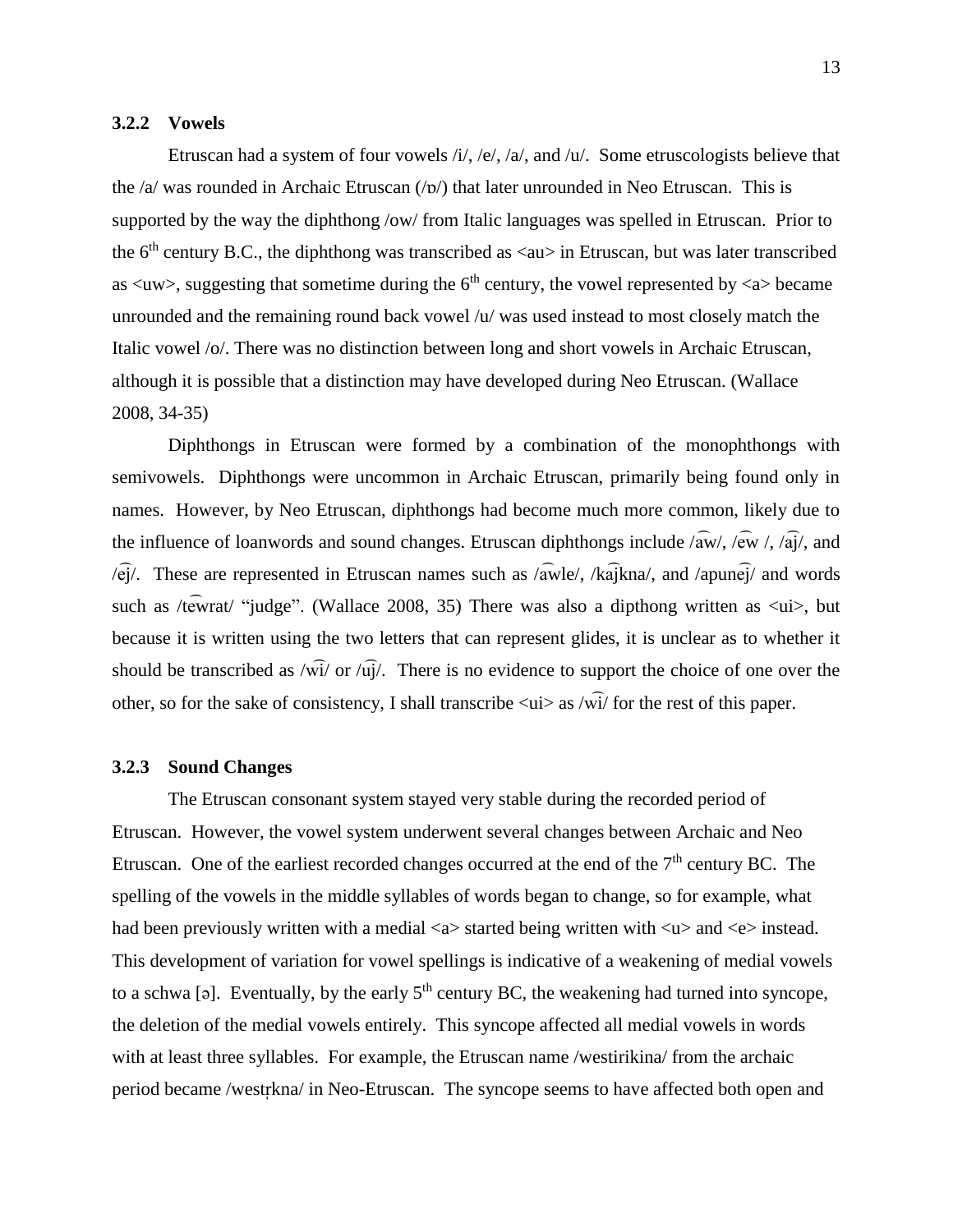closed medial syllables. For example, the medial vowels in the Archaic Etruscan female names  $/t^{\text{h}}$ anak<sup>h</sup>wil/ and /menerwa/ were deleted in Neo Etruscan to form /t<sup>h</sup>ank<sup>h</sup>wil/ and /menr̩wa/ This loss of medial vowels led to the development of new consonant clusters and the presence of syllabic  $/n/$ ,  $/m/$ ,  $/l/$ , and  $/r/$ . (Wallace 2008, 37-38)

Syncope also affected word final closed syllables as well, but in a much more limited way. It primarily occurred between /n/ and either /th/ or /s/, and also between /s/ and /l/ in the final syllable. Because syncope occurred in medial and some final syllables but never in initial syllables, it is thought that Etruscan may have had first syllable stress. (Wallace 2008, 38-39)

There was one exception to the medial vowel syncope, and that was medial  $\langle ie \rangle$  in names like /aniena/. Instead of deleting entirely, it would become /i/. One explanation for this is that  $\langle ie \rangle$  represented a semivowel followed by a vowel, /je/, and that after the vowel /e/ deleted, the semivowel /j/ became /i/. A second explanation for this is that  $\langle ie \rangle$  represented two separate vowels that combined into a long /i:/ in an earlier sound change, and this longer /i:/ was resistant to the medial vowel weakening and syncope. (Wallace 2008, 38)

The combination of two consecutive vowels into a single (possibly long) vowel is another major phonological change that occurred between Archaic and Neo Etruscan. In addition, the diphthongs in Archaic Etruscan underwent monophthongization, which is another process that some believe led to the presence of long vowels in Neo Etruscan. This long vowel hypothesis is supported by finds in Cortona during the Neo-Etruscan period in which the symbol epsilon was sometimes written backwards. The "retrograde epsilon" only appeared in cases where the vowel was a result of either monophthongization or the combination of two vowels into one. This consistency in its use at Cortona suggests that regular epsilon and retrograde epsilon may have been used to represent vowels of different lengths. (Wallace 2008, 33-34)

In the 4<sup>th</sup> century, there was also a sound change where the diphthong  $\sqrt{a}$  would change to  $\langle \hat{ej} \rangle$ . This was an unconditioned sound change, with the possible exception of feminine names which may have been immune to the change. The monophthongization mentioned above took place after the change from  $\sqrt{a_1}$  to  $\sqrt{e_1}$ , which is evidenced by the Etruscan spelling of the name Ajax over time: /  $a\overline{j}$ was/ > / $e\overline{j}$ was/ > /ewas/ (possibly /e:was/). (Wallace 2008, 35)

There was one more significant change in the Etruscan vowel system from Archaic to Neo, a very limited vowel harmony. This change affected /i/ in the initial syllables of words. In words where the following syllable contained a non-high vowel (either /e/ or /a/), /i/ in the initial syllable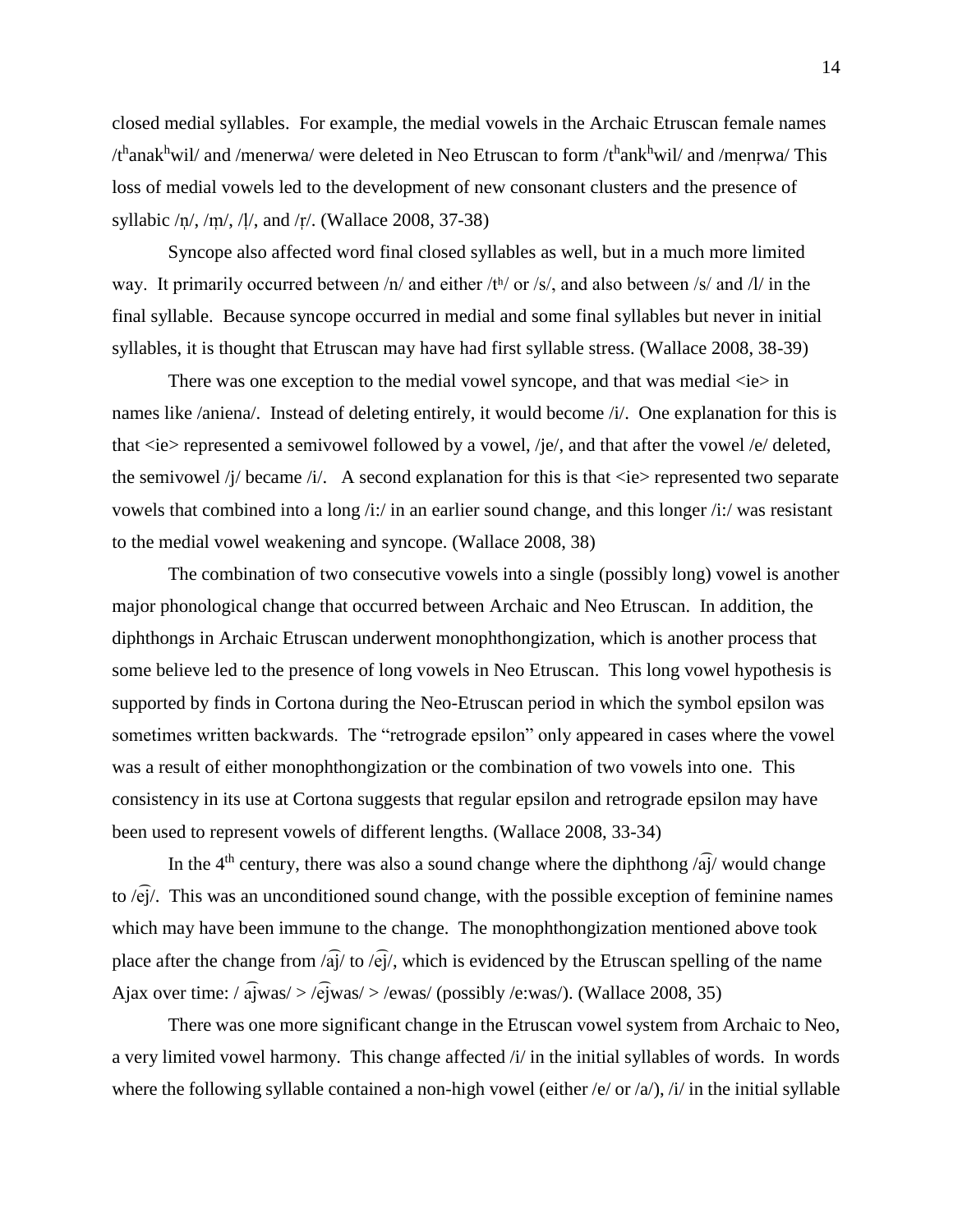would lower to /e/. (Wallace 2008, 34-35) This change is most notable in the pronouns of Etruscan. For example, the nominative demonstrative pronoun /ika/ in Archaic Etruscan became /eka/ in Neo Etruscan. (Wallace 2008, 60-61)

#### **3.3 Noun Morphology**

Etruscan nouns inflected for both number and case. Because Etruscan was primarily agglutinative, there were separate suffixes for number and case, instead of having one suffix indicate both categories such as in Etruscan's neighbor, Latin. The number suffix would attach to the root or stem of the noun first and then was followed by the case affix. (Wallace 2008, 43) There was no inflection for gender in terms of masculine and feminine except in personal names, but this is believed to be a later development influenced by neighboring Italic languages. There were, however, indications of an animate/inanimate distinction for nouns. (Wallace 2008, 50-51) This distinction between animate and inanimate was marked only in the plural, where animate nouns had a plural morpheme using  $/r/$  and inanimate nouns had a plural morpheme  $\frac{\lambda h}{m}$  and its allomorphs . (Facchetti 2002, 10). This distinction will be discussed in more detail below.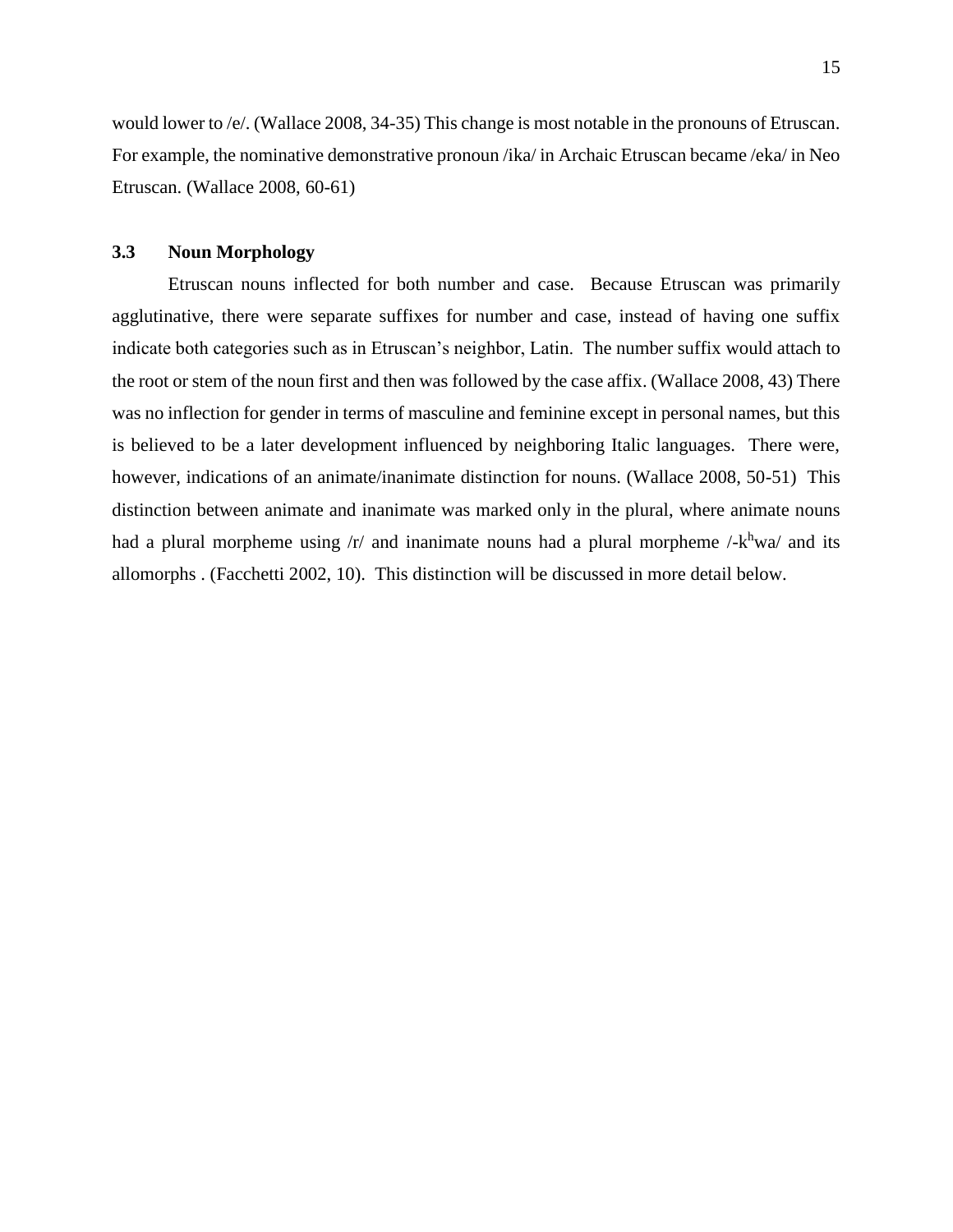#### **3.3.1 Noun Stems**

Etruscan noun stems can be divided into three categories based upon the final sound of the stem. The first type is vocalic stems which are stems that end with a vowel; however, only vocalic stems with /a/, /u/, and /e/ are attested. The second type is consonant stems, which as the name implies, ended with a consonant. The third type is a combination of the previous two, known as the vocalic-consonant stems. Vocalic-consonant stems are stems which end in a consonant when uninflected, but end in a vowel when used with a suffix. An example would be the root  $\sqrt{a}$ js/ "god" and /a͡jse-r/ "gods". (Wallace 2008, 44) It has been proposed that the vowel in the inflected stem was a euphonic vowel (Bonfante & Bonfante 2002, 84), but different vowels are used depending upon the word and there is no identifiable pattern for which word uses which vowel. Instead, this more likely a case of a prehistoric sound change in which the final vowel was deleted. This would allow a prehistoric reconstruction of the word for "god" as  $\sqrt{k}a\hat{i}se$ , where the final vowel was deleted in uninflected forms and preserved in the inflected forms. (Wallace 2008, 44-45)

## **3.3.2 Number Inflection**

There was no dual number in Etruscan, so nouns would only indicate either singular or plural. Singular nouns were unmarked (or had a null suffix) while plural nouns had a distinct suffix depending upon whether the noun was animate or inanimate. If the noun was animate, then its plural suffix was  $\frac{\mu}{2}$  (a). If the noun was inanimate, then its plural suffix was  $\frac{\mu}{\kappa}$ wa. The inanimate plural suffix had three allomorphs [-k<sup>h</sup>wa], [-kwa], and [-wa]. The allomorph [wa] was used after stems ending in front vowels or  $/$  [ $/$ . The allomorph [-kwa] was used after stems ending in dental consonants. The allomorph [-k<sup>h</sup>wa] was the least restricted in its environment and appeared in all other environments. (Wallace 2008, 49-51)

The following are paradigms demonstrating the inflection for plurals in Etruscan. The data for the table have been taken from Wallace 2008 (pages 50-51) and Facchetti 2002 (pages 9- 10).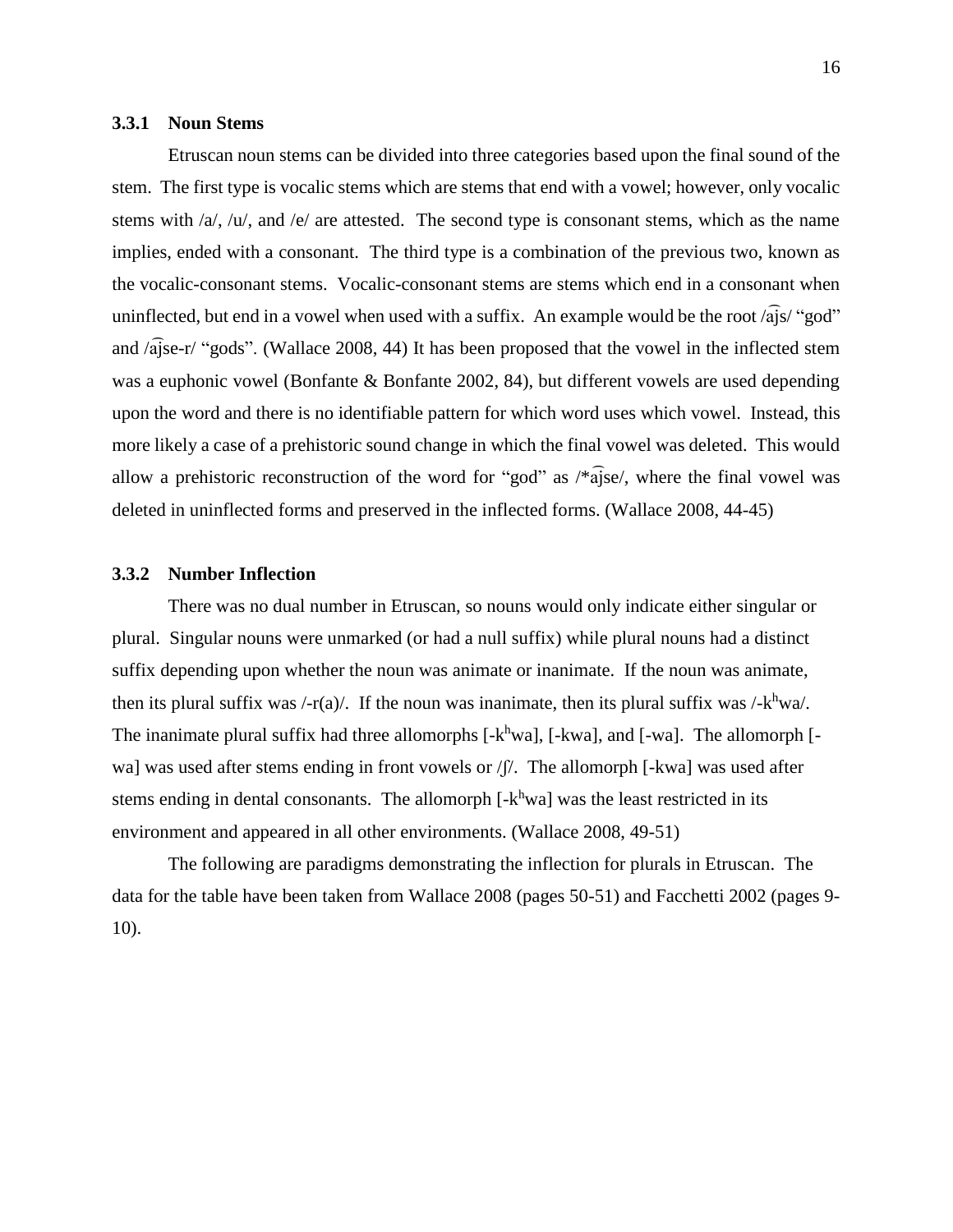<span id="page-26-0"></span>

| Singular          | Plural            | Translation        |
|-------------------|-------------------|--------------------|
| $/kilt^h/$        | $/kilt^h$ -kwa/   | Citadel            |
| /awil/            | /awil- $k^h$ wa/  | Year               |
| /kuls/            | /kuls-kwa/        | Gate/door          |
| $\sqrt{t}$ susle/ | /tsusle-wa/       | Offering/Sacrifice |
| /pulum/           | /pulum- $k^h$ wa/ | <b>Star</b>        |
| $/hu\int$         | $/hu$ fu-r/       | Child              |
| $\sqrt{a}$ js/    | $\sqrt{a}$ jse-r/ | Deity              |

Table 4: Plural Inflection Paradigms

# **3.3.3 Case Inflection**

Etruscan nouns inflected for nominative/accusative, genitive, pertinentive, ablative, and locative. Nominative and accusative cases were only differentiated in pronouns, not in common nouns. The term "pertinentive" was coined by Helmut Rix to refer to a case that had both dative (indirect object) and agentive functions. (Facchetti 2002, 14) The genitive, pertinentive, and ablative cases had two declensional patterns commonly referred to as first and second. The suffixes in the first declension contained the consonant /s/, while the suffixes in the second declension used the consonant /l/. The following chart summarizes the case endings in both Archaic and Neo-Etruscan. (Wallace 2008, 46-49)

Table 5: Case Endings for Nouns

<span id="page-26-1"></span>

|              | Archaic Etruscan           |                  |                            | Neo-Etruscan     |
|--------------|----------------------------|------------------|----------------------------|------------------|
|              | 1 <sup>st</sup> Declension | $2nd$ Declension | 1 <sup>st</sup> Declension | $2nd$ Declension |
| Genitive     | $-S$                       | -a               | $-S$                       | $-(a)l$          |
| Pertinentive | $-S1$                      | -ale             | $-S1$                      | -ale             |
| Ablative     | $-S$                       | $-(a)$ las       | $-S$                       | -als             |
| Nom/Acc      | Ø                          |                  | Ø                          |                  |
| Locative     | $-1$                       |                  |                            | $-i / -t^h$ i    |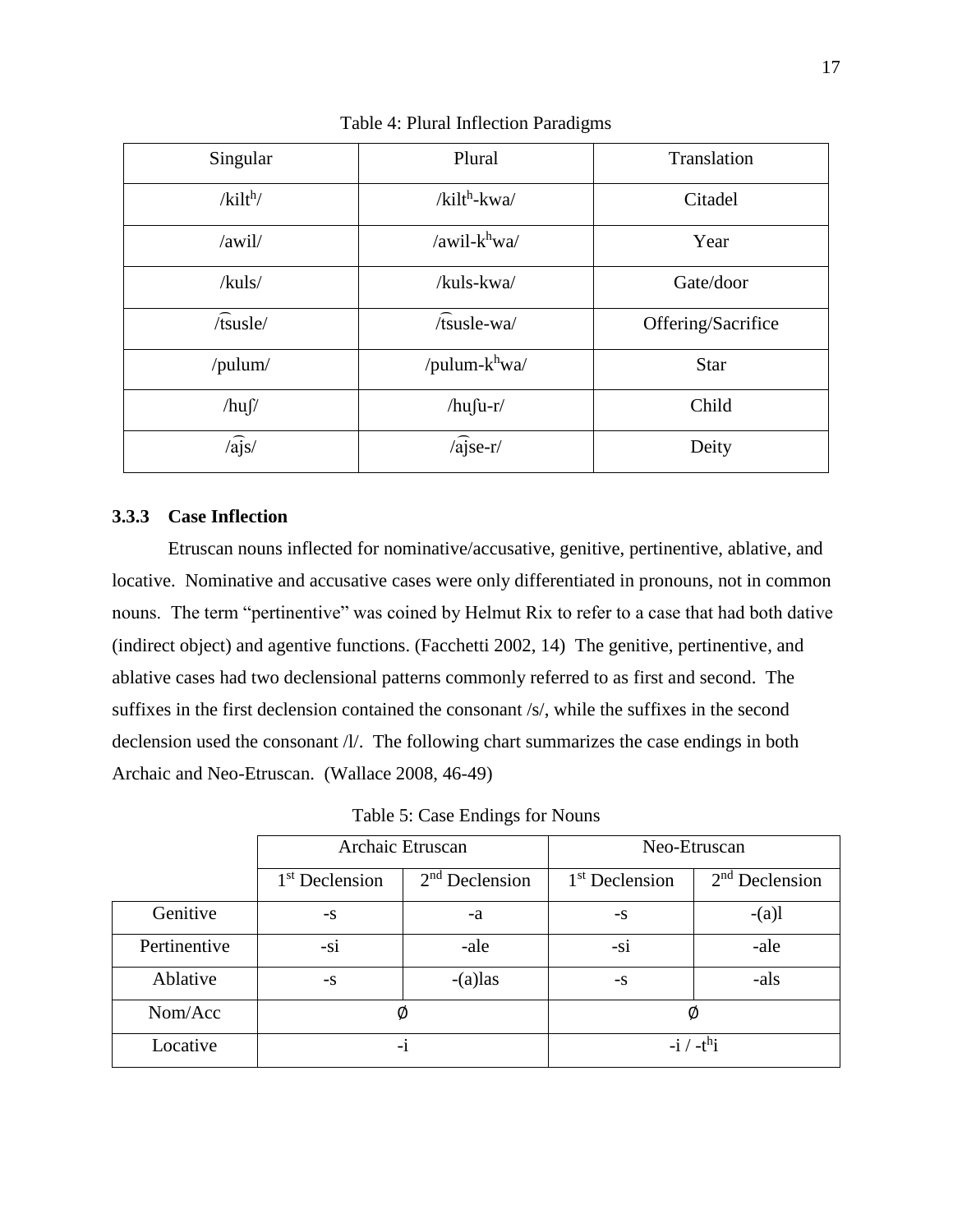It should be noted that although the first declension genitive and ablative suffixes were the same, the two cases were still distinguishable from each other by means of a vowel change in the noun stem for the ablative. The stem vowel changes were as follows:  $/a \rightarrow /e/$ ,  $/e \rightarrow /e\hat{i}/$ , and  $\sqrt{u} \rightarrow \sqrt{w}i$ . For example, the genitive of /wel/ (a personal name) was /welus/ while the ablative was /welw͡is/. (Wallace 2008, 47)

The Neo-Etruscan locative  $\frac{\text{d}}{\text{d}t}$  was due to a reanalysis of a common postposition that would follow nouns in the locative case. This use of  $\ell$ -t<sup>h</sup>i $\ell$  as the locative only appeared in late inscriptions, while earlier inscriptions attested the use of  $\frac{1}{i}$  instead. Additionally, vocalic stems caused a combining of the final stem vowel with the /-i/ locative suffix, often resulting in the locative appearing as /-e/. For example, the word /spura/ "community" was /spure/ in the locative, resulting from a combination of the  $\alpha$  and  $\beta$ -i/. (Wallace 2008, 47)

The  $2<sup>nd</sup>$  declension genitive in archaic Etruscan was simply the vowel /-a/ with no /l/ like the rest of the  $2<sup>nd</sup>$  declension forms. It's possible that the  $/$ - $1/$  of the  $2<sup>nd</sup>$  declension genitive in Neo-Etruscan arose from analogy with the  $2<sup>nd</sup>$  pertinentive and ablative forms.

There also seems to have been a mixed declension for some nouns, in which some cases use the first declension endings while other cases in the word's paradigm use the second declension endings. It is currently unclear as to why some words are first declension, some second declension, and others mixed declension, but some scholars have posited theories about general trends. Some scholars note that there is a trend for names with vocalic stems to be in the first declension while names with consonant stems are in the second declension. (Wallace 2008, 47-48) It is also suggested by some that nouns with stems ending in a velar or liquid consonant tend to be 2<sup>nd</sup> declension nouns, although there are exceptions to this, such as the word /awil/ "year" which takes the first declension genitive /awil-s/. (Bonfante & Bonfante 2002, 84-85)

The following paradigms for Etruscan case inflection. Completely attested paradigms are very rare, so the following words have reconstructed elements. Personal names used to demonstrate the cases will only be given in the singular, although they should follow the pattern for animate plural inflection. Because Etruscan is agglutinating, the plural is regularly formed using the singular case endings and the plural stem. Data for these paradigms is from Wallace 2008 (pages 48-51).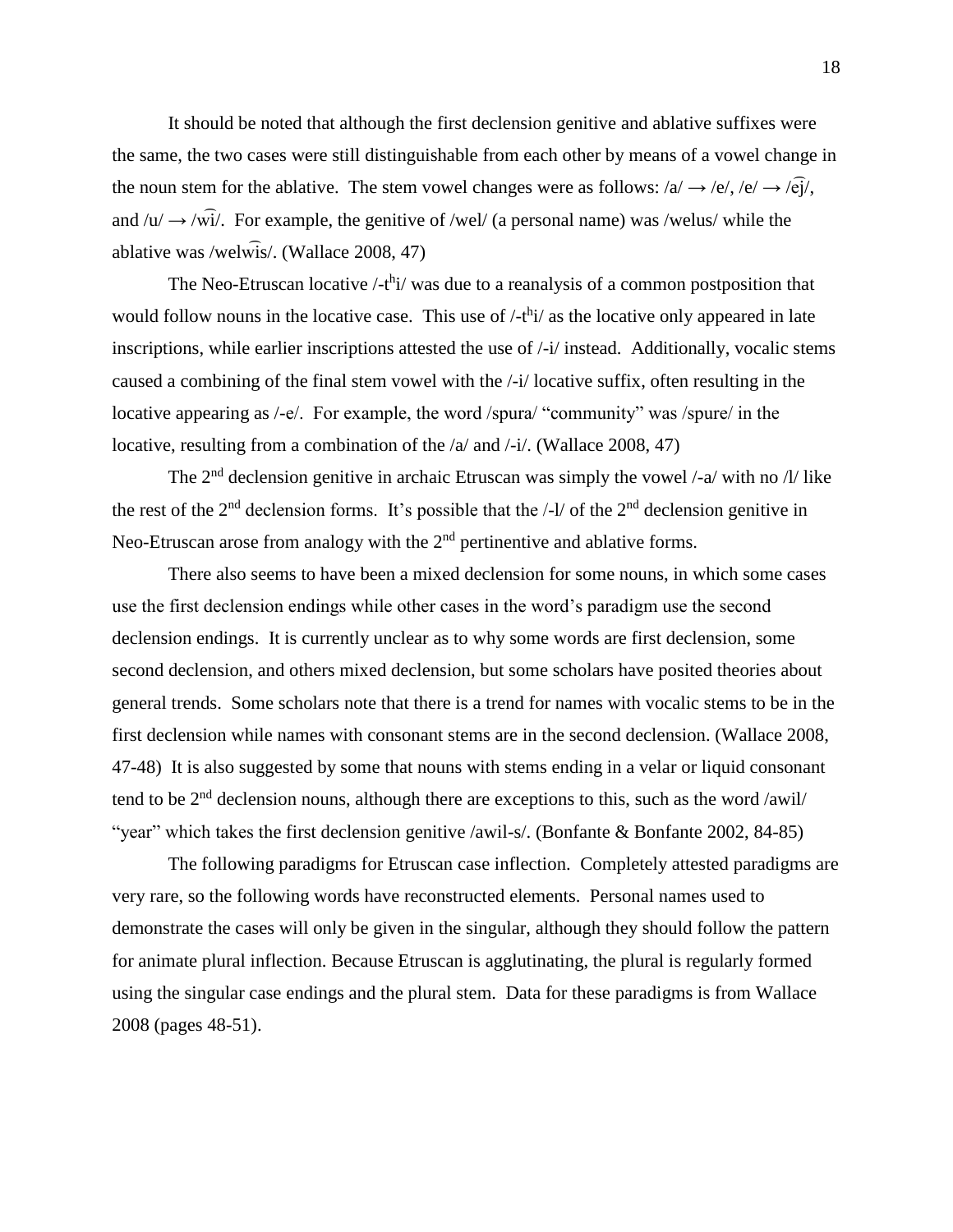<span id="page-28-0"></span>

| "Citadel"             | Singular                | Plural                         |
|-----------------------|-------------------------|--------------------------------|
| Nominative/Accusative | $/kilt^h/$              | $/kilt^h$ -kwa/                |
| $2nd$ Genitive        | /kilt <sup>h</sup> /    | /*kilt <sup>h</sup> -kwa-l/    |
| $1st$ Ablative        | $/kilth-s/$             | $/*$ kilt <sup>h</sup> -kwa-s/ |
| Locative              | /*kilt <sup>h</sup> -i/ | $/$ kilt <sup>h</sup> -kwe $/$ |

Table 6: Noun Paradigm 1

Table 7: Noun Paradigm 2

<span id="page-28-1"></span>

| "Sarcophagus"            | Singular  | Plural                       |
|--------------------------|-----------|------------------------------|
| Nominative/Accusative    | /mutna/   | /*mutna-k <sup>h</sup> wa/   |
| 2nd Genitive             | /mutna-l/ | /*mutna-k <sup>h</sup> wa-l/ |
| 1 <sup>st</sup> Ablative | /mutn-es/ | /*mutna-k <sup>h</sup> w-es/ |
| Locative                 | /mutn-e/  | /*mutna k <sup>h</sup> w-e/  |

Table 8: Noun Paradigm 3

<span id="page-28-2"></span>

| Personal Name: <vel></vel>   | Singular  |
|------------------------------|-----------|
| Nominative/Accusative        | /wel/     |
| $1st$ Genitive               | /welu-s/  |
| 1 <sup>st</sup> Pertinentive | /welu-si/ |
| 1 <sup>st</sup> Ablative     | /welu-is/ |

# Table 9: Noun Paradigm 4

<span id="page-28-3"></span>

| Personal Name: $\langle \text{lar}\theta \rangle$ | Singular                       |
|---------------------------------------------------|--------------------------------|
|                                                   |                                |
| Nominative/Accusative                             | $\pi$ <sup>h</sup> /           |
|                                                   |                                |
| $2nd$ Genitive                                    | $\pi$ <sup>h</sup> - al/       |
|                                                   |                                |
| $2nd$ Pertinentive                                | $/$ lart <sup>h</sup> -ale $/$ |
|                                                   |                                |
| $2nd$ Ablative                                    | $\pi$ <sup>h</sup> -als/       |
|                                                   |                                |

The noun /klan/ "son" has the most irregular inflectional pattern among Etruscan nouns. Its paradigm is as follows (Wallace 2008, 49):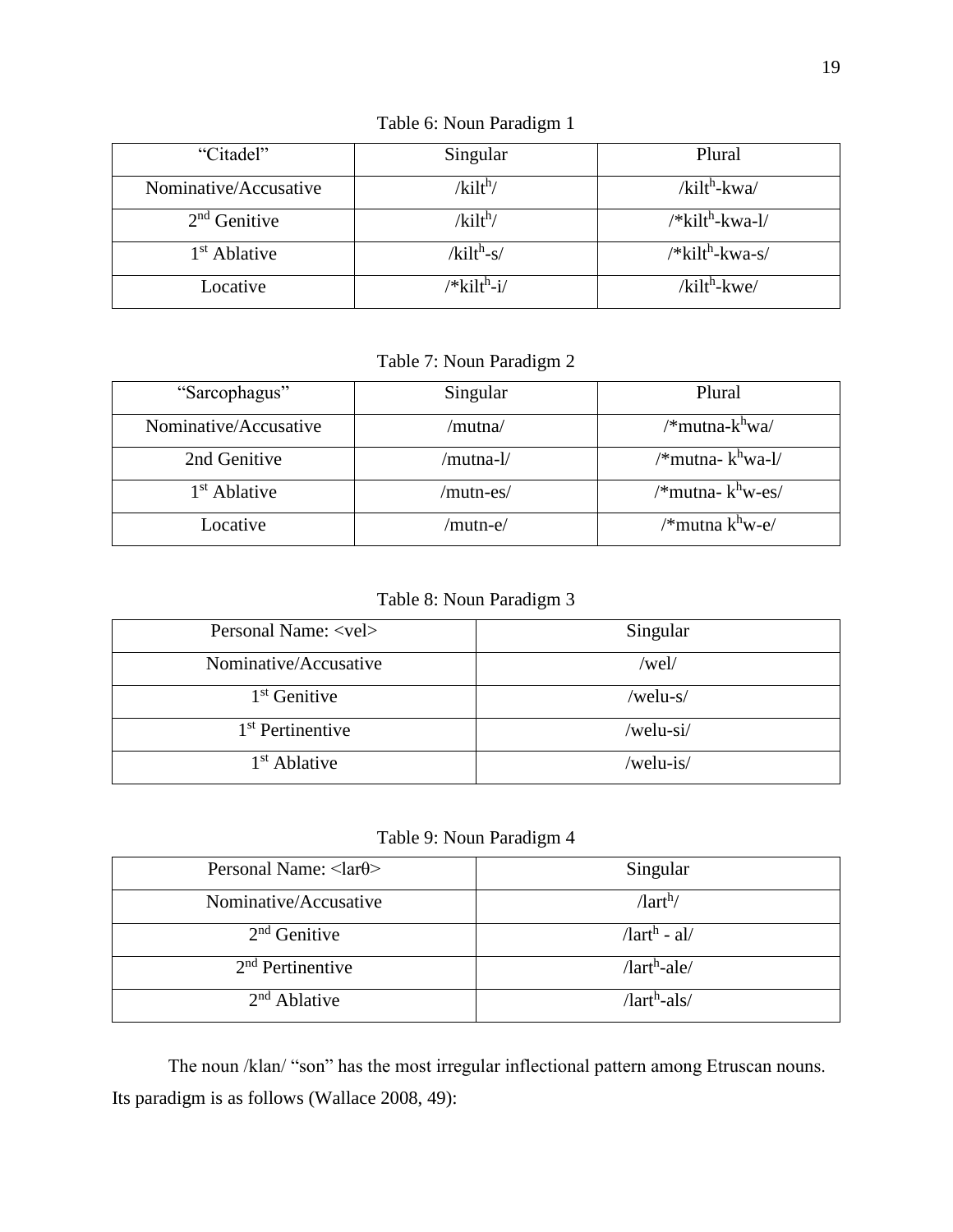<span id="page-29-0"></span>

|                       | Singular             | Plural       |
|-----------------------|----------------------|--------------|
| Nominative/Accusative | /klan/               | /klenar/     |
| Genitive              | /kles/ or /klens/    | /kliniiaras/ |
| Pertinentive          | /klinsi/ or /klensi/ | /klenarasi/- |
| Ablative              | /klen/               |              |

Table 10: Irregular Declension

The noun /klan/ is considered highly irregular due to the unexplained stem changes and the missing ablative ending. While other words such as /mutna/ "sarcophagus" may have stem changes in some of the forms, the change is predictable based upon the case. However, with /klan/, there is no explanation as to why the stem vowel becomes  $/e$  in the genitive and ablative singular and the pertinentive plual, but becomes /i/ in the genitive plural and some instances of the pertinentive singular. There is also the unexplained disappearance of the consonant /n/ in the genitive singular and the appearance of  $/s/$  in the stem of the genitive and pertinentive singular. The double /ii/ in the genitive plural is also not easily explained and its origin remains unknown.

### **3.4 Pronouns**

#### **3.4.1 Personal Pronouns**

In Etruscan, the first person singular pronoun is /mi/ in the nominative case. In the accusative case, the stem takes the suffix /-ni/ to form /mini/. The accusative /mini/ has also been attested as /mine/ and /mene/. It is not well understood what the difference is between these variant forms. The forms /mine/ and /mene/ are both attested in the city of Veii around 600 BC, so it does not appear to be representative of a geographical or diachronic difference. However, /mini/ is the most common form of the accusative and the oldest attested. The first person pronoun is unattested in the other cases. (Wallace 2008, 58)

The second person singular pronoun is believed to be /un/ in the nominative, although some believe that /un/ is actually the third person pronoun. This difference of opinion is due to the semantic ambiguity of some lines in the Liber Linteus. The Liber Linteus contains Etruscan prayers and prayer instructions. In cases where the pronoun /un/ is used, it is unclear whether it is being used in the second person to refer directly to the deity in a prayer or if it is being used in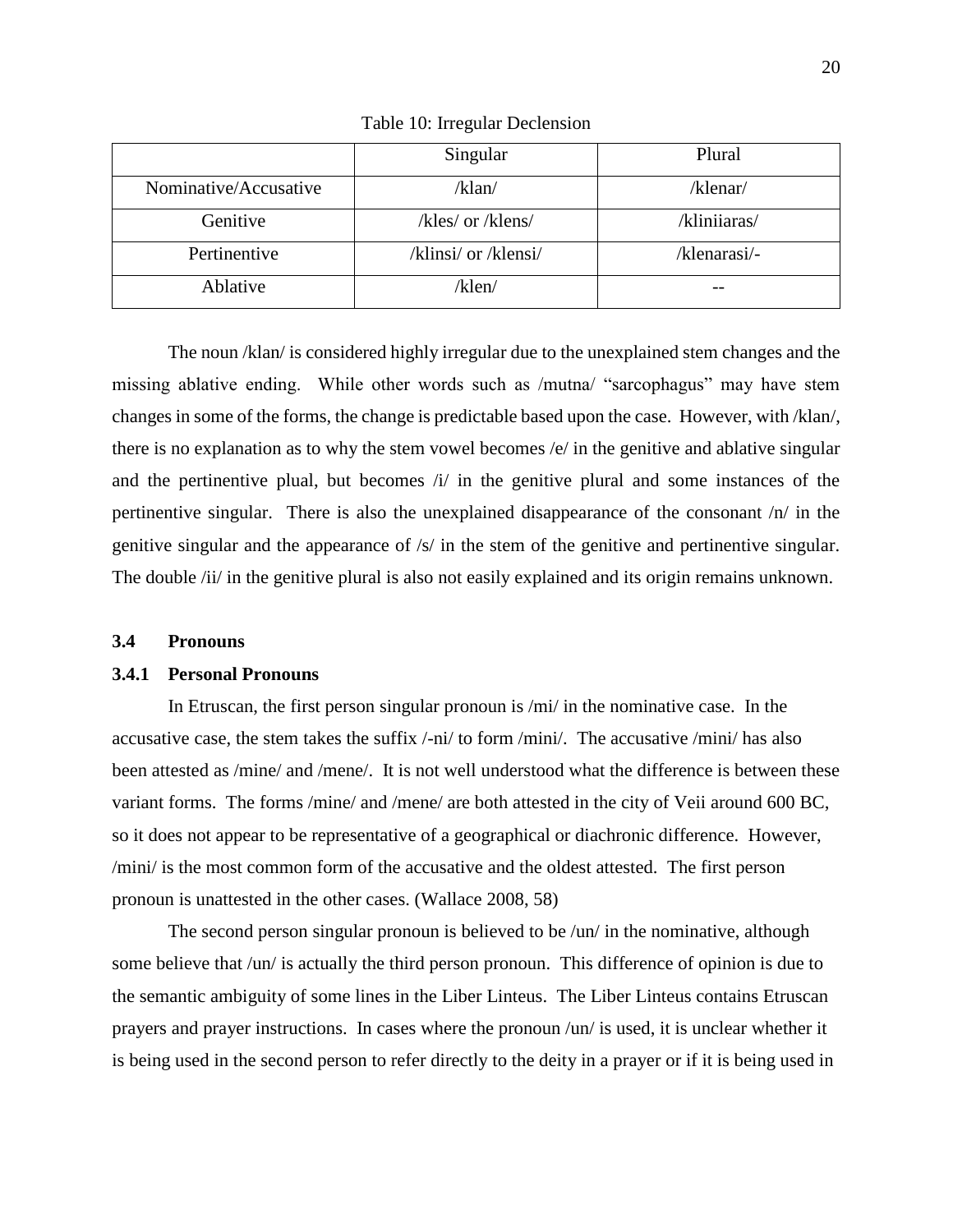the third person to denote who the prayer is to be said to. For example, here is a line from the Liber Linteus that can be interpreted both ways according to Wallace (2008, 58-59):

|            | Trin flere nethuns-l un-e mlakh puths             |        |  | $t^h$ ak-l-t <sup>h</sup> |
|------------|---------------------------------------------------|--------|--|---------------------------|
|            | Say spirit Neptune-Gen Pronoun-Pert good place(?) |        |  | $?$ ??-Gen-in             |
|            | $th$ arte-i $\widehat{tsi}$ was                   | fler   |  |                           |
| $???$ -Loc | living                                            | victim |  |                           |

Interpretation 1 (Second Person):

Say: O spirit of Neptune, to/for you(?), O good (god), the living victim, an unblemished one (?), is placed (?) on the  $t^h$  *artei* of the  $t^h$  *ak*.

Interpretation 2 (Third person):

Invoke the spirit of Neptune. For him (?) the living victim, an unblemished one (?), is placed (?) on the  $t^h$  *artei* of the  $t^h$ *ak*.

Wallace argues for the second person interpretation of /un/ on the basis of a much shorter inscription found in Volsinii which appears to be used in the second person, although Wallace does caution that this interpretation is not definitive. The inscription is as follows (Wallace 2008, 59):

| Turis:               |              | $mi:$ un-e: | ame |
|----------------------|--------------|-------------|-----|
| Doris                | $\mathbf{I}$ | you-pert    | am  |
| Doris, I am for you. |              |             |     |

Like the first person pronoun, only two cases of the second person pronoun /un/ are attested. However, for /un/, only the nominative and pertinentive are known, and not the accusative case. The pertinentive is /une/. Wallace suggests that the ending /-e/ could come from the second pertinentive ending /-ale/ found in the declension of Etruscan nouns, and that an original /\*un-ale/ underwent syncope to form /\*un-le/ and then underwent assimilation and simplification /\*un-ne/ > /un-e/. (Wallace 2008, 58-59) An alternative explanation for the suffix /-e/ would be analogical extension.

Wallace does not list any third person singular personal pronouns for Etruscan other than possible /un/, but Bonfante & Bonfante list two separate third person pronouns, /an/ for animates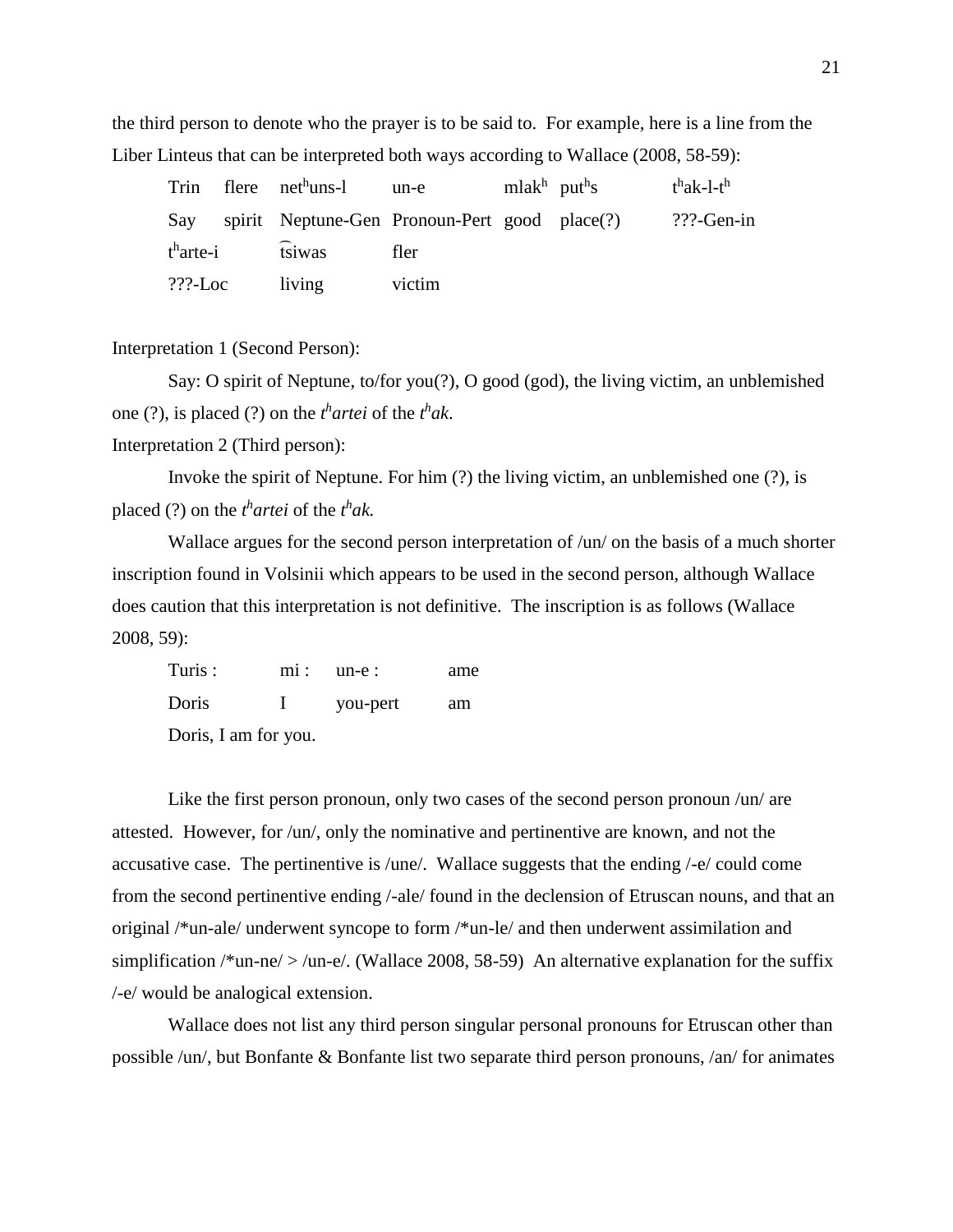and /in/ for inanimates. The Bonfantes only give an inscriptional example of /an/ and not /in/. The example is as follows (Bonfante & Bonfante 2002, 91-92):

| wel matunas | laris-al-isa                                         | an |  | kn fut <sup>h</sup> i kerik <sup>h</sup> un-ke |
|-------------|------------------------------------------------------|----|--|------------------------------------------------|
|             | Wel Matunas Laris-Gen-son                            | he |  | this tomb build-past                           |
|             | Wel Matunas, (the son) of Laris, he built this tomb. |    |  |                                                |

Wallace instead interprets /an/ and /in/ as relative pronouns, so the above inscription would instead be interpreted as "Wel Matunas, (the son) of Laris, who built this tomb". Like the Bonfantes, Wallace states that /an/ was used for animates and /in/ was used for inanimates. (Wallace 2008, 109-110)

There is no known first person or third personal plural for the personal pronouns. The Bonfantes posit /unu/ as the second person plural pronoun, but they do not give any examples of its use, nor do they give any explanation as to why they believe it to be the plural. (Bonfante & Bonfante 2002, 91)

#### **3.4.2 Demonstrative Pronouns**

Archaic Etruscan had two demonstrative pronouns /ika/ and /ita/. There is no clear distinction in use or meaning of the two pronouns. The accusative form of /ika/ was /ikan/ and the accusative of /ita/ was /itan/. The demonstrative /itan/ had the variations /itun/ and /itane/ in the accusative. Wallace proposes a parallel between /itane/ and the first person accusative variation /mine/, to posit an original accusative formation /\*ita-ni/, where the vowel of the accusative suffix lowered to /e/ to form /ita-ne/ which may have eventually been deleted to form the variant /ita-n/. (Wallace 2008, 61-62)

The demonstrative pronouns also had an enclitic form. The forms /-ikas/ and /-itas/ are possibly the first genitive forms of the demonstratives. The second genitive of enclitic /-ita/ was /-itala/. The enclitic /-itale/ and its variant /-itule/ has the form of the second pertinentive case, but according to Wallace, they may have had a locative function as they were attached to words modifying nouns in the locative case. (Wallace 2008, 61-62)

In Neo Etruscan, the initial /i/ of the demonstratives lowered to /e/, causing them to change from /ika/ and /ita/ to /eka/ and /eta/. Sometimes the initial vowel was dropped entirely, yielding /ka/ and /ta/. The Archaic accusative /ikan/ became /ekn/ or /kn/ in Neo-Etruscan, and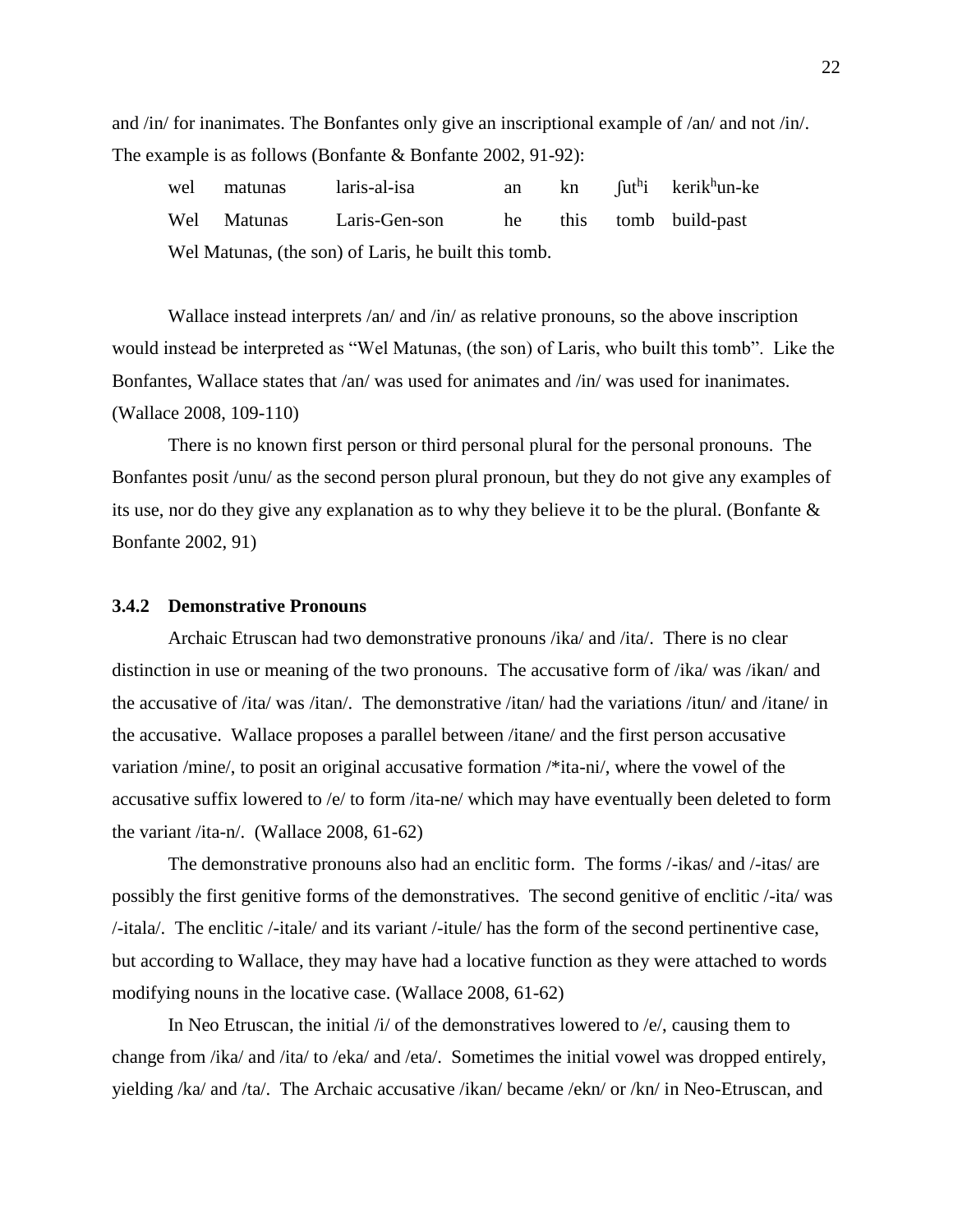/itan/ became /etan/ or /tn/. The forms /eks/, /kes/, and /ks/ in Neo-Etruscan are unclear, but are likely either first ablative or first genitive forms of /eka/. The pronoun /teis/ is believed to be the first ablative of /eta/. For the locative, Wallace lists /kei/ and /tei/. These would arise from combining the locative suffix  $\frac{1}{1}$  with the stems  $\frac{1}{k}$  and  $\frac{1}{k}$ , which resulted in a vowel change in the stem. Wallace states that /kei/ and /tei/ while appearing to be locative in form may have had an instrumental function. Wallace gives a second possibility for the formation of the Neo-Etruscan locative (enclitic) as a combination of the second genitive stem /kla/ with the locative suffix /-i/, resulting in a vowel merger for /-kle/. (Wallace 2008, 59-61)

Bonfante and Bonfante have a different interpretation for the forms /kei/ and /tei/. Instead of listing them as locative singular, the Bonfantes claim that /kei/ and /tei/ are the nominative plural forms of /ka/ and /ta/. Bonfante then lists the genitive plural as /klal/, the accusative plural as /knl/, and locative plural as either /kaiti/ or /keithj/. (Bonfante & Bonfante 2002, 92-93) Wallace offers a different possible interpretation of /klal/ and /knl/ as demonstratives with a deictic particle /-l/ attached, although he states that the interpretation of them as plural "cannot be proved or disproved based on the evidence at hand". (Wallace 2008, 62)

#### **3.4.3 Other Pronouns**

The word /enan/ is thought to be the indefinite pronoun, likely in the accusative case, meaning 'anything'. The pronoun /enan/ may be related to the genitive /enas/ found in the Liber Linteus, but the meaning of /enas/ is still unclear. (Wallace 2008, 65)

The pronoun /ipa/ seems to be a relative pronoun, and possibly an interrogative pronoun meaning 'who' or 'which'. Bonfante claims that /ipa/ is indeclinable (Bonfante & Bonfante 2002, 94), but Wallace lists forms that may be different case forms of /ipa/, although their function is still unclear from context. The forms he lists are /ipas/ as first genitive, /ipal/ as second genitive, and /ipei/ as locative. (Wallace 2008, 65) Bonfante also lists /ipe ipa/ as a possible indefinite pronoun meaning 'whoever'. (Bonfante & Bonfante 2002, 94)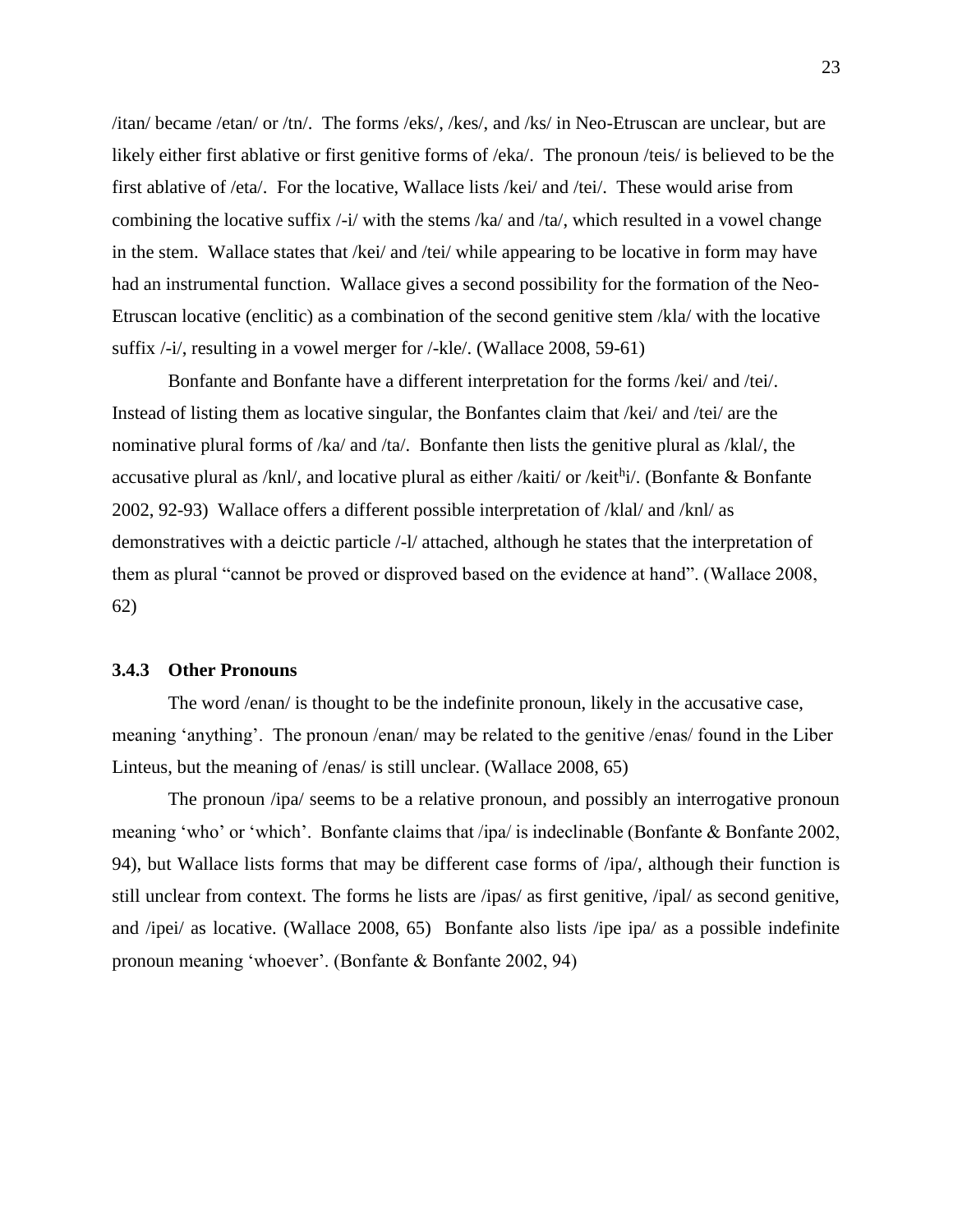## **3.5 Verb Morphology**

# **3.5.1 Main Verbs**

Etruscan verbs had at least four moods: indicative, imperative, jussive, and necessitative. The indicative mood was marked by the suffix /-e/, jussive by /-a/, and necessitative by /-ri/. (Wallace 2008, 60 & 72) Imperatives were formed in one of two ways. The first way was to leave the verb uninflected. The second way was to add the suffix  $\frac{t}{t}$ . It is unclear if there was any difference in meaning or usage for the two imperative formations. (Bonfante & Bonfante 2002, 103)

Etruscan had two tenses, past and non-past, although some scholars believe that it may have been a distinction involving the perfect aspect instead. The non-past was uninflected, while the past tense was marked by the suffix /-k/. The tense suffix would attach to the verb and was followed by the mood suffix. (Wallace 2008, 68) However, some scholars have interpreted /-ke/ as the past tense suffix instead of as past /-k/ followed by the indicative suffix /-e/. (Bonfante & Bonfante 2002, 100) The following are paradigms for past tense formation (Wallace 2008, 68):

|  | Table 11: Etruscan Moods |  |
|--|--------------------------|--|
|--|--------------------------|--|

<span id="page-33-0"></span>

| Translation | Non-Past Indicative | Past Indicative | Jussive |
|-------------|---------------------|-----------------|---------|
| "give"      | /*tur-e/            | /turu-k-e/      | /tur-a/ |
| "to be"     | /am-e/              | /am-k-e/        | /*am-a/ |

There was no inflection for person or number. Wallace gives the following examples of inscriptions to demonstrate that the verb does not change for person when the subject does. (Wallace 2008, 71):

|    | mi     |      | arathiale                            | $\widehat{\text{tsik}}^{\text{h}}$ uk $^{\text{h}}$ e |
|----|--------|------|--------------------------------------|-------------------------------------------------------|
|    |        |      | by/for Arath                         | was designed                                          |
|    |        |      | I was designed by/for Arath          |                                                       |
| 2. | $ik^h$ | ka   | kek <sup>h</sup> a                   | $\widehat{\text{tsik}}^{\text{h}}$ uk <sup>h</sup> e  |
|    | As     | this | above                                | was written                                           |
|    |        |      | As this (contract) was written above |                                                       |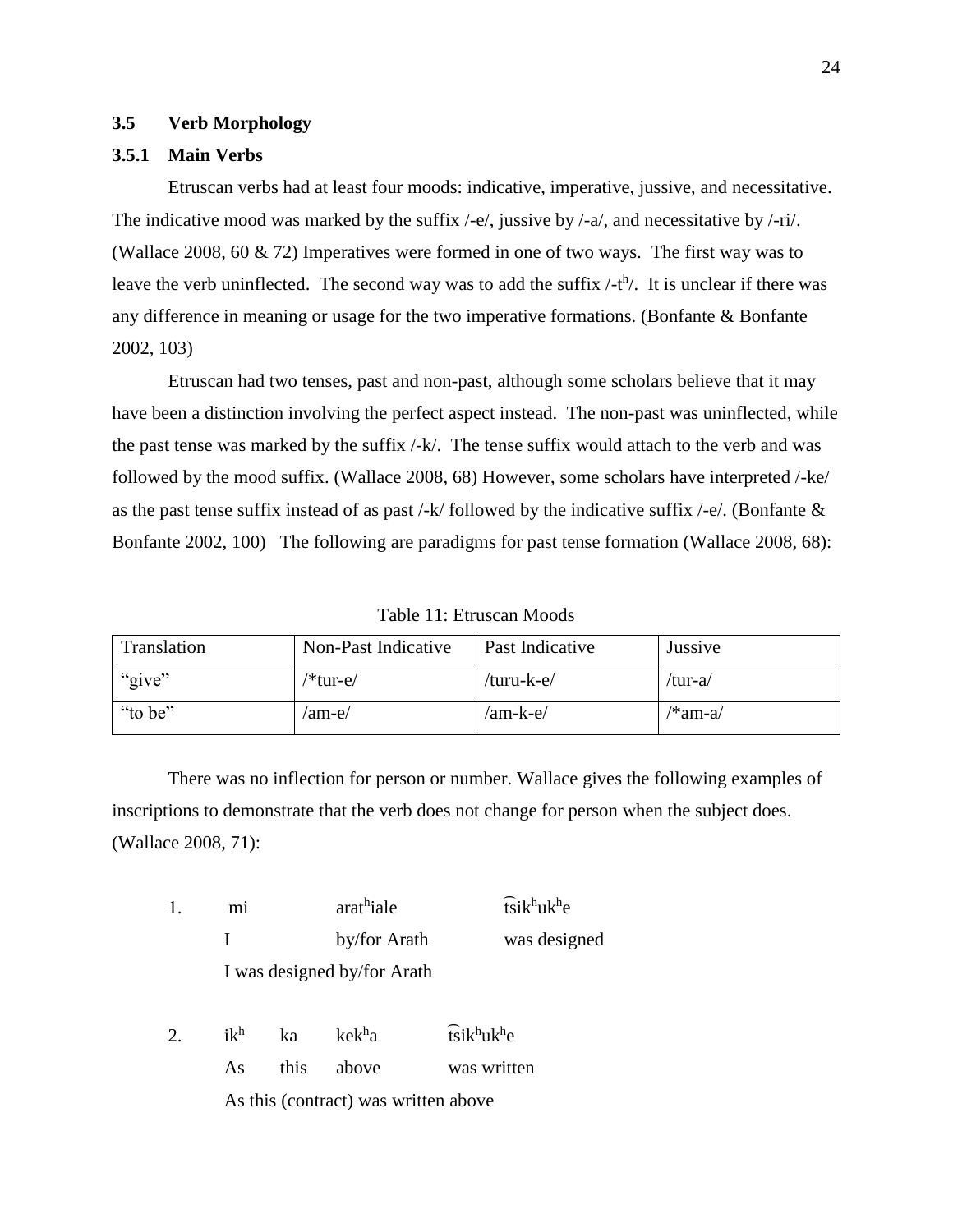There appears to have been two voices, active and passive. However, the passive voice is not well attested and is only known in the past tense. The suffix /-n/ seems to indicate the past passive, but this interpretation is still debated. (Wallace 2008, 68-70) There is also the claim that that /-k<sup>h</sup>e/ is the past passive in contrast to /-ke/ as past active. (Bonfante & Bonfante 2002, 100) This debate seems to stem from the lack of attestation of these forms as well as the difficulty in determining the meaning of many inscriptions and vocabulary terms. Short inscriptions with little context leads people to make their best guess as to the meaning, and it is not easily verified.

## **3.5.2 Participles**

Etruscan participles were not inflected for tense or mood like main verbs. Instead, participles were marked with a suffix added to the verb root/stem. There were different types of participles according to the suffix used. (Wallace 2008, 72)

The first type is "u participles", named for the suffix /-u/ added onto the verb stem. There is a variant of u participle in which the suffix is added onto the past tense form of the verb, but there does not seem to be a clear difference between the meaning or use of the two variants. It is never used with mood or voice suffixes, although u participles are often times translated as passive (Wallace 2008, 72-73). Wallace gives the following example:

| 3. | m1 | aliku     | auwilesi                                    |
|----|----|-----------|---------------------------------------------|
|    |    | presented | to/for auwilesi                             |
|    |    |           | I (am/was/have been) presented to/for Awile |

The second type of participle uses the suffix  $/-\text{as}(a)$ . This participle is interpreted as indicating an action that takes place at the same time as the action described by the main verb. This would be translated as "while…" (Wallace 2008, 74) For example:

| 4. | $aw[$ le    | al let <sup>h</sup> nas     | $\ldots$ tsilak <sup>h</sup> n[ke]                                        | spure- $t^h$ i       |
|----|-------------|-----------------------------|---------------------------------------------------------------------------|----------------------|
|    | Aule        |                             | Alethna-Gen served as governor                                            | city (locative) - in |
|    | apa-si      | swal-as                     |                                                                           |                      |
|    | father-Pert | (while) living - participle |                                                                           |                      |
|    |             |                             | "Aule Alethnas  served as governor (while) living in the community of his |                      |
|    |             | father." (Wallace 2008, 74) |                                                                           |                      |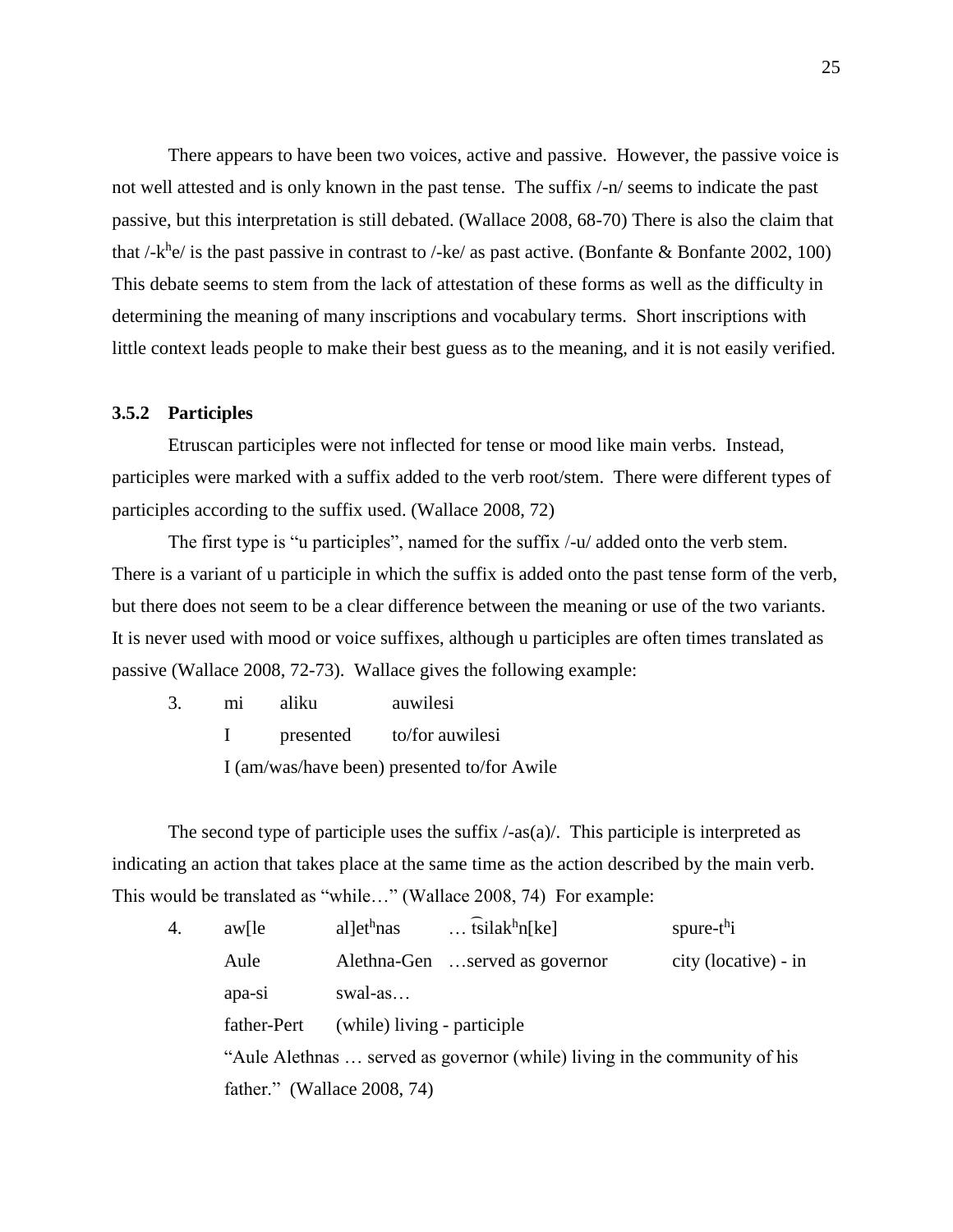The third type of participle is formed with the suffix  $\frac{\text{ }-t^{\text{h}}\text{as}}{\text{ }0}$  or  $\frac{\text{}}{\text{.}}$  This participle is used to indicate that the activity happened before the activity described by the main verb. (Wallace,  $74-75$ ) Some also claim that  $\frac{\text{th}}{1}$  indicates an active participle, in contrast to the passive u participles. (Bonfante & Bonfante 2002, 102-103)

5. rak<sup>h</sup>t<sup>h</sup> tura nunt<sup>h</sup>ent<sup>h</sup> klitram srenk<sup>h</sup>we tei ?-locative put by anointing (?) litter ? this fasei libation (One) shall place (it) on the rakh (after/while) anointing (?) the litter with Srenxvas (and) with this libation (or: (One) shall place (it) on the rakh. (Then) anoint (?) the litter with srenxvas (and) with this libation).

# **3.6 Additional Grammatical Information**

## **3.6.1 Definite Article**

The definite article in Etruscan was enclitic, and would attach to the end of the noun that it modifies. The definite article agrees in number and case with the modified noun, and we have a nearly complete paradigm for the article. The paradigm is as follows (Wallace 2008, 63-64):

<span id="page-35-0"></span>

|              | Singular   | Plural      |
|--------------|------------|-------------|
| Nominative   | $-\int a$  | $-\int w a$ |
| Accusative   | $-\int n$  |             |
| Genitive     | $-\iint a$ | -fula       |
| Pertinentive | $-\int$    | $-fwle$     |
| Locative     | $-f$ e     | $-fwe$      |

|  |  | Table 12: Definite Article |  |
|--|--|----------------------------|--|
|--|--|----------------------------|--|

Others have suggested that the enclitic form of the demonstrative pronouns /ika/ and /ita/ served as definite articles. (Bonfante & Bonfante 2002,93) However, there does not seem to be clear reason to assign them the value of "the" over "this".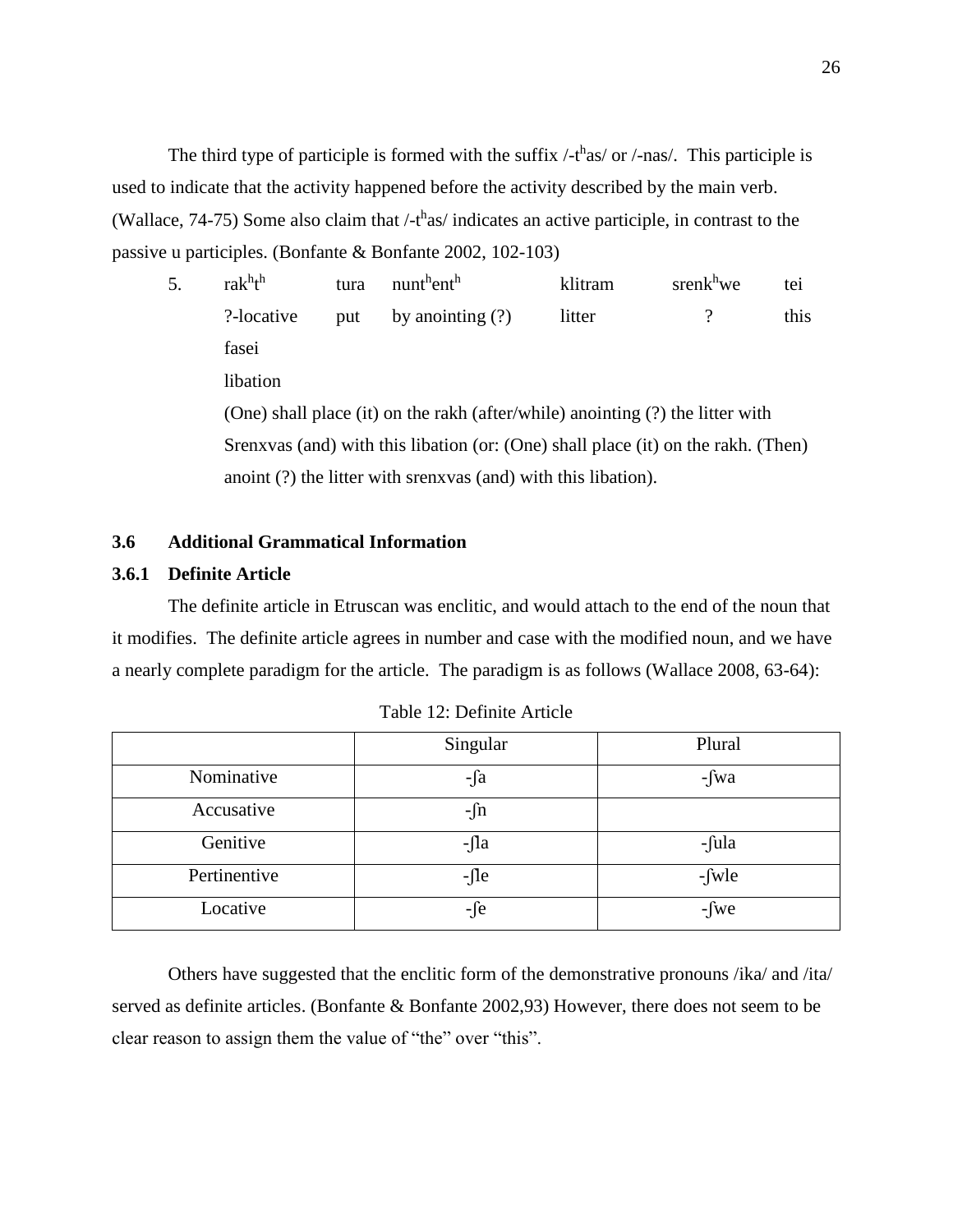### **3.6.2 Syntax**

Etruscan was a primarily agglutinating language. It had a standard word order of subjectobject-verb (Wallace 2008, 95), but OVS and OSV word orders are more common in commemorative inscriptions from the archaic period. However, the OVS and OSV are thought to have been due to movement of constituents for that specific type of inscription, rather than being the standard word order of the time period (Wallace 2008, 119-120). It was not uncommon for Etruscan inscriptions to omit the verb of the sentence, typically the verb for "to be" (Wallace 2008, 111-112).

Etruscan also used postpositions instead of prepositions. Some of the postpositions were enclitic. An example of this would be the postposition  $\frac{\text{th}}{\text{i}}$  "in" which would attach to the locative form of the noun. (Wallace 2008, 102) This enclitic postposition began to be reanalyzed as the locative suffix near the end of the Etruscan period. (Wallace 2008, 42) Other postpositions include /-te/, /-ri/, /-tra/, and /-pi/ which mean "in"<sup>2</sup>, "in favor of"<sup>2</sup>, "on behalf of"/"beyond"<sup>3</sup>, and "toward"<sup>4</sup> respectively. (Facchetti 2002, 75)

#### **3.6.3 Coordinating Conjunctions**

There were three ways of coordinating constituents in Etruscan. The first way was with the enclitic  $\frac{1}{k}$ , which had a variant  $\frac{1}{k}$  in Neo-Etruscan. This enclitic would attach to the first word of the last constituent in the coordination. For example: (Wallace 2008, 114-115)

1. winum  $h_{i-k}$  ...

Wine water-and …

Wine and water…

 $\overline{a}$ 

<sup>&</sup>lt;sup>1</sup> Original Italian: 'in' (si annette al locativo) [It is added to the locative]

<sup>2</sup> Original Italian: 'a favore di' (si annette al locativo)

<sup>&</sup>lt;sup>3</sup> Original Italian: 'da parte di', 'fuori' (si annette a vari casi) [It is added to various cases]

<sup>&</sup>lt;sup>4</sup> Original Italian: 'verso', 'nei confronti di' (si annette all'accusativo) IIt is added to the accusative (case)]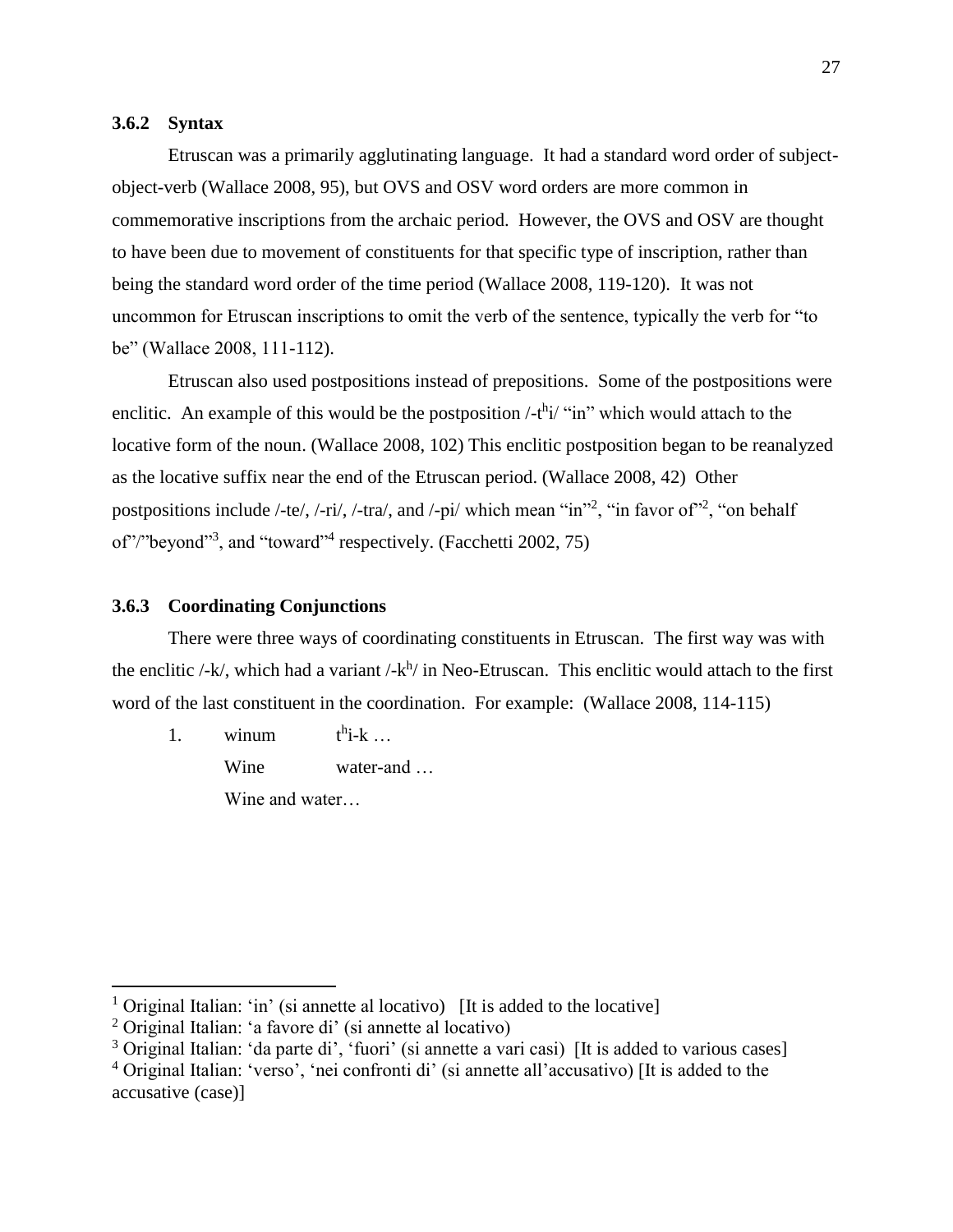| $keisu[i]$ :           | fct <sup>h</sup> ra | $fcthre-s$           | sek | kalisn-ia[l]-k                                                                  |  |
|------------------------|---------------------|----------------------|-----|---------------------------------------------------------------------------------|--|
| Ceisui                 | Shethra,            | Shetre-GEN. daughter |     | Calisni-GEN-and                                                                 |  |
| ramt <sup>h</sup> [as] | awil-s              | XV                   |     |                                                                                 |  |
| Ramtha                 | year-GEN            | 15                   |     |                                                                                 |  |
|                        |                     |                      |     | Shethra Ceisui, daughter of Shethre and Ramtha Calisni, (was dead) at 15 years. |  |

The second way was with the enclitic  $/-(u)m/$  which would attach to the first word in the second and third constituents in the list. For example: (Wallace 2008, 115-116)

| 3. | vel                                                                         | leinies                    | lart <sup>h-</sup> ial | ruva     | $arnth$ -ial-um | klan |  |
|----|-----------------------------------------------------------------------------|----------------------------|------------------------|----------|-----------------|------|--|
|    | Vel                                                                         | Leinies                    | Larth-GEN              | brother  | arnth-GEN-and   | son  |  |
|    | Welu-s-um<br>Wel-GEN-and                                                    |                            | prumat <sup>h</sup> s  | awil-s   | $semph$ s       |      |  |
|    |                                                                             |                            | grandson $(?)$         | year-GEN | seven-GEN       |      |  |
|    | $l$ upu- $k$ -e                                                             |                            |                        |          |                 |      |  |
|    |                                                                             | die-past active-indicative |                        |          |                 |      |  |
|    | Wel Leinies, brother of Larth and son of Arnth and grandson of Wel, died at |                            |                        |          |                 |      |  |
|    | Seven years of age.                                                         |                            |                        |          |                 |      |  |

Finally, the third way was to omit any conjunction and simply list the constituents in series. For example: (Wallace 2008, 114-116)

4. saturinies arnt<sup>h</sup>  $lar<sup>h</sup>-al$ fulni-al awil-s XXXVIII Saturnies Arnth Larth-GEN Fulni-GEN year-GEN 38 Arnth Saturnies, (son) of Larth (and) Fulni, (dead) at thirty-eight years

### **3.6.4 Adjectives**

Etruscan adjectives declined for case just like nouns, but there is no indication that they declined for number as well. Etruscan adjectives are often considered to be difficult to distinguish from nouns because their forms are so similar, but context and word order is often used to help distinguish them. Typically, the adjective comes after the noun that it modifies. For example: (Wallace 2008, 52-53)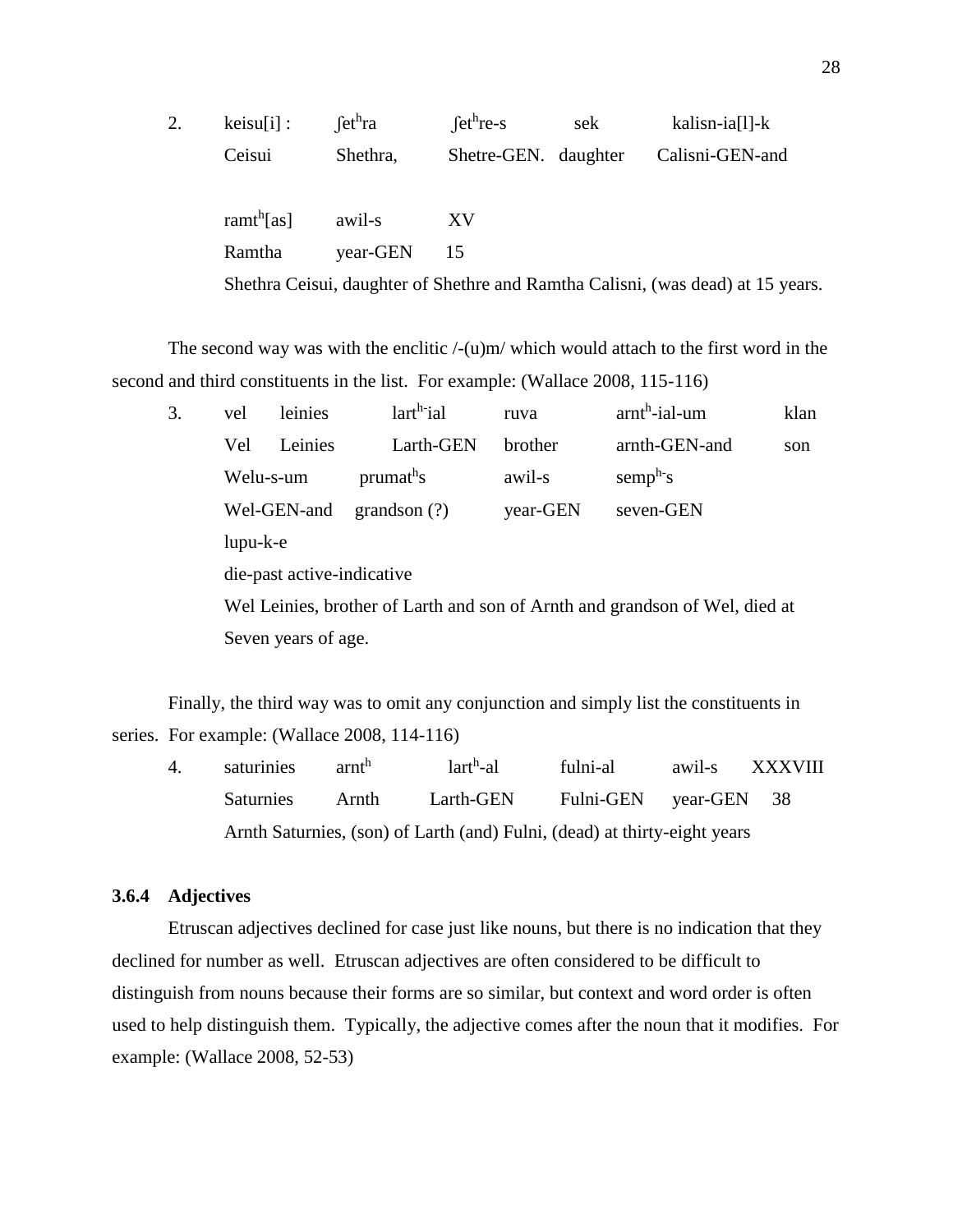- 5. ati <sup>h</sup>uta Mother sacred Sacred/revered (?) Mother 6. spuria-s mlaka-s
	- Spuria-GEN good/beautiful-GEN
		- Of the good Spuria.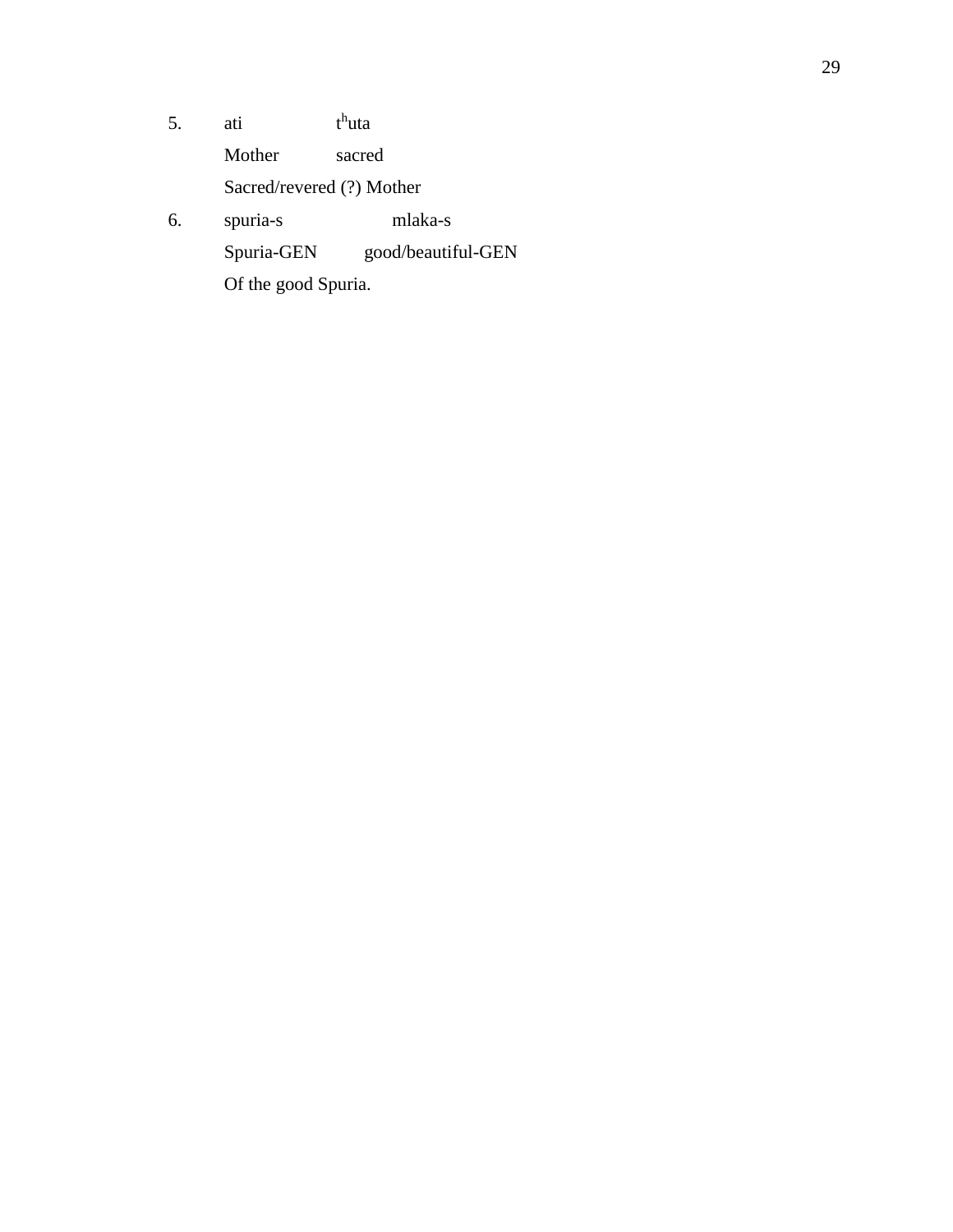# **CHAPTER 4. LEMNIAN**

There are two languages that are generally agreed upon as relatives Etruscan, the first of which is Lemnian, and the second of which is Raetic. Lemnian is primarily known from two inscriptions on a stele found in Kaminia at the end of the 19<sup>th</sup> century. Kaminia is located in the eastern part of the isle of Lemnos. Additionally, there were four inscription fragments found near Efestia, also in the eastern part of the island, in 1928. However, the Stele of Lemnos found in Kaminia is the only complete and the longest Lemnian inscription found to date, so it is the basis of most of our knowledge of the language. (de Simone 1996, 723)

The Stele of Lemnos has a picture of a soldier engraved on the front. Surrounding the picture is an inscription in Lemnian known as text A. Because text A is written around the picture, it is difficult to tell the exact order in which the words are to be read. On the side of the stele is Text B, which is much shorter in length but is written in three straight lines, making the word order much clearer. (de Simone 1996, 723) It is thought that the two texts were written by different authors due to slight differences in how the letters were written. Primarily, letters written with circles in text A, such as  $\langle \infty, \langle \Theta \rangle$ , and  $\langle \phi \rangle$ , were written with a much more squarish design in text B. (Cooper 2000, 423)

#### **4.1 The Inscriptions**

The following is a transcription of the two texts of the Stele of Lemnos. The word order of text A, although not completely certain, is the generally accepted word order. It should be noted that the symbol <:> in the following transcription denotes a form of punctuation found in the texts; it does not represent a sound of longer duration as in the IPA. (Wallace 2008, 220)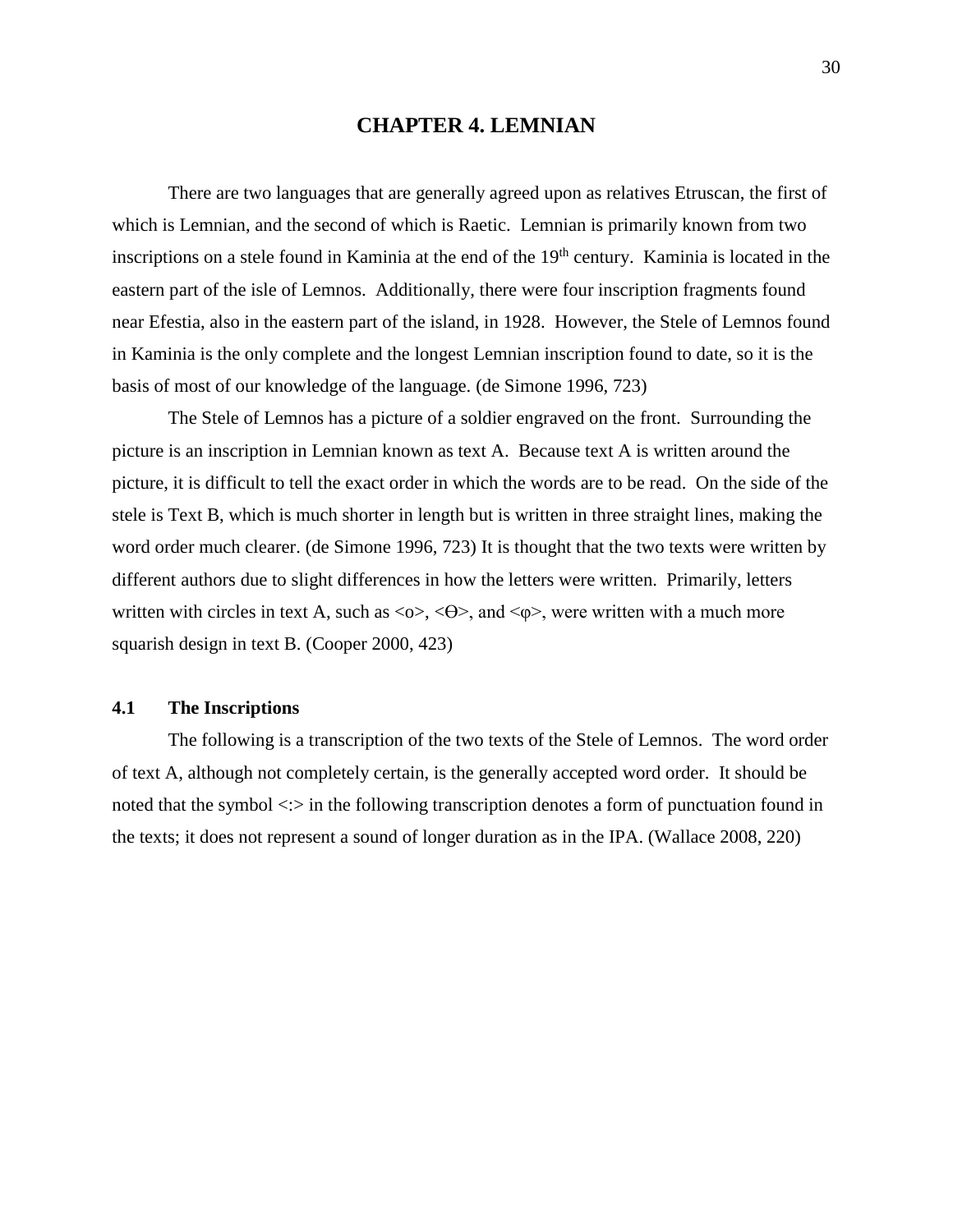### Text A:

holaies : nap<sup>h</sup>ot<sup>h</sup> siasi : maras : maw  $[ialk^hwei:s : awi:s]$ ewi∫t<sup>h</sup>o ∶ seronait<sup>h</sup> siwai aker : tawarsio wanalafial : seronai : morinail

### Text B:

holaiesi : pʰokiaʃiale : seronaitʰ : ewiʃtʰo : towerona[ ]rom : haralio : siwai : eptesio : aria : tis: phoke siwai : awis : fialxwis : marasm : awis : aomai :

Only parts of the stele have been able to be translated. The translation was possible due to strong correspondences with known Etruscan words, which will be discussed more in the next section. However, Cooper (2000) attempted a full translation of the Lemnian text by comparing the words to Indo-European roots. His translation will not be provided in detail here, as the selection of IE roots seems highly speculative, showing no attempt at finding systematic sound correspondences. It is also not clear why Cooper chose to find more similarity in an IE root for some of the words than in much closer Etruscan words. For example, Cooper gives the meaning of /awis/ as "named" from /\*aue/ instead of the more common practice of comparing Lemnian /awis/ to Etruscan /awils/ "year". (Cooper 2000, 423-424)

## **4.2 Similarities to Etruscan**

Despite having such a small corpus, Lemnian shows several similarities to Etruscan. The alphabet of Lemnian appears to be the same used for Etruscan, although there are a few consonants missing and Lemnian uses a letter for  $\langle \circ \rangle$  instead of  $\langle u \rangle$ . Both of these differences are discussed below. However, the resemblances between Etruscan and Lemnian are more than just the use of very similar alphabets, Lemnian appears to have similar phonological traits to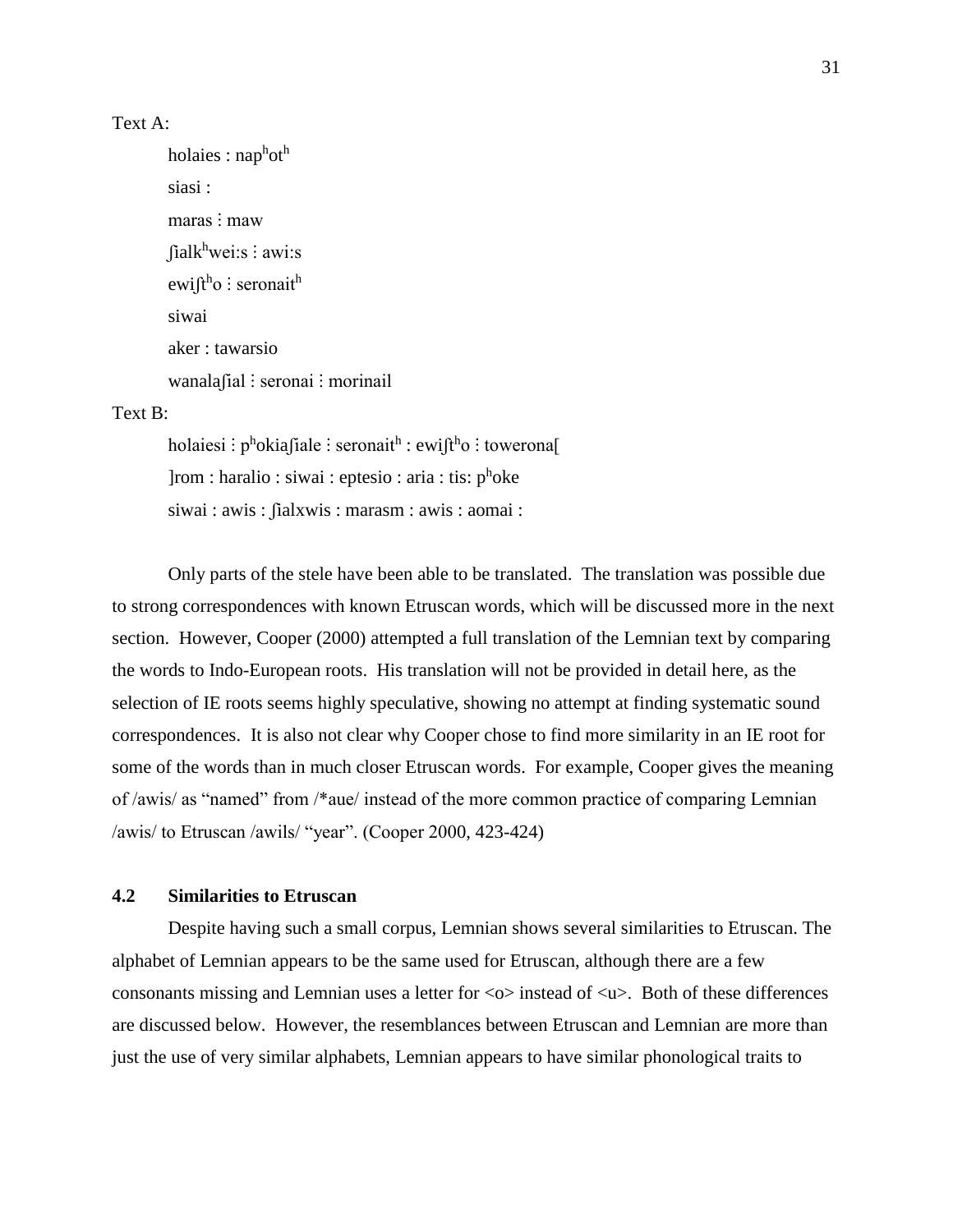Etruscan. The known consonants for Lemnian are /p, t, k,  $p^h$ ,  $t^h$ ,  $k^h$ , m, n, l, r, w, h, s,  $\int$ . The symbols for the vowels in Lemnian are  $\langle a, e, i, o \rangle$ .

The consonant inventory is almost identical to that of Etruscan, particularly when considering the system of stops. Like Etruscan, Lemnian lacks the voiced stops, but has a distinction between aspirated and unaspirated. The main difference between the known Lemnian consonant inventory and the Etruscan consonants is the absence of the consonants /͡ts/ and /f/ (or /ɸ/). (de Simone 1996, 724-725) Some argue that because the Lemnian corpus is so small, the absence of these two phonemes in inscriptions is quite possibly due to chance and not indicative of an actual absence of the phonemes in the inventory. Agostiniani (1986, 19) has proposed that the letter  $\langle \varphi \rangle$  may represent / $\rho f$ / instead of / $p^h$ / in Etruscan and represent both / $p^h$ / and /f/ in Lemnian.

As for the vowel inventory, both Lemnian and Etruscan share a four vowel system. Of the vowels, the only difference is that Lemnian has the vowel /o/ while Etruscan has the vowel  $/u'$ . It is thought that the use of  $\langle \infty \rangle$  in Lemnian and  $\langle u \rangle$  in Etruscan may simply be a difference in orthographic choice to represent a back, non-low vowel instead of an actual phonemic difference between the two. (de Simone 1996, 724-725)

There are several Lemnian words that bear a striking resemblance to Etruscan words. So much so in fact, that the Etruscan meanings of the words are often used to give a partial translation of the two texts of the stele of Lemnos. The words are listed in the following table. (Wallace 2008, 220)

| Lemnian                                                      | Etruscan              | Translation |
|--------------------------------------------------------------|-----------------------|-------------|
| $\int$ ialk <sup>h</sup> wei:s, $\int$ ialk <sup>h</sup> wis | fealk <sup>h</sup> ls | "forty"     |
| awi:s, awis                                                  | awils                 | "year"      |
| siwai                                                        | tsiwas                | "lived"     |
| maw                                                          | mak <sup>h</sup>      | "five"      |
| -m                                                           | $-(u)m$               | "and"       |

Table 13: Lemnian and Etruscan Vocabulary Comparison

Interestingly, the punctuation mark <:> appears in Text A in the words *ʃialk<sup>h</sup>wei:s* and *awi:s* where there is an /l/ in the equivalent Etruscan word. (Wallace 2008, 221)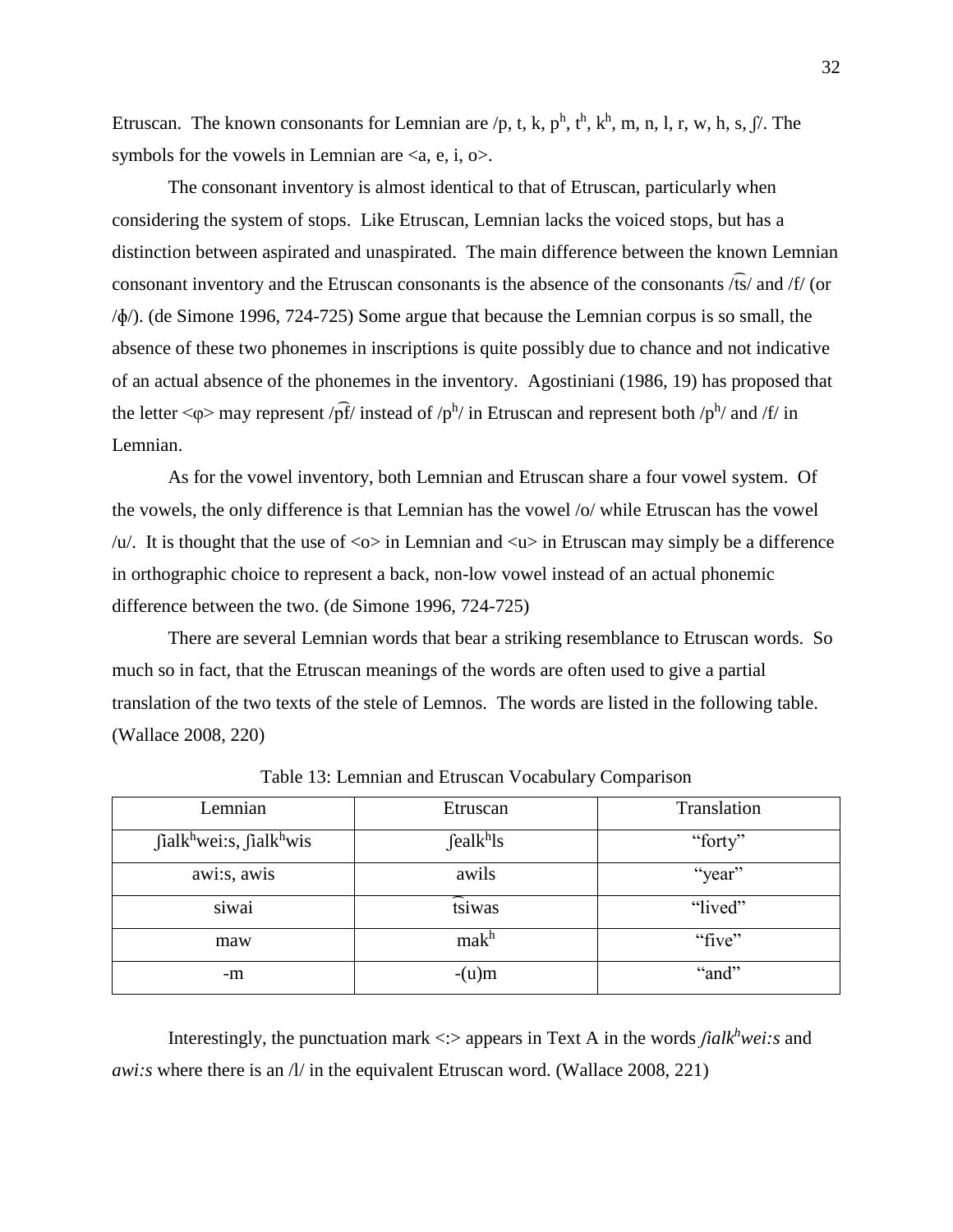Morphologically, Lemnian appears to have a similar noun declension system to that of Etruscan. The proposed case endings for Lemnian are (Wallace 2008, 221):

|              | ı st                         | $\gamma$ nd |  |  |
|--------------|------------------------------|-------------|--|--|
| Genitive     | -S                           | -al         |  |  |
| Pertinentive | -S1                          | -ale        |  |  |
| Locative     | $-i$ (+ postposition $t^h$ ) |             |  |  |

Table 14: Lemnian Case Endings

These case endings correspond exactly with those in Etruscan, including the presence of oblique cases that can be divided into  $1<sup>st</sup>$  and  $2<sup>nd</sup>$  declensions.

### **4.3 Etruscan Relationship**

The above similarities have convinced many scholars that Etrusan and Lemnian are genetically related. However, there is disagreement as to how they are related. Some believe that Etruscan and Lemnian are sister languages descended from Proto-Tyrrhenian. Others believe that Lemnian broke off from Etruscan during an earlier westward migration toward Etruria. And yet others believe that Lemnian is a dialect belonging to an Etruscan trading colony on Lemnos. (Wallace 2008, 222)

I believe these three theories of relationship type can be whittled down by viewing the matter chronologically. If the first theory is true, then both Etruscan and Lemnian are of similar age. If the second theory is true, then Lemnian can be considered as existing earlier than the Etruscan spoken in Etruria. If the third theory is true, then Lemnian came into existence only after Etruscan was being spoken in Etruria. This chronological view is important because of the presence of the second genitive /-al/ in Lemnian. Etruscan was known to have to different versions of the second genitive, /-a/ in archaic Etruscan and /-(a)l/ in Neo-Etruscan (Wallace, 46). The presence of the /l/ in Neo-Etruscan is possibly due to analogy with the second pertinentive and ablative forms which are both formed with an  $N$ . Because the Etruscan 2<sup>nd</sup> genitive in /-(a)l/ was a later development, it seems reasonable to assume that the Lemnian broke off from Etruscan after the change had occurred. This would lend some support to the theory that Lemnian was a colonial dialect of Etruscan. However, this is not conclusive because there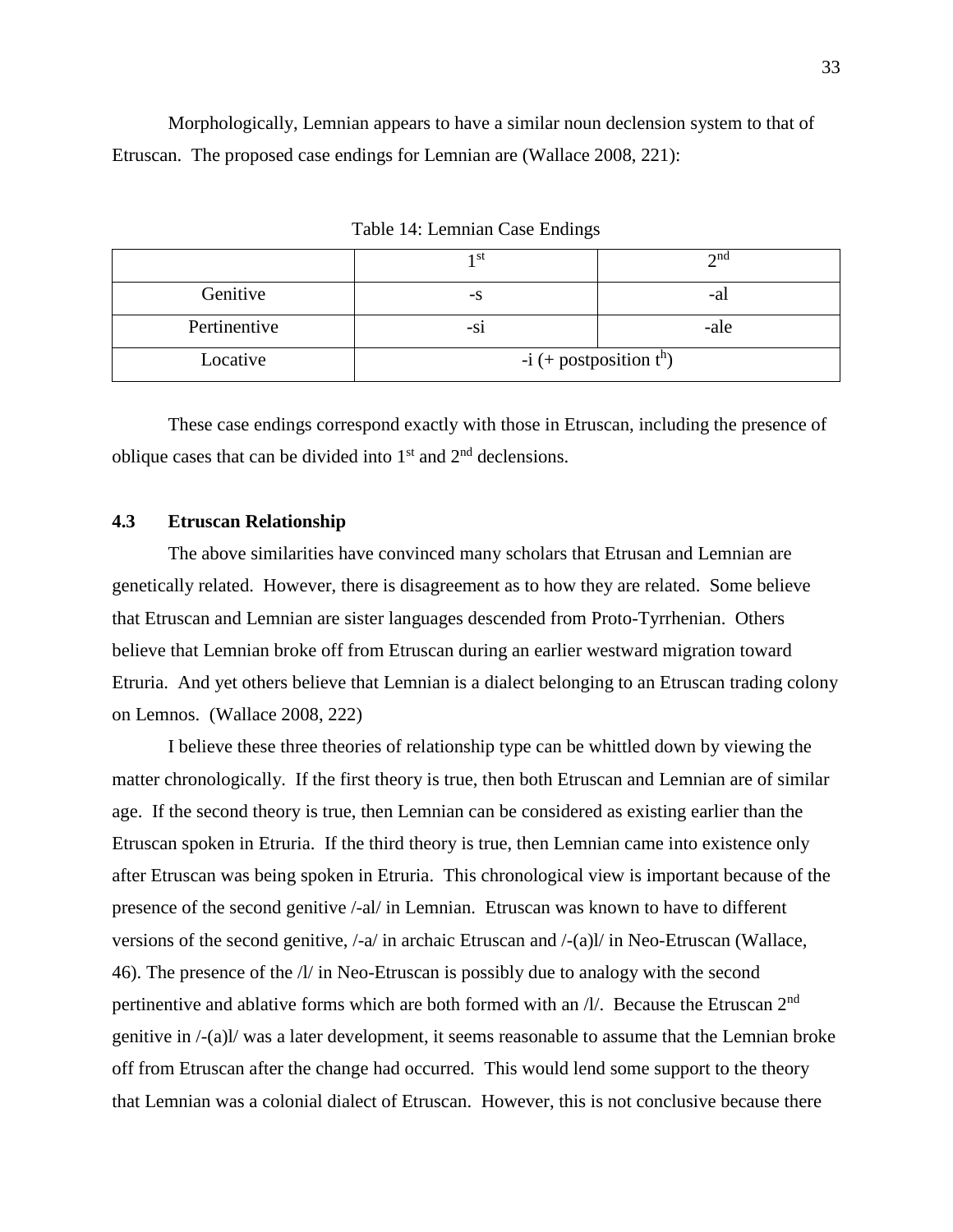remain other explanations. For example, if they are sister languages descended from a common ancestor, then it is possible that whatever factors lead to the development of /l/ in the Etruscan  $2<sup>nd</sup>$  genitive also lead to the /l/ in the Lemnian  $2<sup>nd</sup>$  genitive. One possible factor that could cause the development is analogy with the other forms bearing  $\Lambda$  in the 2<sup>nd</sup> pertinentive and 2<sup>nd</sup> ablative. Although the specifics of the relationship between Lemnian and Etruscan is debated, there is general agreement that Etruscan and Lemnian share a genetic relationship.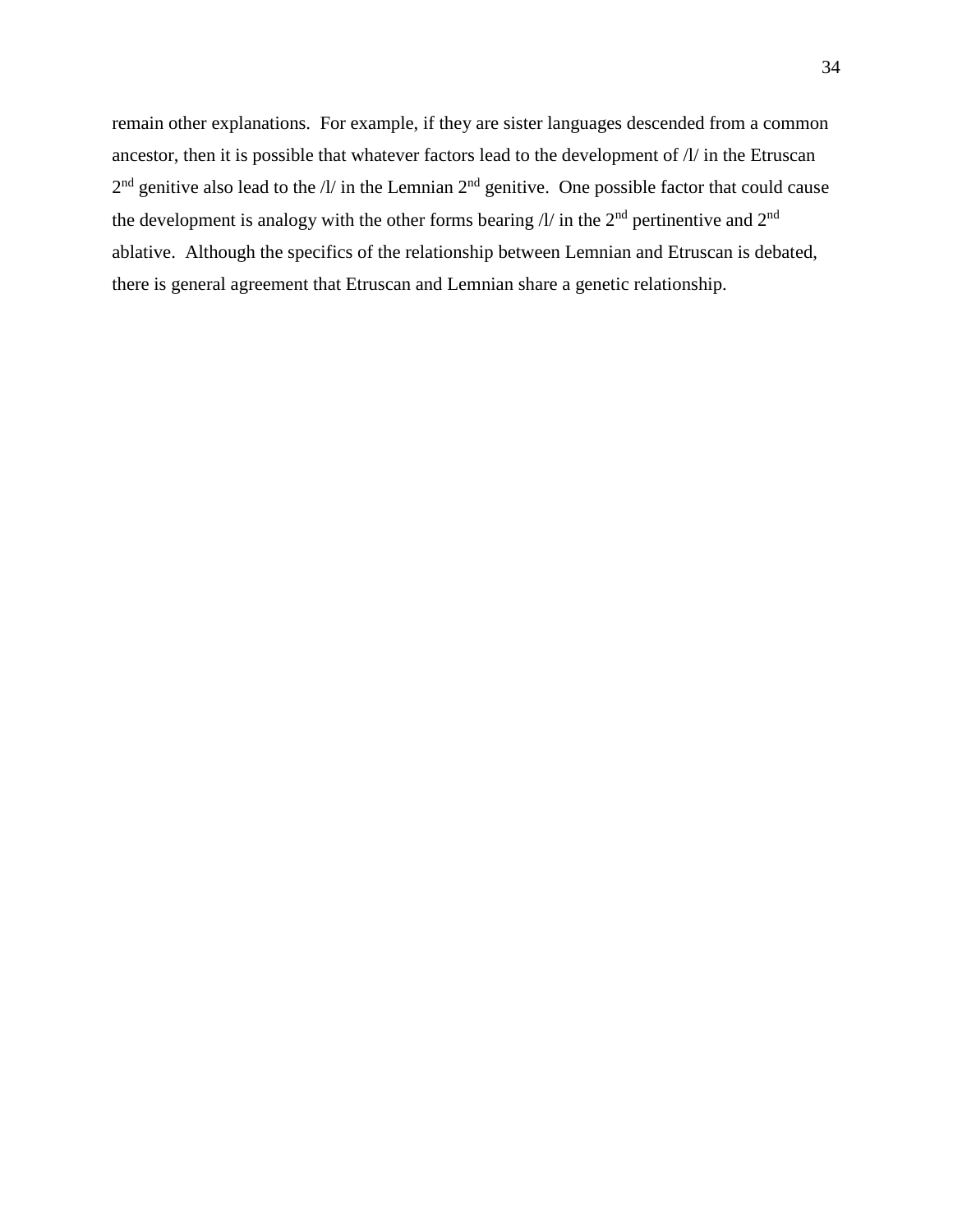## **CHAPTER 5. RAETIC**

### **5.1 Raetic and Etruscan**

Besides Lemnian, Etruscan is often considered to be related to Raetic. Raetic was a language located in Northern Italy, not far from Venice, in an area referred to by the Romans as Raetia (Wallace 2008, 222). There was also one Raetic inscription on a helm found in Slovenia, but the helm is believed to have been brought to Slovenia by a Raetian soldier and not original to Slovenia (Rix 1998, 5-6). The Raetians used two alphabets, both derived from the alphabet employed by Venetic. The Venetian alphabet itself was derived from a Northern Etruscan alphabet. The two Raetic alphabets are referred to as the Magre and Bozen alphabets. There are approximately 30 inscriptions discovered in the Magre alphabet and 70 in the Bozen alphabet. This gives a total of roughly 100 Raetic inscriptions. (Rix 1998, 6-7) Although this greatly outnumbers the Lemnian inscriptions, it still pales in comparison to the 10,000 inscriptions found in Etruscan. Many of the Raetic inscriptions are votive in nature, so most of the known words are personal names, so very little is known about Raetic morphology.

Of what is known, however, there appear to be morphological and syntactic similarities between Raetic and Etruscan. Votive inscriptions are common in both Raetic and Etruscan, so comparisons are readily available. Both languages appear to use a u-participle as a passive construction, with a noun in the pertinentive case acting as the benefactor of the passive. In Etruscan, the u-participle is a formed by taking the past active form of a verb, such as /ali-k-/ 'presented/donated', and adding a suffix /-u/, yielding forms such as /ali-k-u/ 'was presented/donated'. Raetic appears to have similar verb constructions that also have a passive function. Wallace gives the following examples: (Wallace 2008, 224)

| Etruscan: | mi                                                                 | spuriei-si          |                                                              | teithurna-si                     | ali-k-u |                        |
|-----------|--------------------------------------------------------------------|---------------------|--------------------------------------------------------------|----------------------------------|---------|------------------------|
|           |                                                                    | Spurie- $1st$ Pert. |                                                              | Teithurnas-1 <sup>st</sup> Pert. |         | donate-Past-Participle |
|           |                                                                    |                     | I (was) donated for/by Spuriei Tethurnas (Wallace 2008, 224) |                                  |         |                        |
| Raetic:   | laspa-si                                                           |                     | elu-k-u                                                      |                                  | ii[ir]  |                        |
|           | Laspa- $1st$ Pert                                                  |                     |                                                              | offer-Past-Participle            |         |                        |
|           | (This statue) (was) offered (???) by/for Laspa (Wallace 2008, 224) |                     |                                                              |                                  |         |                        |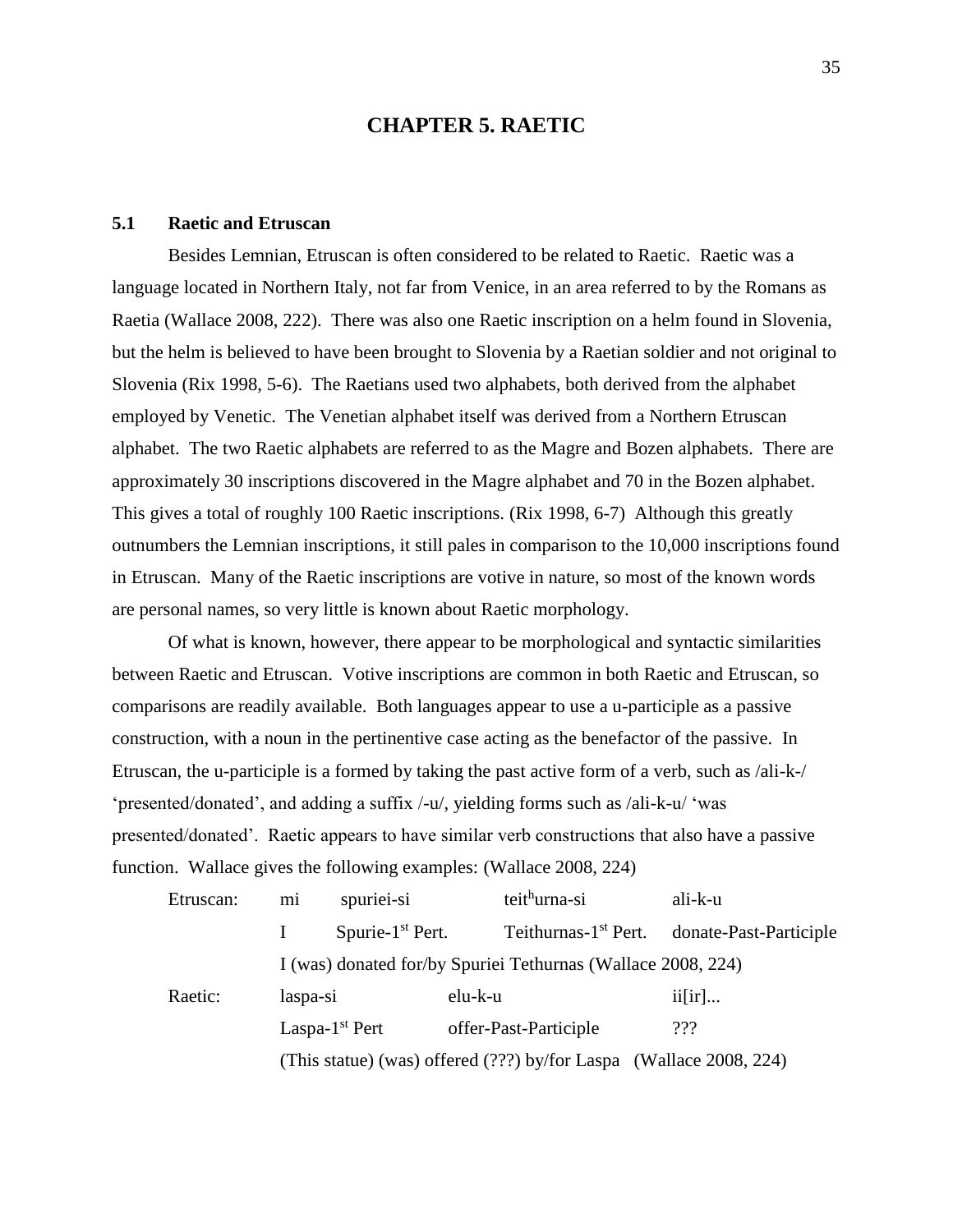| Raetic | uti-k-u                                             | p <sup>h</sup> elurie-si | p <sup>h</sup> elwinu-ale                                               |
|--------|-----------------------------------------------------|--------------------------|-------------------------------------------------------------------------|
|        | Give-Past-Participle Phelurie-1 <sup>st</sup> Pert. |                          | Phelweinu- $2nd$ Pert.                                                  |
|        |                                                     |                          | (This statue) (was) given by/for Phelurie Phelvinu. (Wallace 2008, 224) |

In addition to the use of the pertinentive case in passive constructions, Raetic appears to have a first and second pertinentive which corresponds to the  $1<sup>st</sup>$  and  $2<sup>nd</sup>$  pertinentive in Etruscan. Both pertinentive types can be seen in the second Raetic example given above.

Further morphological similarities between the two languages are the use of a past active form /-ke/ and a case ending /-s/ to mark the "genitivus donandi". Both of these features can be seen in the following inscriptions given by Wallace:

| Etruscan: | turn-s                                                                  | tur-k-e                                                           | ramt <sup>h</sup> a | venatre-s     |  |  |
|-----------|-------------------------------------------------------------------------|-------------------------------------------------------------------|---------------------|---------------|--|--|
|           | Turan- $1st$ Gen.                                                       | dedicate-past-active                                              | Ramtha              | Venatres-Gen. |  |  |
|           |                                                                         | Ramtha of the (family) Venatres dedicated (this) to Turan (Venus) |                     |               |  |  |
|           | (Wallace 2008, 223)                                                     |                                                                   |                     |               |  |  |
| Raetic:   | pit <sup>h</sup> ale                                                    | lemai-s                                                           | tsina-ke            |               |  |  |
|           | Lemai-1 <sup>st</sup> Gen (theonym?)<br>Pithale<br>dedicate-Past Active |                                                                   |                     |               |  |  |
|           | Pithale dedicated (this) to Lemai. (Wallace 2008, 223)                  |                                                                   |                     |               |  |  |

Despite morphological similarities between Raetic and Etruscan, it has been pointed out that there are differences in the vocabularies of the two languages. The word for 'dedicated' appears in Raetic /  $\widehat{t}$ sina-ke/ and in Etruscan as /tur(u)-k-e/ (Rix 1998, 58). However, others such as Wallace, suggest that Raetic /  $\widehat{t} \sin a$ -ke/ corresponds to Etruscan /  $\widehat{t} \sin a$ -k-e/ 'fashioned' and that a semantic shift happened during the prehistory of the two languages (Wallace 2008, 222) There have been 70 personal names identified in Raetic, but only one of them /remi/ has a correspondence in Etruscan /reme/ (Rix 1998, 59). To reconcile this difference in personal names, Rix suggests that Etruscan and Raetic must have been separated from each other by the Celts hundreds of years before the earliest Raetic attestations around 600 B.C (Rix 1998, 59)

#### **5.2 Nordic Theory**

The Roman scholar Livy was the first known scholar to point to the similarities between Etruscan and Raetic. Livy claimed that the "Alpine tribes have pretty certainly the same origin,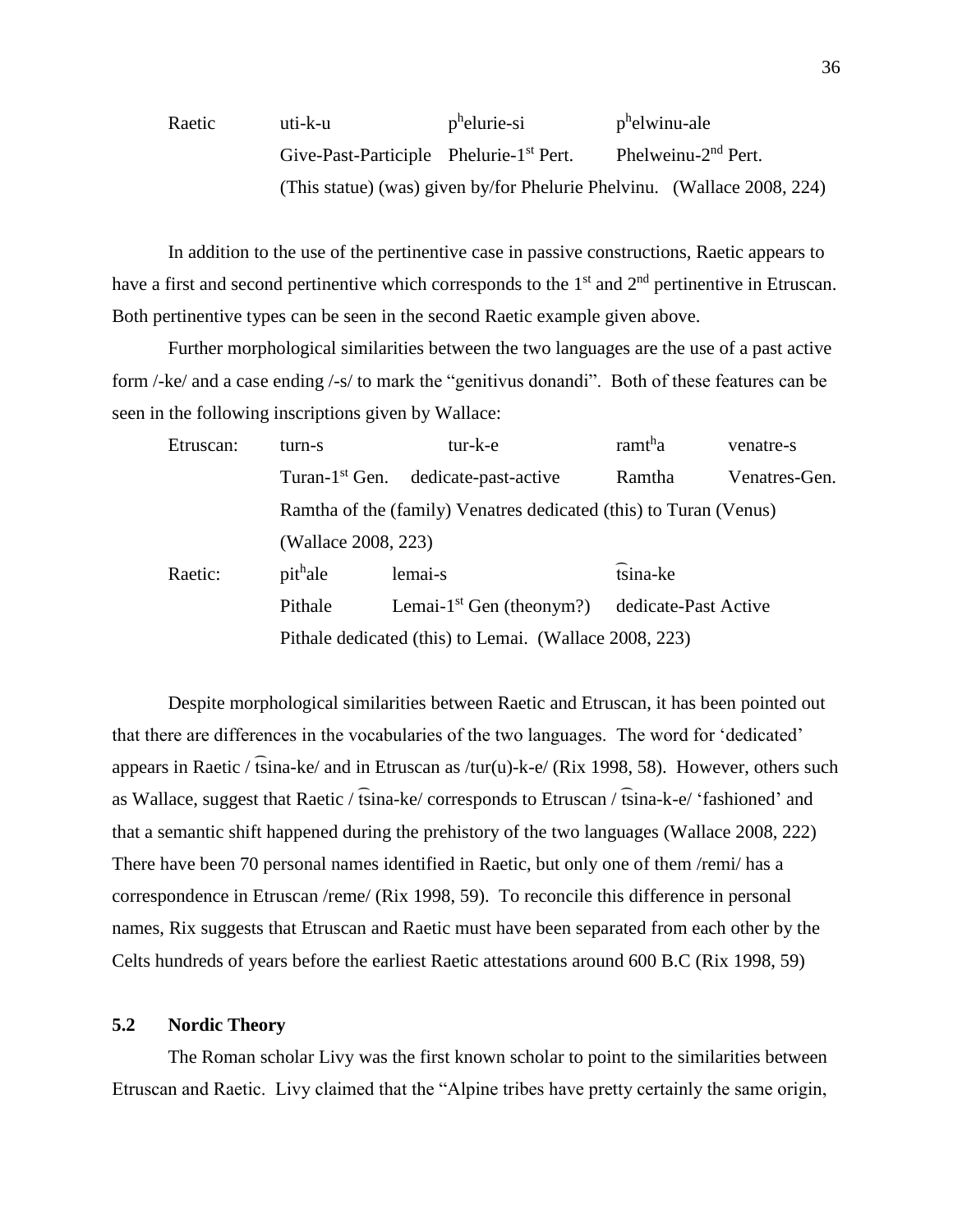especially the Raetians…" (Livy, Book 5.34, p. 379) He states that the Raetians spoke the same language as the Etruscans, although Raetic had changed somewhat from Etruscan. This account of a relation between Etruscan and Raetic led to what is now known as the "Nordic Theory" of Etruscan origins. The use of the term "Nordic" here is used to refer to the Etruscan coming from the North, across the Alps, not as a means of connecting Etruscan to Old Norse, although there was one claim that Etruscan was a Germanic language (Nesbitt Jones, 1920), but that was not a well-spread belief. The Nordic Theory of Etruscan origins is that the Raetians and Etruscans were once one group who crossed the Alps into what is now Italy and that those speakers in Raetia and Etruria were separated from each other by invading Celts. The main proponents of this theory were Freret (1850), Niebuhr (1873), and Muller (1877). Although Raetic and Etruscan may be related genetically, the proponents of the Nordic theory did not give reason to assume that the spread was from North to South instead of from South to North, nor reason to believe that both the Raetians and Etruscans were autochthonous to Italy. The Nordic theory has not continued to the present day, unlike the other two ancient theories of Etruscan origin: the Anatolian Theory and the Autochthonous Theory.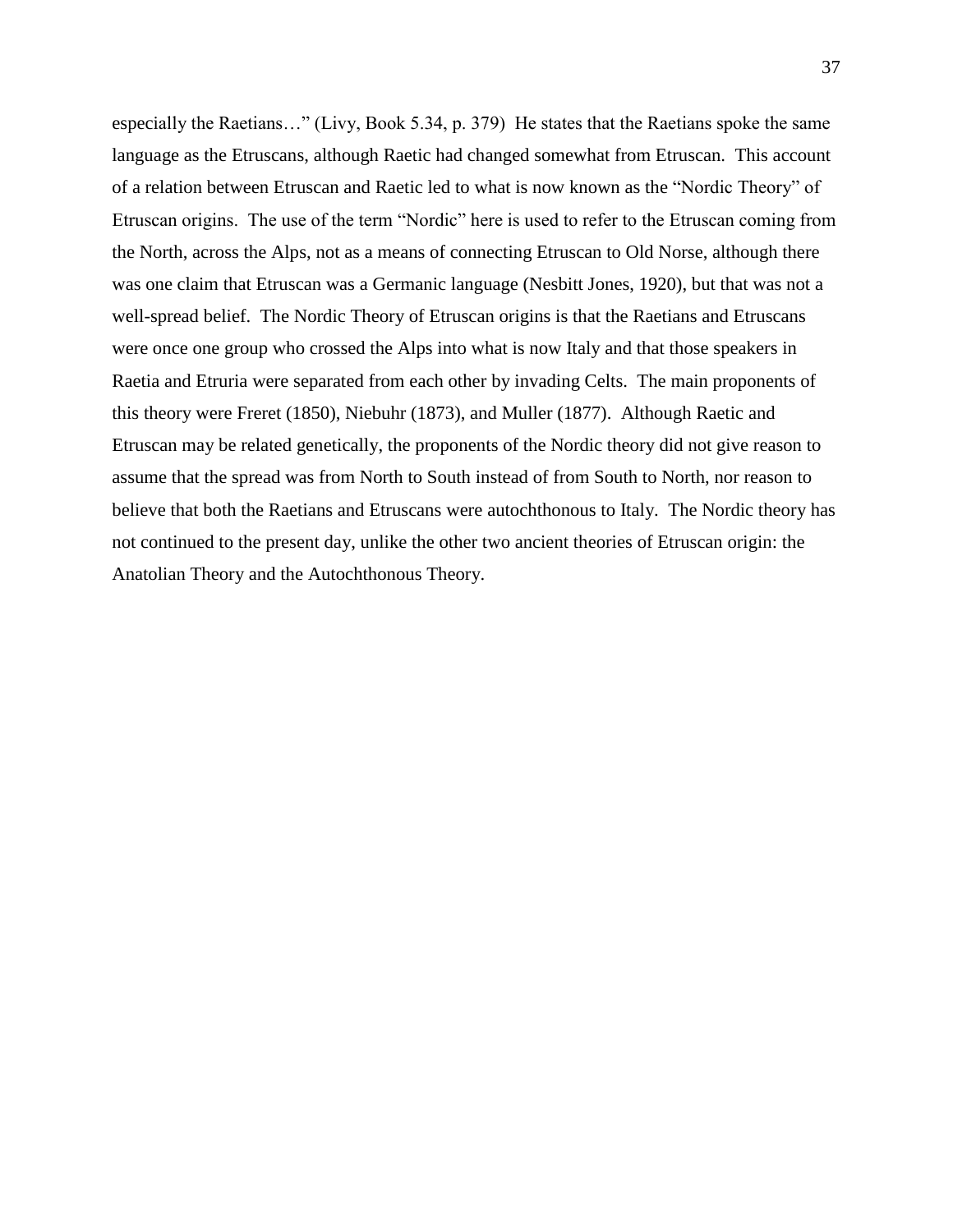## **CHAPTER 6. ANATOLIAN THEORIES**

The question of Etruscan origins has been debated for thousands of years. The two main ancient theories of Etruscan origin were one of migration from Anatolia and one of an autochthonous society. These two sides of the debate have persisted into modern times, with some scholars arguing that the Etruscans were native to Italy, with others arguing that the Etruscans arrived in Italy from a migration, either from the east or from the north.

Herodotus gives the first known Anatolian hypothesis of Etruscan origin. According to Herodotus in "The Histories", there was once an Anatolian king named Atys. During his reign, a horrible famine afflicted the land. In an attempt to combat the famine, the Lydians rationed out their food so that they would eat only every other day. To take their mind off their hunger, Herodotus claims that the Lydians invented nearly every game known to man, with the possible exception of checkers. After 18 years of continuous famine, Atys realized that they needed a new plan. Atys divided the population of Lydia in half by the drawing of lots. Half of the population would continue to live in Lydia under the rule of Atys, while the other half would leave the country, led by Prince Tyrrhenus, son of Atys. Tyrrhenus brought his group westward across the sea, eventually settling in the land of the Umbrians. (Herodotus, Book I, Chapter 94)

If Herodotus's account is to be believed or has any merit, then the migration from Lydia would have to have taken place around the  $13<sup>th</sup> - 12<sup>th</sup>$  century B.C. (Pallottino 1975, 74) Around that time period, 1230-1170 B.C., records from the Egyptian Pharaohs Ramses III and Merneptah indicate that there were attacks made against the Egyptians by "Sea Peoples". Among the groups of people listed as "Sea Peoples", was a group referred to in Hieroglyphs as "Trš.w". It has been proposed by some scholars that this is a reference to the "Tyrsenoi"/"Thyrrhenians", which were alternative names for the Etruscans. (Torelli 1986, 49) The Etruscans were famed as pirates by the Greeks, and the timeline of the attacks coincides with the time period for Herodotus's account of a westward migration from Lydia by sea, so this identification of the "Trš.w" with the Etruscans has seemed plausible to some scholars such as G.A. Wainwright (1959).

Wainwright believes the "Trš.w", or "Teresh" as he refers to them, were Etruscans and that their attacks on Egypt fell in line with Herodotus's account of the migration from Lydia. To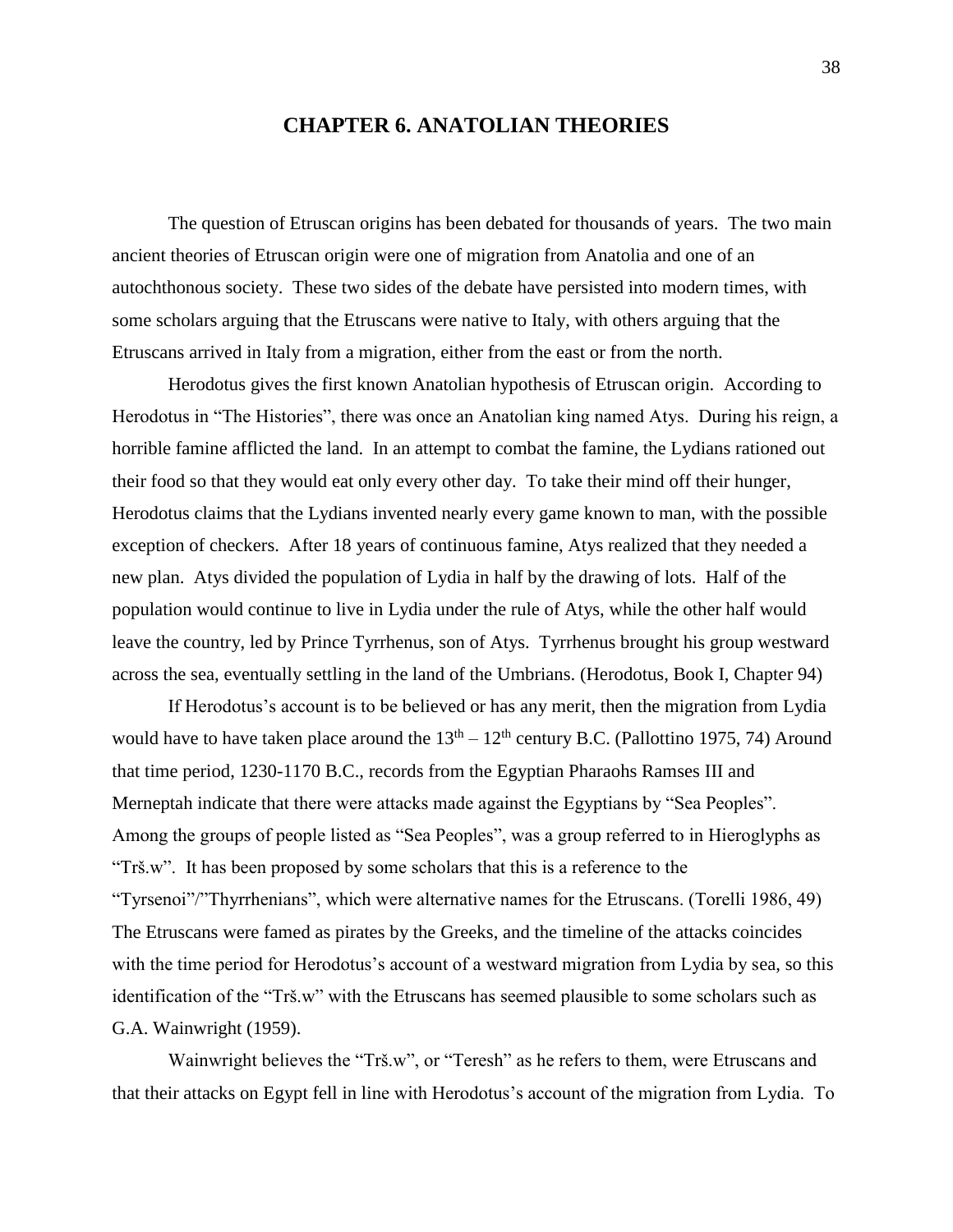support the famine-migration theory, Wainwright gives additional testimonies from ancient sources about famine in western Anatolia during the time period of the Teresh attacks on Egypt. First, he mentions that records from the Pharoh Merneptah state that there was a famine in Anatolia, "land of Kheta (the Hittites)" (Wainwright 1959, 201). According to Merneptah, the famine, which occurred around 1219 B.C., caused various tribes such as the Teresh to travel to other lands. (Wainwright 1959, 201)

Wainwright also cites a letter from a Hittite king to the king of Ugarit (on the northern coast of Syria) requesting aid due to a famine. The letter is dated to the end of Ramses II's reign, just before the beginning of Merneptah's reign, in Egypt. (Wainwright 1959, 202) He also cites reports of continuous attacks on the people in the southern parts of Lydia, which caused longterm and widespread starvation. The destruction from these attacks are said to have caused mass migrations in the area of Lydia. (Wainwright 1959, 202)

Wainwright, like Herodotus before him, focuses on historical events to claim that the Etruscans came from Anatolia. However, there have been more recent attempts to support the Anatolian hypothesis using linguistic evidence. Adrados is one of the most cited supporters of a connection between Etruscan and the languages of Anatolia.

#### **6.1 Adrados' Anatolian Theory**

#### **6.1.1 Summary**

Adrados is one of the main proponents of the Etruscan as Anatolian theory. He has compared aspects of Etruscan morphology to those of various Anatolian languages. His theory of Etruscan origin is tied in to a theory of his about the evolution of the Indo-European languages. In this theory, Adrados gives three stages of Proto-Indo-European. The first stage is the pre-inflectional stage, in which Indo-European had yet to develop its extensive inflectional morphology. The second stage is a transitional period where the inflectional system begins to develop. The third stage is the flexional stage, where the inflectional system typically seen in Indo-European languages was fully developed. Adrados believes that the Anatolian languages and Etruscan preserve features of the second, transitional stage. (Adrados 1989, 366-367)

Adrados details the features of Etruscan that he believes are archaisms of the second stage and features of Etruscan that are in common with features of Anatolian languages. The first feature he mentions is the traces of non-differentiation of singular and plural forms for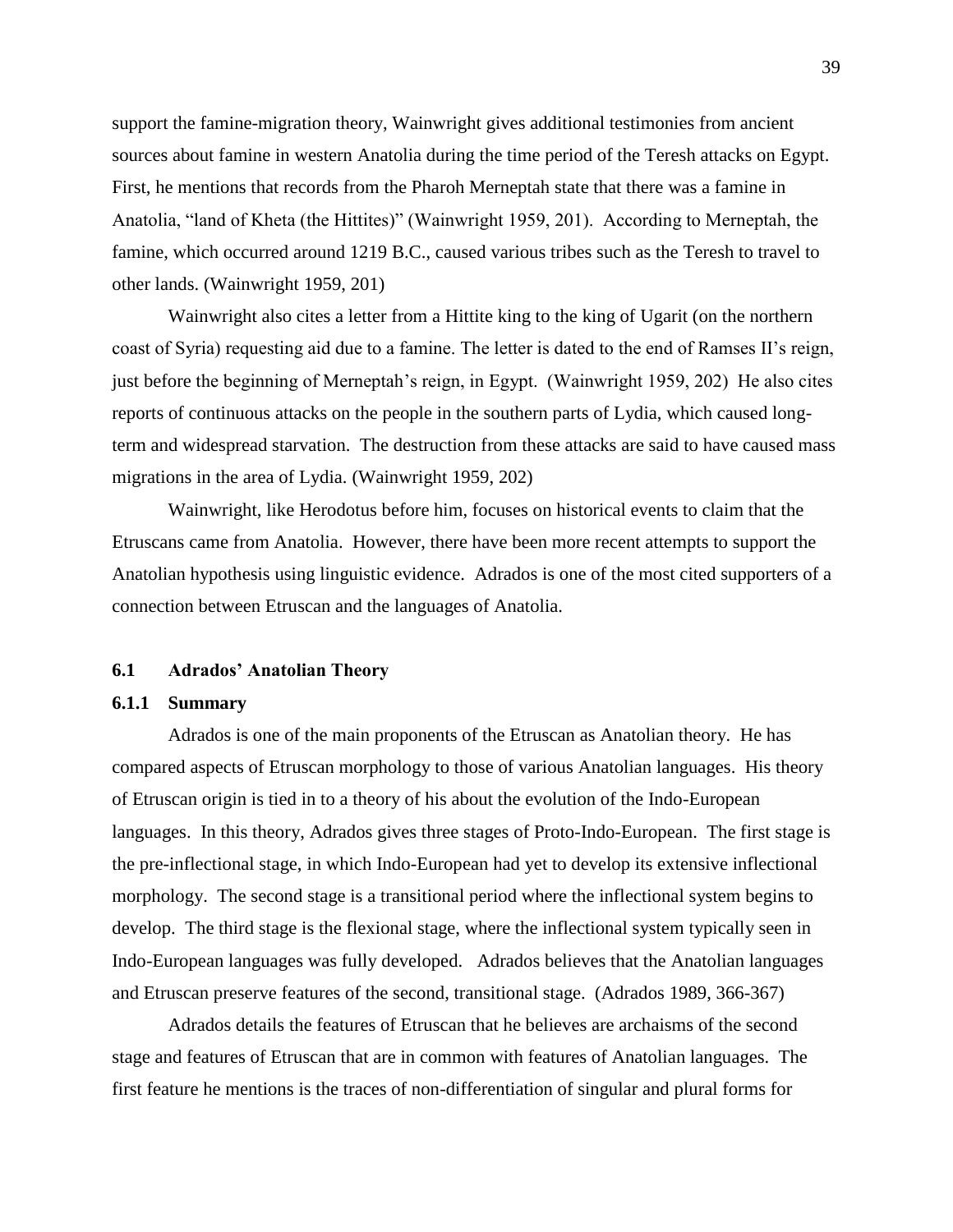nouns. He argues that the development of a singular and plural distinction in the nouns was a later development. As evidence, Adrados mentions the fact that Etruscan nouns do not inflect for plural when they are modified by a number. He gives the example of /ki awil/ which literally translates as 'three year'. He also notes that the verb does not inflect for number and that there is no sign whatsoever of Etruscan ever having a dual case. He notes that Anatolian languages also show signs of a non-distinction between singular and plural. Adrados gives the example of the Hittite words *h̬alkiš* "grain", *lingaiš*, *utne* "land/country", and *kuruš* which appeared in the same form for both plural and singular. (Adrados 1989, 368-371)

He does not neglect to mention that Etruscan did have multiple ways of forming plurals. Etruscan nouns formed the plural with a suffix based on either /-r/ or /-a/, the latter of which was often seen as /-k<sup>h</sup>wa/ which Adrados believes was originally from an earlier, IE /\*tyo/, but he does not give the origin of /\*tuo/, whether it was an extension of another paradigm or not. He also mentions that pronouns in Etruscan were marked for plural by use of /-i/, for example the demonstrative /ka/ became /kai/ in the plural. He argues that these varied ways of forming a plural are indicative of the plural distinction being in the process of developing. (Adrados 1989, 368-371)

Adrados also points to the distinction (or lack thereof) of accusative and nominative forms as both a sign of the second stage archaisms of Etruscan and a similarity to Anatolian languages. In Etruscan, the nominative and accusative of nouns are unmarked, in other words, they are both formed using just the stem of the noun. However, Adrados points out that there are a few instances of marked nominatives and accusatives. First, the names of deities are known to have two forms in the nominative, one that is a pure stem and one that has an ending  $\frac{1}{s}$ . Examples include /tin/ and /tins/ as the nominative form of 'Jupiter' and /fuflun/ and /fufluns/ as the nominative form of 'Bacchus'. There are also instances of an "emphatic accusative" which has an ending in  $\frac{1-n}{\alpha}$ . For most nouns in Etruscan, the nominative and accusative forms of nouns were identical, but there was a special form that was used occasionally to differentiate the accusative from the nominative. This form used to emphasize that a given noun was accusative, not nominative, is fittingly called the emphatic accusative. In addition, there is use of a suffix /-n/ to form the accusative of demonstrative pronouns in Etruscan. Adrados notes that a nominative in /-s/ and accusative in /-n/ are similar to the case endings in various Indo-European instances, and that the mix of bare stem and variants with /-s/ and /-n/ suffixes bears similarities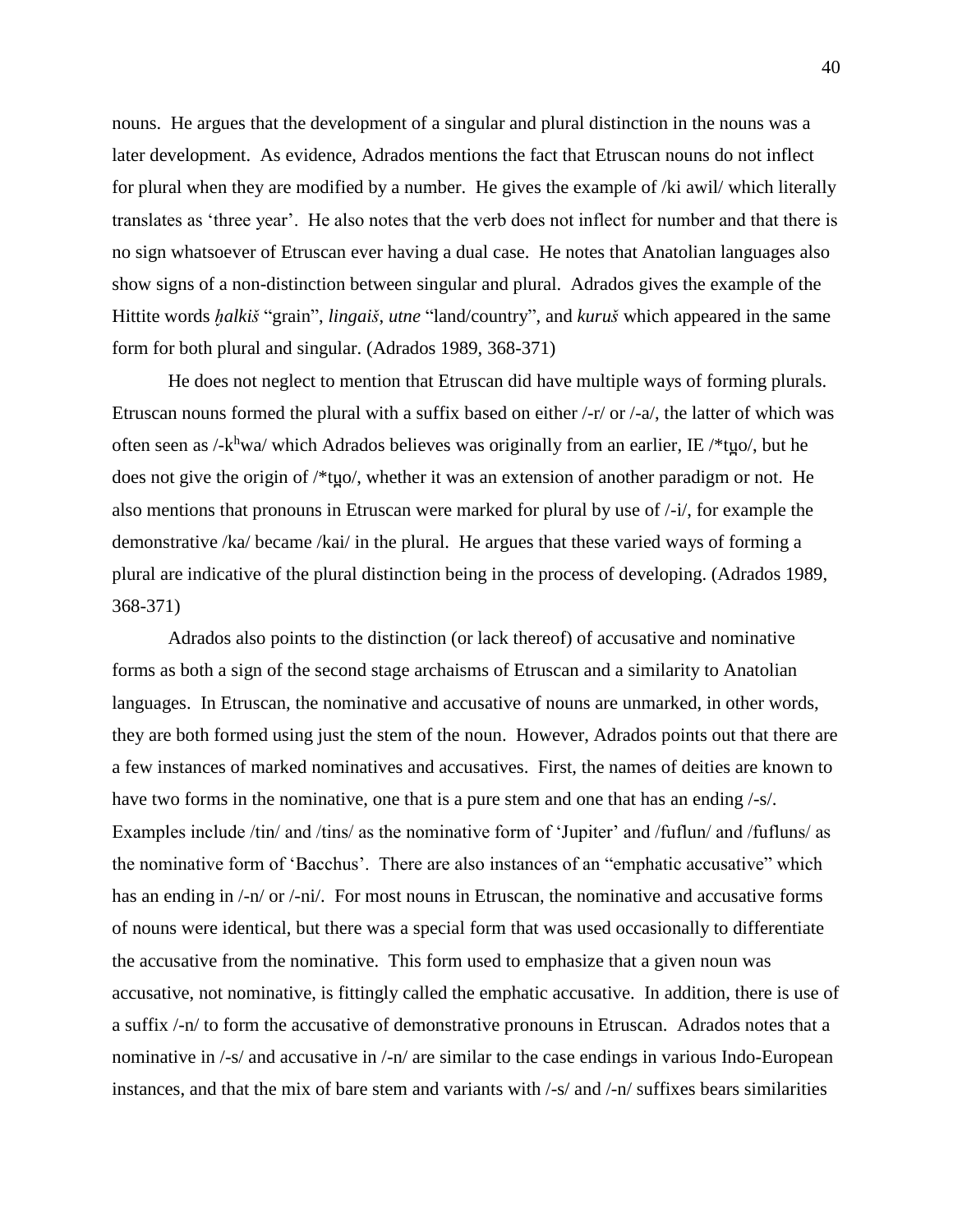to Hittite. He gives the Hittite example of the word *kurur* 'friendship' (nominative and accusative) which has the variants *kururas* (nominative) and *kururan* (accusative). (Adrados 1989, 371-372)

Adrados also mentions that both Etruscan and the Anatolian language, Lydian, have oblique case endings in both /-s/ and /-l/. This use of /-l/ in the oblique cases is unique to Lydian out of all the Anatolian languages. Adrados then shows the similarities between Etruscan /tla/ and Lydian *tla*, both meaning "this" in the genitive form and both stemming from a nominative /ta/. (Adrados 1989, 373-375) The /tla/ in Etruscan is thought to come from the nominative /ta/ plus the second genitive /-(a)l/, possibly with some form of metathesis or syncope occurring.

Adrados then notes a similarity between the Etruscan locative and the Anatolian languages. He compares the Etruscan locative ending  $\frac{1}{i}$  with the dative-locative ending  $\frac{1}{i}$  in Hittite. He also compares the other locative ending /-t<sup>h</sup>i/ in Etruscan with the ablative endings *ati* in Luwian, *-adi* in Lycian, and *-ad* in Lydian. (Adrados 1989, 375-376)

Additionally, Adrados notes that both Etruscan and Anatolian languages have similar gender systems which differ from the rest of the Indo-European languages. Instead of making a masculine/feminine gender distinction, both Etruscan and Anatolian have an animate/inanimate distinction, which Adrados believes is another archaism. He does mention that Etruscan appeared to have a masculine/feminine distinction in personal names, but that this appears to be a later development under influence from the Italic languages. The Etruscan common nouns showed an animate/inanimate distinction, not a masculine/feminine distinction, and there is no morphological means of telling whether Etruscan deities were gods or goddesses. For example, there is nothing about the formation of the name /tin/ to show that he was a god while /turan/ and /kel/ were goddesses. The use of the suffixes /-a/ and /-i/ for feminine personal names, often deriving them from masculine personal names, such as /arnth/ (masculine name) and /arnth-a/ (feminine name), seem to parallel Latin personal names such as *Aulus* and *Aula*. Therefore, this process is generally thought to be a new development. (Adrados 1989, 376-377)

Finally, Adrados mentions the Etruscan use of /-k/ as a conjunction and enclitic pronouns as similarities to the Anatolian languages. He does not go into much detail about the Etruscan verbal system as Etruscan verbal morphology is still not well attested and is highly debated. (Adrados 1989, 377-379)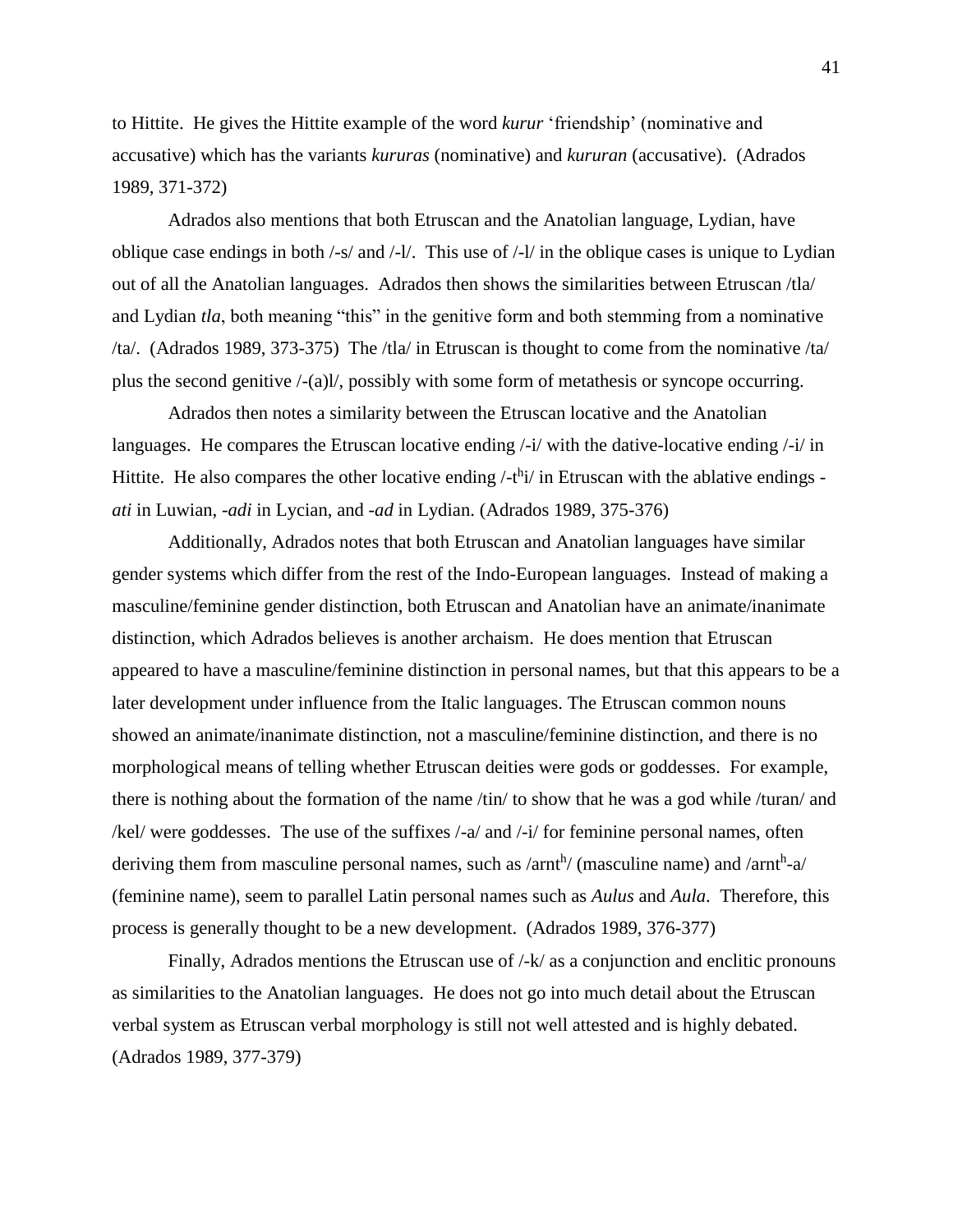#### **6.1.2 Discussion**

Adrados mentions an interesting correspondence between Etruscan and Lydian, which is the use of both suffixes in /-s/ and /-l/ for the oblique cases. This is especially interesting because according to ancient sources/legends, the Etruscans were believed to have originated in Lydia. However, Adrados only mentions the similarity in passing and do not go into much detail about the correspondence. As this is a shared aberration, it would be of benefit for Adrados to have focused on this correspondence a bit more.

There are a few places in his article where Adrados makes problematic comparisons, the first being his comparison of the Etruscan locative  $/$ -t<sup>h</sup>i $/$  to the ablative cases of various Anatolian languages. This is problematic for several reasons. First, there is no reason given as to why the locative and ablative cases are being compared as opposed to a locative to locative comparison. Second, and most importantly, the use of  $/$ -t<sup>h</sup>i $/$  in Etruscan as a locative was reserved to Neo-Etruscan as a later reanalysis of the postposition  $/$ -t<sup>h</sup>i $/$  which was often used with the locative form of a noun. (Wallace 2008, 47)

Another problem was when Adrados mentioned that Etruscan formed the plural of the pronouns by use of  $\frac{1}{i}$  such as  $\frac{1}{k}$   $\frac{1}{k}$   $\frac{1}{k}$ . It seems more likely that the  $\frac{1}{k}$  ending corresponds to the locative case because nowhere else in the Etruscan case system is a plural formed by /-i/, while the regular locative ending is  $\frac{1}{4}$ . Adrados gives the locative plural of the pronoun  $\frac{1}{4}$  as /kait<sup>h</sup>i/ (Adrados 1989, 369). However, as stated before, the /-t<sup>h</sup>i/ is an Etruscan postposition which attaches to the locative case, which would suggest that the form /kai/ would be the locative of /ka/, with no reference to number. That being said, the fact that there does not seem to have been a singular/plural distinction in the pronouns would give an additional example of a singular/plural lack of distinction which Adrados had been arguing for. Although, it is not readily apparent why Adrados believes the singular/plural lack of distinction is considered as being original or more archaic instead of as a later development.

Adrados focuses primarily on morphological evidence and ignores phonological evidence for the most part. He does not give a comparison of the phonemic inventory of Etruscan to that of the Anatolian languages, outside of a brief mention of a four-vowel system. He also does not give an systematic sound correspondences. He does propose that Etruscan /-k<sup>h</sup>wa/ comes from an Indo-European /\*tuo/, but he gives neither reason for this belief nor an explanation of the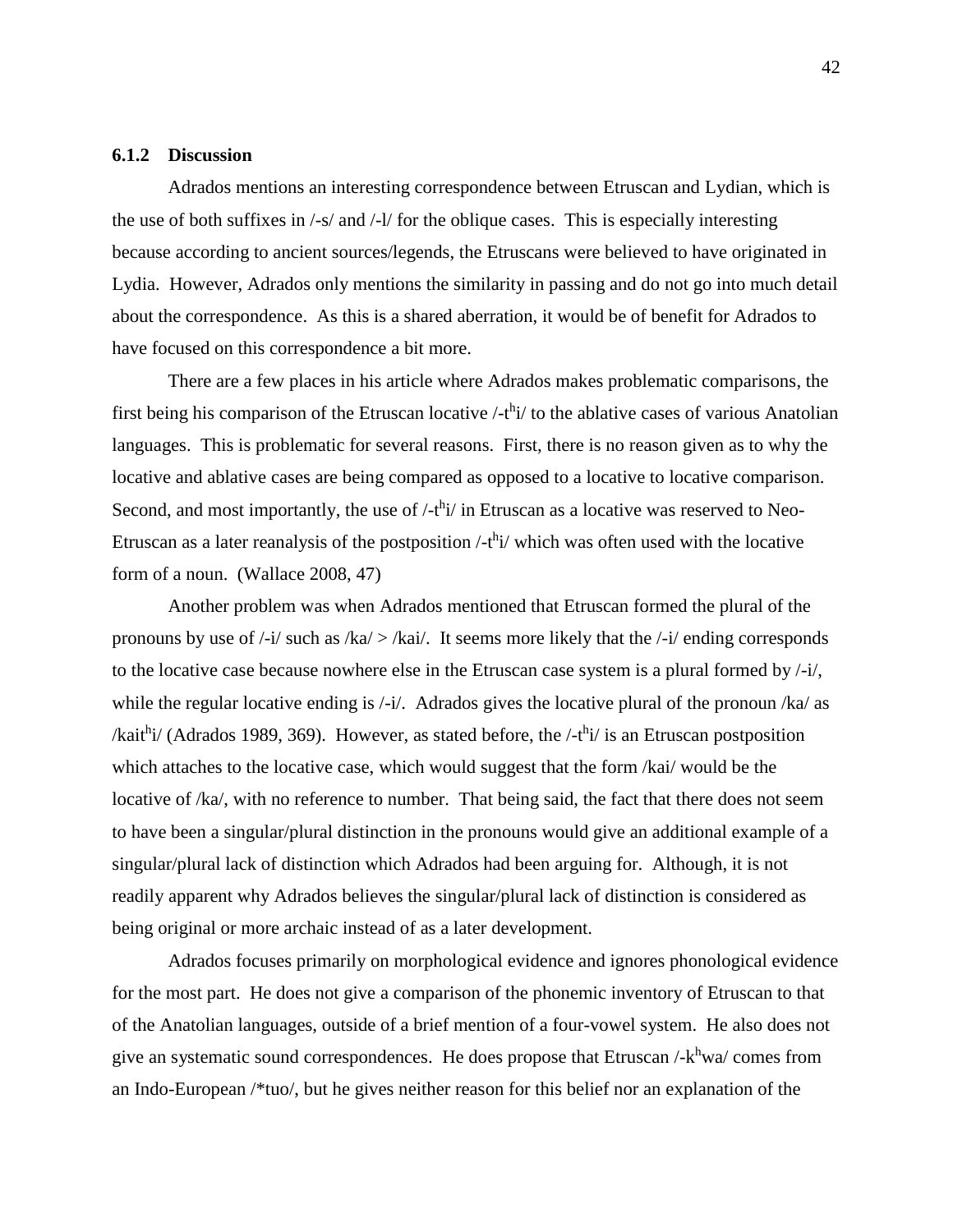change in the initial consonant. He also does not give any other examples of such a development within Etruscan.

### **6.1.3 Conclusion**

Although Adrados gives one of the most extensive morphological comparisons between Etruscan and Anatolian languages, he almost completely neglects to perform phonological comparisons. In addition, he does not address issues of possible borrowing. He does point out some very interesting similarities between Etruscan and Anatolian, but these similarities could benefit from a more in-depth analysis.

#### **6.1.4 Adrados Follow-Up**

Responding to critiques he received for his 1989 article, Adrados wrote a follow up piece published in 1994. In it, Adrados attempts to clarify some of his earlier positions and add additional evidence as part of response. He also focuses on a critique by Neu (1991).

#### **6.1.5 Follow-Up Summary**

Adrados began his follow up article by summarizing the general opposition to Etruscan as an IE Anatolian language. The main sentiment is that there is "no known language to compare it [Etruscan] to" (Adrados 1994, 54), aside from Lemnian. Adrados then clarifies that he focuses on comparing Etruscan to an earlier stage of Indo-European that he had reconstructed before he started any work on Etruscan itself, and that he is not doing an in-depth comparison to any particular Anatolian language.

He then mentions the general critiques that any similarities between Etruscan and Indo-European are a matter of chance, typology, or loans. Adrados argues that morphological similarities are far less likely to be due to borrowing than are lexical items. He lists various morphological similarities between Etruscan and Indo-European as a nominative in /-s/, a genitive in  $\frac{-s}{a}$  and  $\frac{-sa}{sa}$ , dative in  $\frac{-i}{a}$ , locative in  $\frac{-ti}{a}$ , nominative plural of pronuns in  $\frac{-i}{a}$ , the formation of adjectives form nouns using the suffix /-na/, personal pronoun /mi/, and corresponding demonstrative pronouns. (Adrados 1994, 55) He argues that all of these morphological similarities are not likely to be due to chance alone. He also notes that similar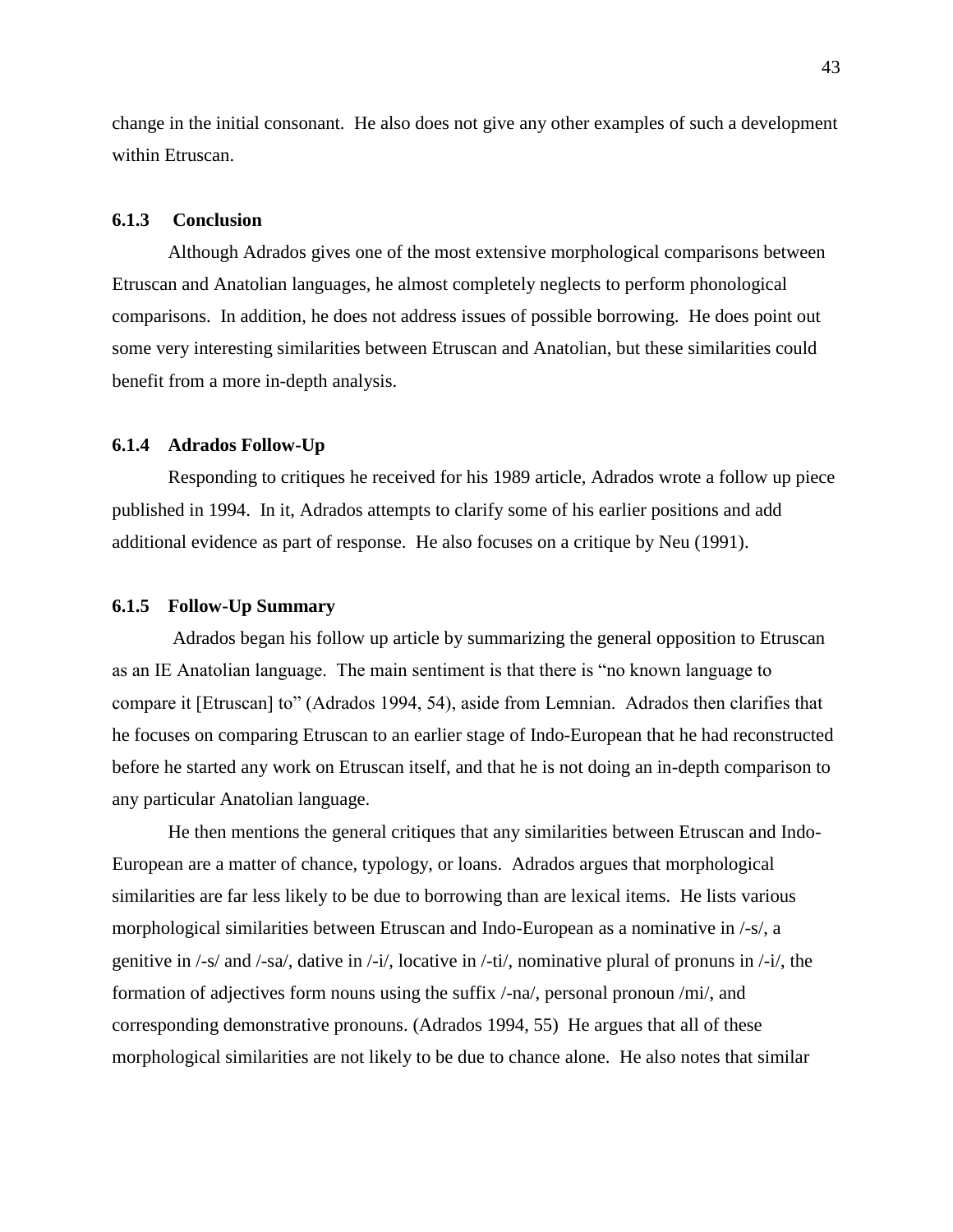vocabulary items to those of Anatolia would not be likely due to borrowing. (Adrados 1994, 54- 58)

Another critique he received was that there are non-Indo-European elements in Etruscan, or at least, vocabulary and forms that have no correspondence with any other Indo-European language. Adrados responds to this by proposing an explanation that Etruscan adopted some non-Indo-European features from other languages in Italy after the Etruscans arrived there, possibly during the  $12<sup>th</sup>$  or  $13<sup>th</sup>$  century BC. He also argues that Etruscan may have developed some of its own innovations as well. In addition, some of the unusual features are due to IE archaisms according to Adrados, and he refers the reader to some of his earlier works on the reconstruction of earlier Indo-European stages.

He then reiterates some of the similarities between Etruscan and the Anatolian languages, particularly their retaining of archaisms. He mentions phonological similarities between Etruscan and Anatolian languages such as a lack of /o/ and a correspondence between voiced and voiceless consonants. He also mentions that nominal stems in Etruscan end in  $\frac{1}{4}$ ,  $\frac{1}{4}$ ,  $\frac{1}{4}$  or in a consonant, just like Anatolian languages, although Hittite, the best documented of the Anatolian languages, does not have nominal stems ending in /-e/. He argues that the presence of a pure stem in both nominative and accusative cases, with some enlargments with /-s/ in the nominative are indicative of an older stage in IE. The enlargements of stems with /-s/ would be the beginnings of a nominative ending in /-s/. (Adrados 1994, 60-64)

In addition, he suggests that enlarged stems with /-s/ were carried over into the dative case with the dative ending possibly having the interpretation of an enlarged stem + /-i/ instead of the ending /-si/. He then argues that this would be comparable to the dative endings /-ahi/ and /ai/ (singular and plural respecitvely) in Hittite and Luwian. (Adrados 1994, 66-67)

Adrados then goes on to mention some of Erich Neu's (1991) critiques, as well as some points of agreement. A point of agreement includes the similarities between the development of /l/ in the suffixes of the oblique cases in Lydian and in Etruscan. Neu also notes that there is a heteroclisis of  $\frac{1}{r}$  and  $\frac{1}{r}$  in Luwian, which would be similar to the use of heteroclisis in Etruscan. However, Neu does criticize Adrados's lack of philological details when using Anatolian language data. Adrados counters this criticism by stating that he had used recent articles on Anatolian grammar when he wrote in 1989 article and that he only meant to provide a general outline of the grammar for comparison. (Adrados 1994, 67-70)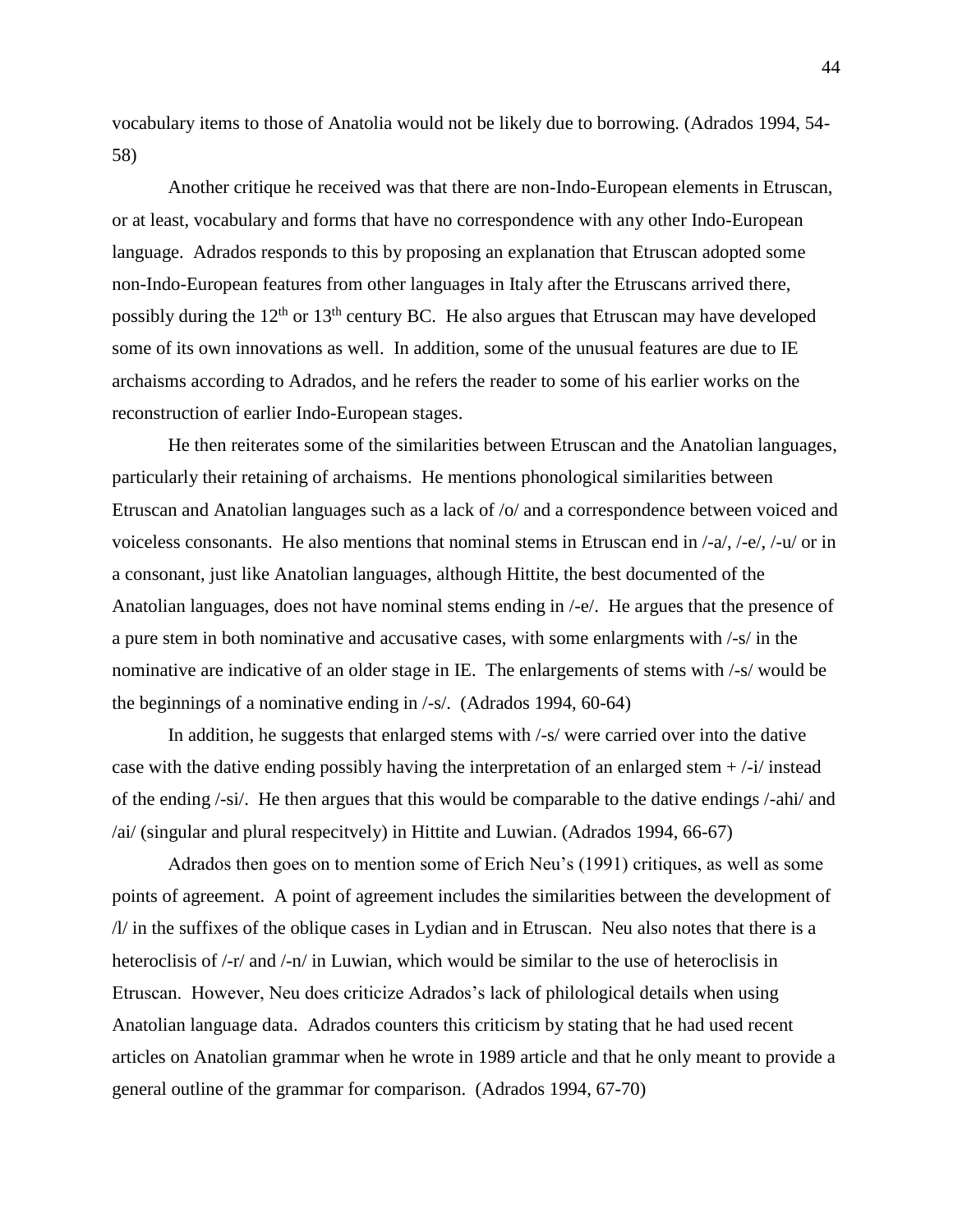Neu had also given examples of a distinction between plural and singular in Hittite nouns to counter Adrados's argument of an archaic non-distinction in number. However, Adrados's examples of instances of non-distinction are still present in the data. Neu also admits that Hittite nouns do in fact in have a number non-distinction when they are heteroclites or collective nouns. (Adrados 1994, 67-70)

#### **6.1.6 Follow-Up Discussion**

Some of the previously mentioned issues with Adrados's comparisons still stand, such as his use of /-t<sup>h</sup>i/ as the Etruscan locative, even though that was a development in Neo-Etruscan and his use of /-i/ as a plural forming suffix for the pronouns. He also only gives any lexical or phonological similarities in passing, when a much more detailed approach would have been appreciated. For example, he mentions a correspondence between Etruscan and Anatolian languages in regards to voiced and voiceless consonants, but he never states what that correspondence is.

One of his biggest issues in his article though seems to be that he is trying to both establish his 3-stage Indo-European hypothesis at the same time that he is attempting to show Etruscan as an archaic Indo-European language. This seems to leave him with little time to fully explain and explore either argument within the article.

#### **6.2 Greek Creole**

## **6.2.1 Summary**

Cooper argues that Etruscan is a Greek-based creole with influences from Asia Minor, particularly from Anatolian languages. According to Cooper, Etruscan has the following traits in common with creoles: short sentences/simplistic syntax, often leaving out the verb for 'to be', lack of inflection of verbs, no clear distinction between nouns, verbs, and adjectives, lack of plural and case marking on nouns, simplified set of pronouns and prepositions, limited vocabulary, formation of calques, and "conversion of the pidgin words into the phonology of the mother tongue (e.g. δωρε > ture)" (Cooper 1999, 81)

Cooper seems to have selected Greek as the primary basis for the creole due to Greek's standing as a major language in the area near Etruria and the presence of Greek words, or at least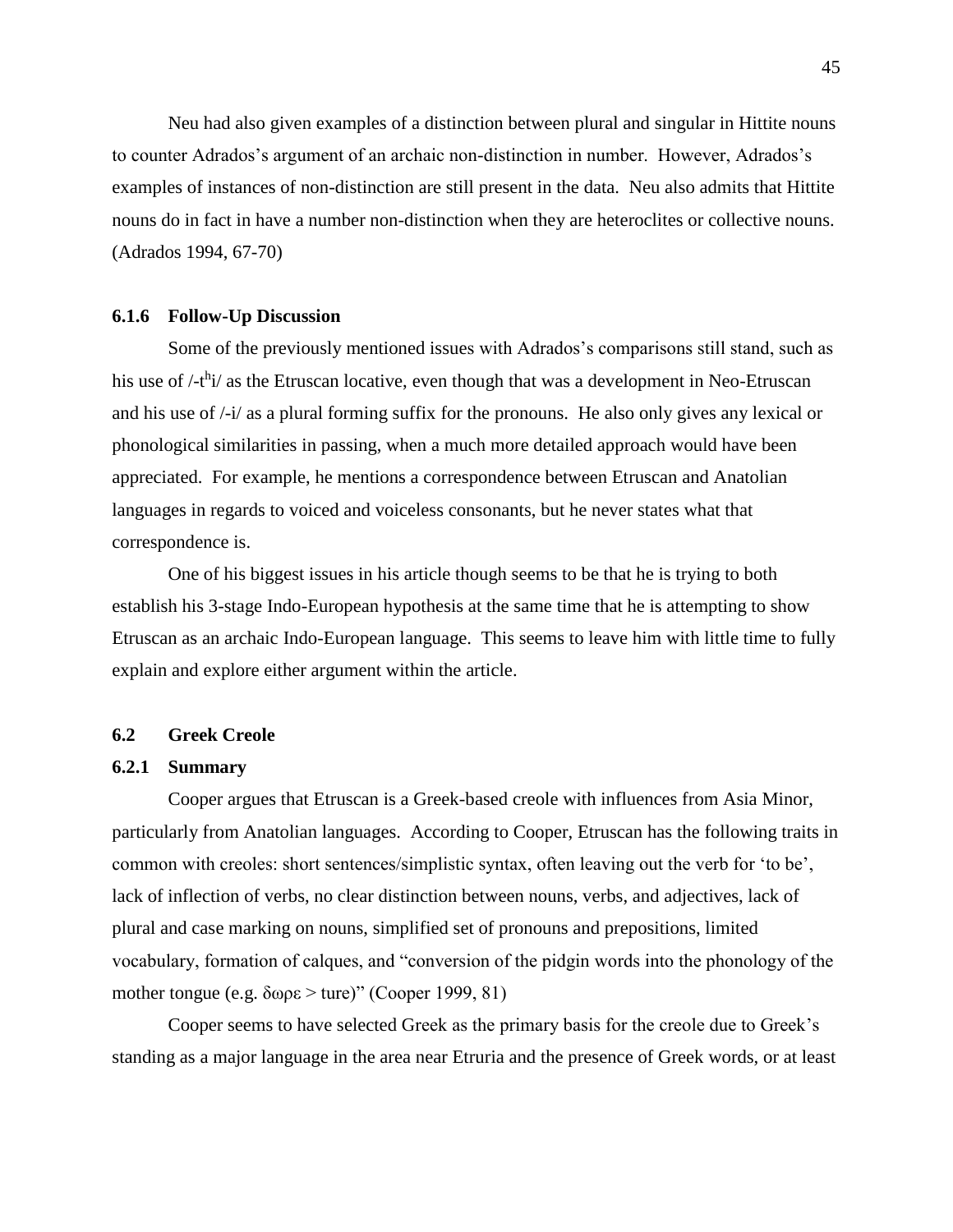words similar to Greek words, in Etruscan. The similarity of the alphabets also seems to have influenced Cooper's determination.

#### **6.2.2 Discussion**

Cooper merely mentions the similarities of the Etruscan to creoles at the beginning of the article, and never addresses the matter again. Instead he spends the rest of the article apparently translating passages from Etruscan texts by find similar sounding words in Greek. He does not give examples or further support his claims of similarity to a creole, which is unfortunate because several of his points could use further elaboration.

First of all, the fact that Etruscan has many short sentences is likely due to the nature of the uncovered Etruscan corpus. The bulk of Etruscan writings have been short funerary or votive inscriptions, which would not have as long or complicated syntactic structures as one would expect from longer texts. The fact that most inscriptions were not very long, cannot be used as evidence that the general syntactic structure of the still largely unknown language was simplistic.

Second, it is not clear what is meant by a "simplified set of pronouns". The Etruscan pronouns seem to have inflected for case as well as having both stand alone and enclitic forms. Demonstrative pronouns also came in two sets (such as /ika/ vs /ita/) which had similar inflectional patterns and meanings, making the differences between the sets unclear. Without further elaboration, it is difficult to determine whether or not the Etruscan pronouns were indeed "simplified". Furthermore, Cooper includes the simplification of the set of prepositions as evidence of Etruscan as a creole. However, Etruscan did not use prepositions; it used postpositions. Once again, Cooper does not clarify what he means by "simplified set". Additionally, Etruscan is not as well attested as we would like, so it is quite likely that the list of Etruscan prepositions known to us is incomplete, not simplified.

Third, "conversion of the pidgin words into the phonology of the mother tongue" does not seem to apply well at all to the case of Etruscan. The example of "δωρε > ture" that Cooper gives shows a Greek word changing to fit the phonology of Etruscan, not the other way around. The alteration of a Greek word to fit the phonology of Etruscan would seem more indicative of a Greek loanword in Etruscan than anything else.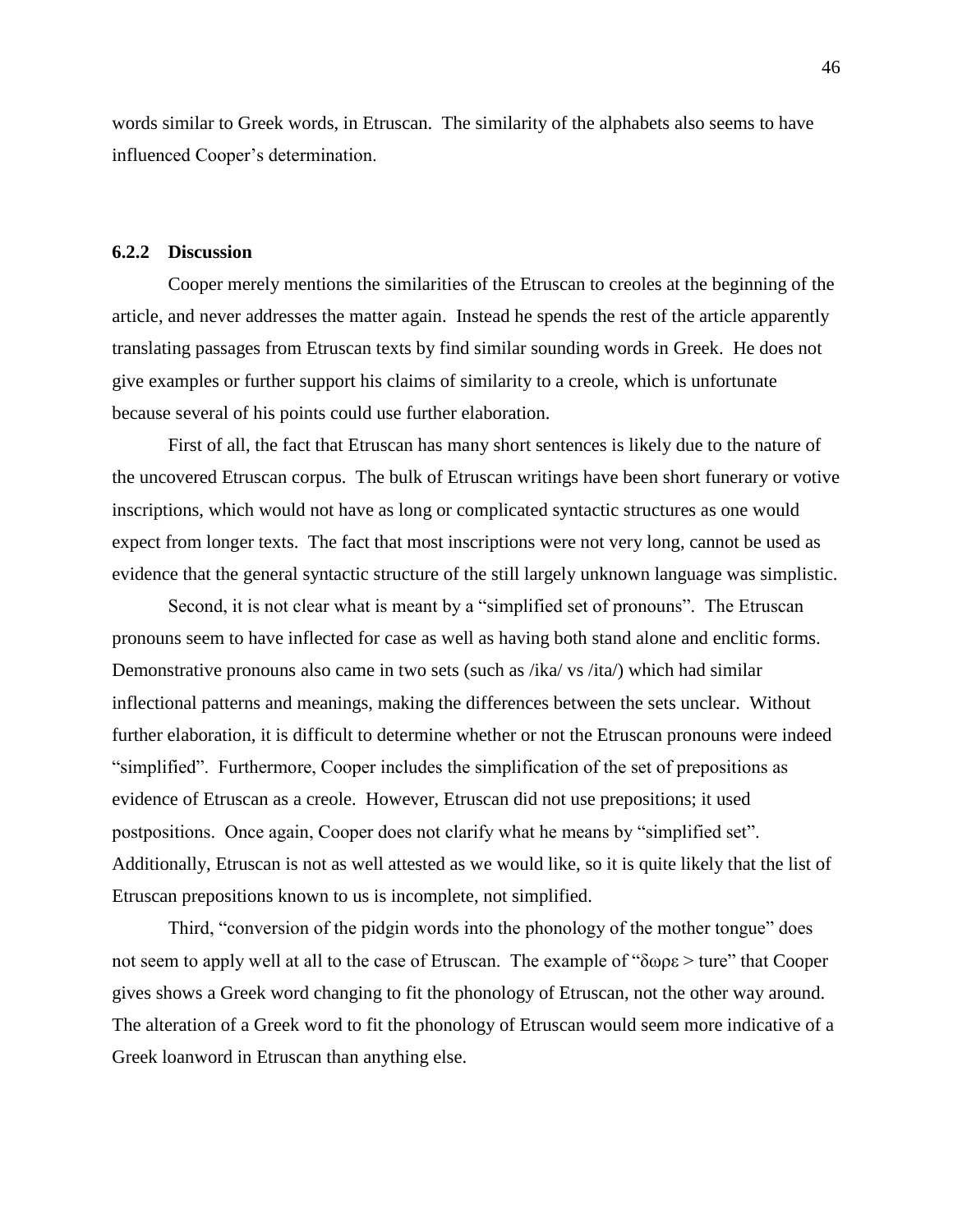On the subject of Greek loanwords in Etruscan, most of the lexical items that Cooper lists to demonstrate the "conversion of the pidgin words" are in fact Greek names. For example, Cooper cites Greek /aidas/ and Etruscan /aita/ for 'Hades'. (Cooper 1999, 81). As for the examples that Cooper lists that are not personal names or names of deities, there is little to demonstrate systematic sound correspondences. For example, Cooper lists Etruscan /ture/ as stemming from Greek /dorɛ/ 'give', and Etruscan /͡tsiku/ from Greek /diago/ 'write'. However, Cooper does not give any explanation as to why Greek /d/ corresponds to Etruscan /t/ in one word but  $\sqrt{fs}/$  in another. (Cooper 1999, 81-82)

Additionally, Cooper makes some stretches in meanings to relate some of his examples of corresponding words. Some of the most glaring examples of this are in his analysis of kinship terms. For example, he claims a connection between Etruscan /pwia/ 'wife' and Greek /poieo/ 'to make', and between Etruscan /sek<sup>h</sup>/ 'daughter' and Greek /sekis/ 'housekeeper', as well as between Etruscan /klan/ 'son' and Greek /klon/ 'sprout' (Cooper, 92).

### **6.2.3 Conclusion**

Cooper attempts to demonstrate that Etruscan is a creole based primarily upon Greek. However, instead of focusing on his points in favor of a creole interpretation of Etruscan, Cooper spends most of his paper translating Etruscan passages using an Indo-European dictionary. The evidence he does cite is problematic due either to lack of elaboration or to a misunderstanding of certain aspects of Etruscan grammar such as the use of post positions as opposed to prepositions. Furthermore, there is a general lack of attention paid to systematic sound correspondences when Cooper makes claims about cognates.

## **6.3 Pelasgian Theory**

A year after Cooper's article on Etruscan as a Greek Creole (1999) was published, Cooper wrote a follow up paper expanding his theory to incorporate Lemnian. His expanded theory asserts that Etruscan is a Greek Creole with an "autochthonous core" that is based on Pelasgian, a proposed language grouping that includes Lemnian. He then goes even further to state that Pelasgian is descended from an Anatolian-Indic grouping of Indo-European. (Cooper 2000, 432)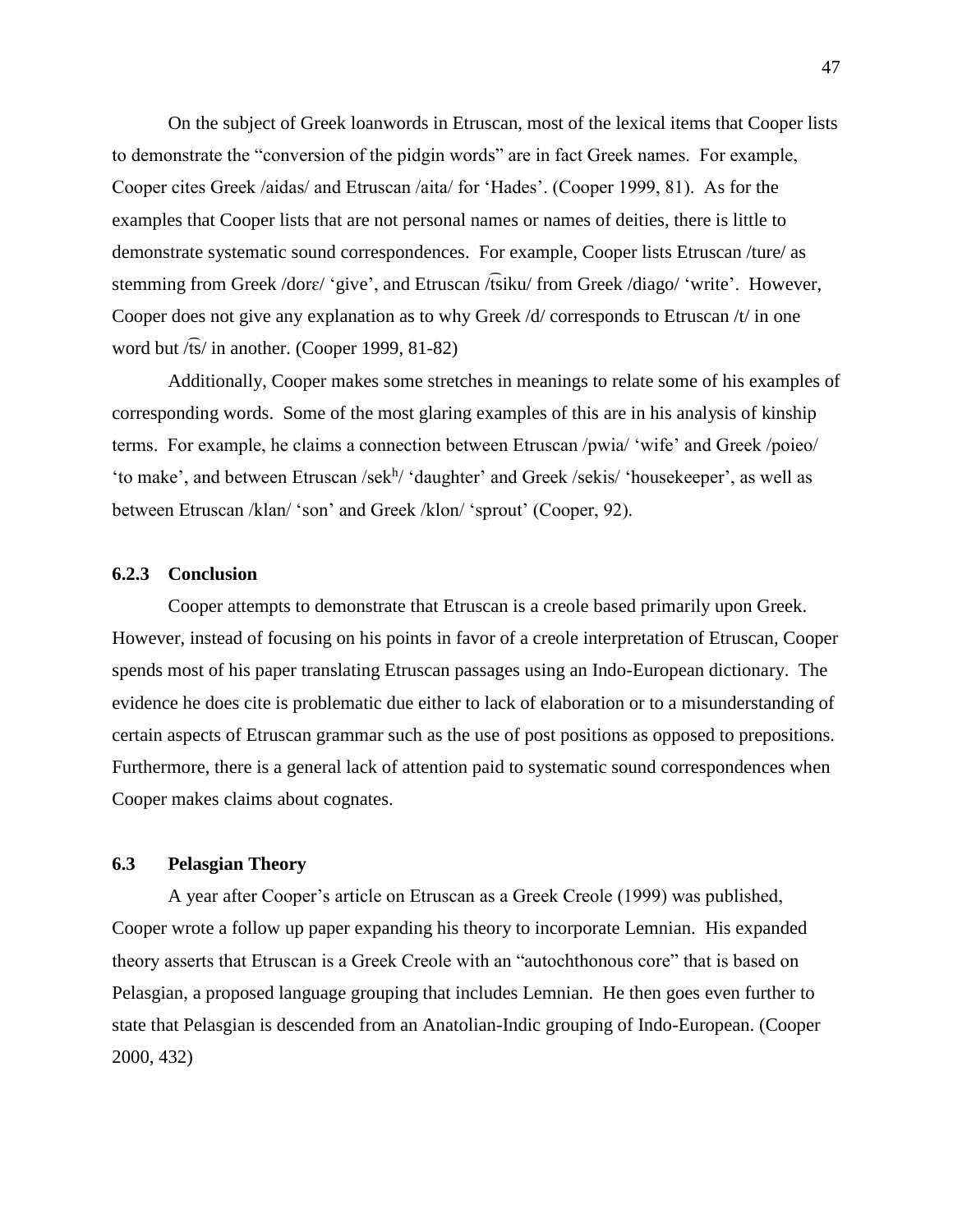### **6.3.1 Summary**

Cooper begins his article with a summary of the Pelasgian theory of Etruscan linguistic (and cultural) relations. The theory is based off a legend, mentioned by Dionysius of Halicarnassus (Dionysius, Book I, Chapter 29) that a group known as Pelasgians immigrated to Italy where they became known as the Etruscans. According to the legend, the Pelasgians were originally the inhabitants of the islands of Lemnos and Imbros. However, it should be noted that although Dionysius mentioned the legend, he did not consider it to be true (Dionysius, Book I, Chapter 30). Cooper then gives the discovery of the Stele of Lemnos as evidence supporting the Pelasgian theory. (Cooper 2000, 421-423)

He then continues by giving an overview of the Stele of Lemnos, including its alphabet and texts. He gives his own translation of one of the two texts on the Stele as:

"*This tomb precinct was built by the offspring of the men and women of the house named Sial as a place in which to put up their dead. The spear of Sial will painfully wound unlawful intruders, whether they go into the upper or lower levels"* (Cooper 2000, 424)

He began this translation by assuming that there was a similarity between the structure of the text on the Stele of Lemnos and Lydian funerary inscriptions. (Cooper 2000, 423-425) Due to the depiction of an armed man on the stele, the Stele of Lemnos resembles funerary steles found in Northern Etruria. Additionally, part of the stele refers to Phokia, which was located on the Ionian coast of Anatolia, which is presumably the homeland of the man depicted on the front of the Stele. (Bonfante & Bonfante 2002, 62). Therefore, his comparison of the Stele of Lemnos to other funerary inscriptions, including those in Anatolian languages, is reasonable.

He then used the same translational method that he used in his article on Etruscan as a Greek Creole. Essentially, he used the definitions of Indo-European words that looked similar to the words written in Lemnian. For example, he gives the following translation on page 42:

| Text: Holaie.z:                                     | $nap^{\text{h}}$ ot <sup>h</sup> |      | $/ziazi$ : mara. $z$ : |     | may        |  |  |
|-----------------------------------------------------|----------------------------------|------|------------------------|-----|------------|--|--|
| Root: uel s                                         | nepot                            | /sei | merio es               |     | ma         |  |  |
| Trans: Court this offspring/ made the men and women |                                  |      |                        |     |            |  |  |
| Text: sialk <sup>h</sup> weiz: $awiz/ewistho$ :     |                                  |      | zero-nait <sup>h</sup> |     | / ziwai    |  |  |
| Root: siero-kue                                     | aue / $epi-de$                   |      | $su(p)r$ -nes          |     | $/$ seu    |  |  |
| <b>Trans: Of Siales</b>                             | named/ wherein                   |      | to put up              |     | their dead |  |  |
| Text: aker:<br>tavar-                               | sith                             | wam. |                        | ala | sial:      |  |  |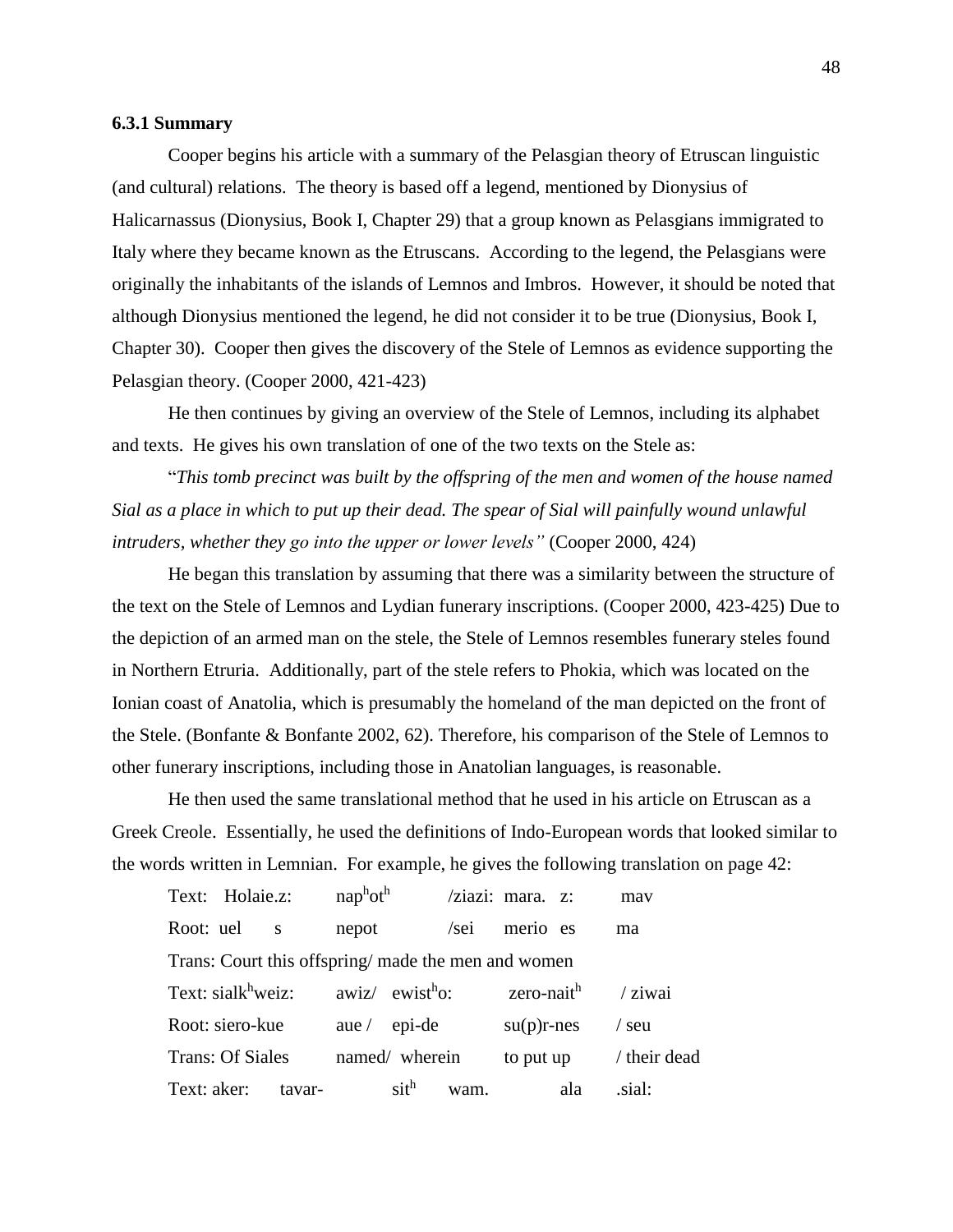| Root: ak         | dmbh- |          | sed | uen        | el           | siero |
|------------------|-------|----------|-----|------------|--------------|-------|
| Trans: Spear     | tomb  |          | put | wound      | injury Sial, |       |
| Text: zero-      |       | nai      |     | - m- ori   | nail         |       |
| Root: $su(p)r$ - |       | nes      |     | - m- uers  | -nes         |       |
| Trans: above     |       | dwelling |     | or beneath | dwelling     |       |
|                  |       |          |     |            |              |       |

"*A coherent translation of the text would thus read:*

'This tomb precinct was built by the offspring of the men and women of the house named Sial as a place in which to put up their dead. The spear of Sial will painfully wound unlawful intruders, whether they go into the upper or lower levels'" (Cooper 2000, 424)

After detailing his translations and his own etymologies for Lemnian vocabulary, Cooper notes some similarities between Lemnian and Lydian, an Anatolian language. The similarities he lists are a similar alphabet, similar vowel inventory (Lydian had a four vowel system like Etruscan and Lemnian), and syntactic similarities, although he does not clarify what the syntactic similarities are. He then states that the morphology of Lemnian is similar to that of both Anatolian and Indic languages. He does not elaborate on any similarities to Indic languages. The only morphological similarity he lists between Anatolian languages and Lemnian is the use of / m/ as an enclitic copula. (Cooper 2000, 429-430)

He then gives another Lemnian translation, this time of two more recent inscriptional discoveries near Kaminia, a city near the easternmost coast of Lemnos. However, instead of translating the words through various similar sounding Indo-European roots, he uses Greek words almost exclusively. He then suggests that Lemnian may also be a Greek Creole. (Cooper, 430-431)

#### **6.3.2 Discussion**

This article suffers some of the same methodological problems as his previous work. Instead of looking for systematic sound correspondences to support his etymologies/alleged cognates, he simply picks words that he believes seem similar. This becomes particularly problematic when he translates the Lemnian words /awis/ as 'named', which he claims comes from "I.E. *aue* 'speak'". (Cooper 2000, 425) However, this word bears a much stronger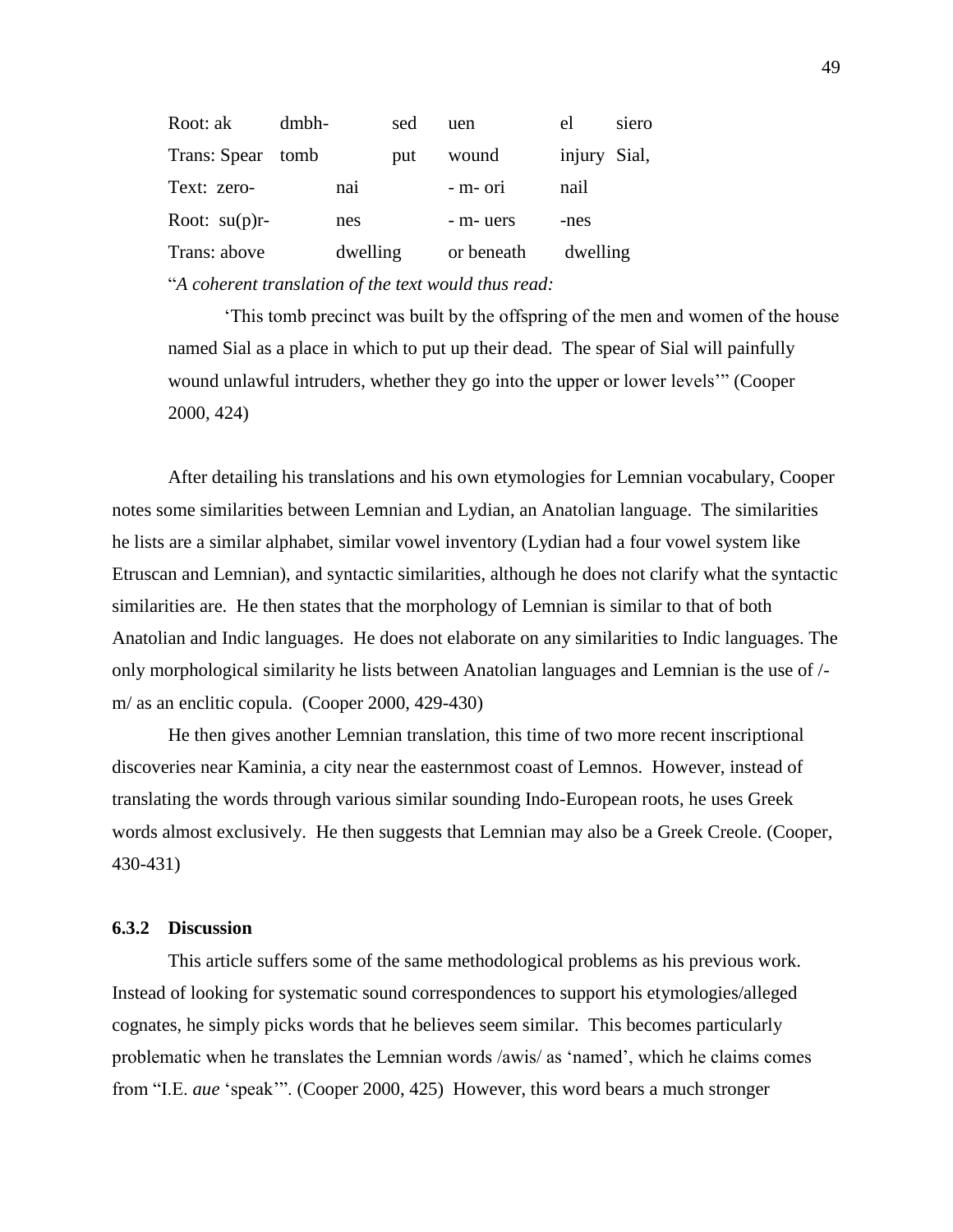resemblance to the Etruscan word /awils/ meaning 'year' (please see the section on Lemnian for more information regarding the similarities between /awis/ and /awils/.). The word preceding /awis/ in the inscription (and the only other word on the line), / $\int$ ialkhweis/ bears a strong resemblance to the Etruscan number / $\text{fealk}^h$ ls/ '40'. The resemblance is even more striking in the fact that both words in this line of the Stele of Lemnos have the punctuation mark  $\langle \cdot \rangle$  where the Etruscan equivalents have the sound  $\pi$ . (Bonfante & Bonfante 2002, 220-221) Therefore, a translation of '40 years' would be preferable to Cooper's translation 'named'.

Another major issue with Cooper's work is that he does not go into enough detail on the similarities he sees between Lemnian and other languages. He claims there are morphological similarities with the Indic languages, but never states what morphemes lead him to such a conclusion. He also claims that there are syntactic similarities between Lemnian and Anatolian languages. He then states that these similarities establish a connection between Lemnina and Anatolian languages. (Cooper 2000, 429-430) He does not give an example of any syntactic similarities between Lydian and Anatolian. However, in the early parts of his paper, he states that he translated the Lemnian texts by assuming they had a similar structure to Lydian funerary texts, so it can hardly be surprising that he would see his Lemnian translation as bearing syntactic similarities to the language he was basing the syntax of his translation on.

#### **6.3.3 Conclusion**

Cooper expanded his earlier theory of Etruscan as a Greek Creole by incorporating a relationship to Lemnian as part of a Pelasgian origin theory. He then tied this into an Anatolian origin theory. However, this article faced some of the same major critiques as his earlier work. There was no appeal on his part to systematic sound correspondences or shared aberrations, and instead he relied upon superficial semblances in word forms. He also glossed over any points of similarity he noted between languages, so that there are very few if any concrete examples of the similarities that he claims exist.

## **6.4 Luwian**

Woudhuizen agrees with Adrados that Etruscan is related to the Anatolian languages, but disagrees with how Adrados attempts to show the relationship. Woudhuizen gives his own paradigms and translations of Etruscan words based on various inscriptions as data to support his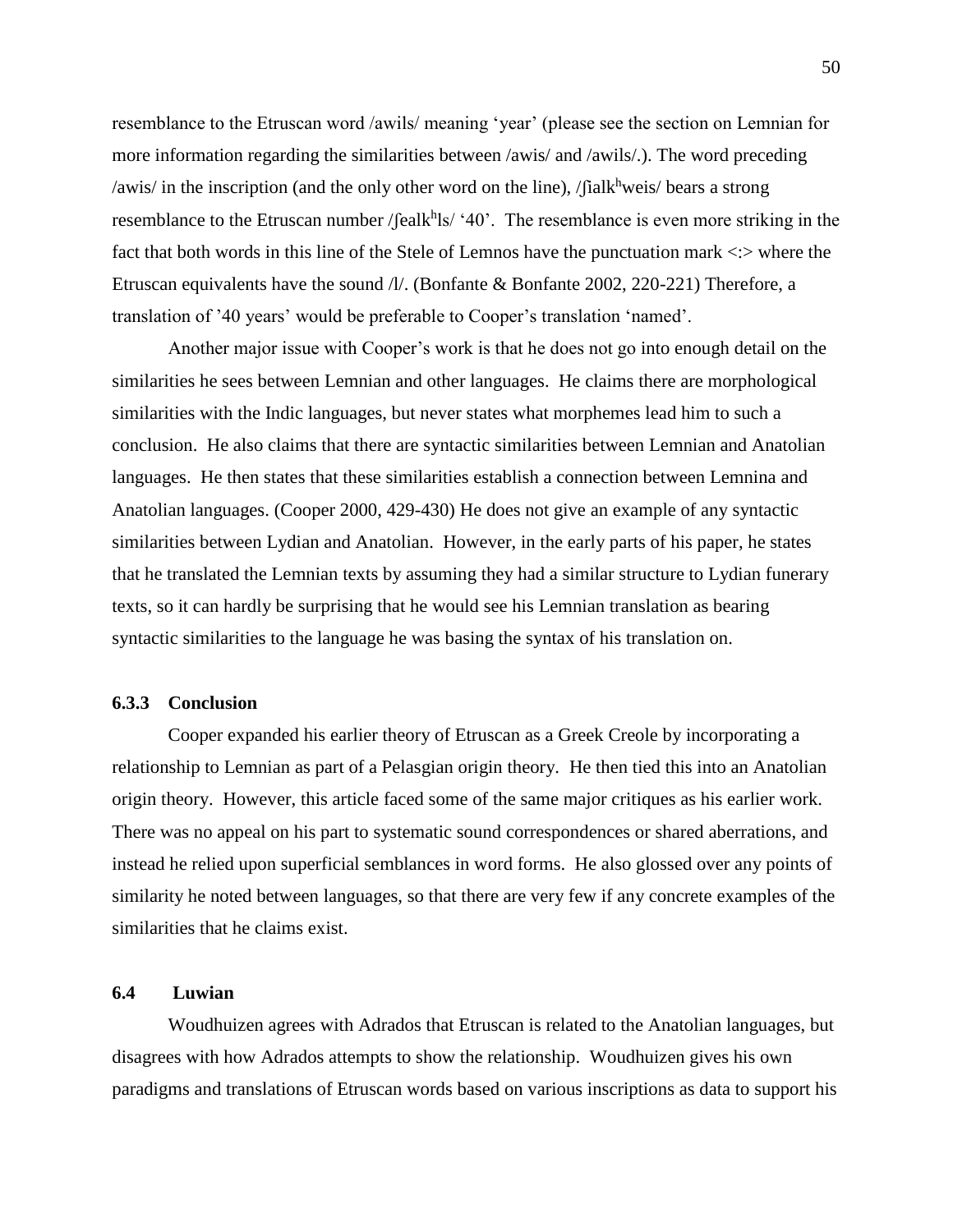theory. He then compares his Etruscan data with the features of Hieroglyphic Luwian, Lycian, and Lydian.

#### **6.4.1 Summary**

Woudhuizen begins by giving a brief summary of Adrados's theory of Anatolian origin for Etruscan as follows. Adrados supports the theory that Anatolian languages represent an earlier and less-inflected stage of the Indo-European language family than the other branches of Indo-European. According to Adrados, Etruscan is from a very early stage of the Anatolian languages, perhaps during a transitional period from non-inflectional to partially inflectional. (Woudhuizen 1991, 133)

While Woudhuizen also believes in an Anatolian connection for Etruscan, he has two main criticisms of Adrados. The first criticism is that the evidence used to support Adrados's claim that Anatolian is from an earlier stage of Indo-European could be interpreted differently. Instead of the lack of certain inflectional features being a sign of an earlier stage, it could represent a later development. The second criticism is not so much a critique directed solely at Adrados, but at Etruscology as a whole. (Woudhuizen 1991, 133-135) Woudhuizen asserts that Etruscan grammar is still not well understood and therefore not entirely reliable. He does not give a specific example of the unreliability of works on Etruscan grammar. Instead, he states that "present-day Etruscologists do acknowledge that the underlying structure of the language eludes them and therefore existing works on Etruscan grammar cannot be used without additional verifications and check-ups." (Woudhuizen 1991, 133-134)

Woudhuizen then proceeds to give his own summary of Etruscan morphology for nouns, pronouns, and verbs, based upon his own translations of some Etruscan inscriptions. His noun paradigms differ from other authors in that his interpretation has each suffix representing both case and number, while other authors (Wallace, Bonfante) have number and case each represented by a separate suffix. Woudhuizen's interpretation is less convincing than that of Wallace and Bonfante's accounts because Wouldhuizen's account would require changes to the stem between singular and plural forms of the noun which he never addresses. Wallace and Bonfante's accounts explain the change in stem by having two suffixes instead of one. For example, Woudhuizen lists /tinas kliinaras/ 'sons of Zeus' as being a dative plural with the dative plural suffix /-as/. (Woudhuizen 1991, 137) However, he had previously listed the nominative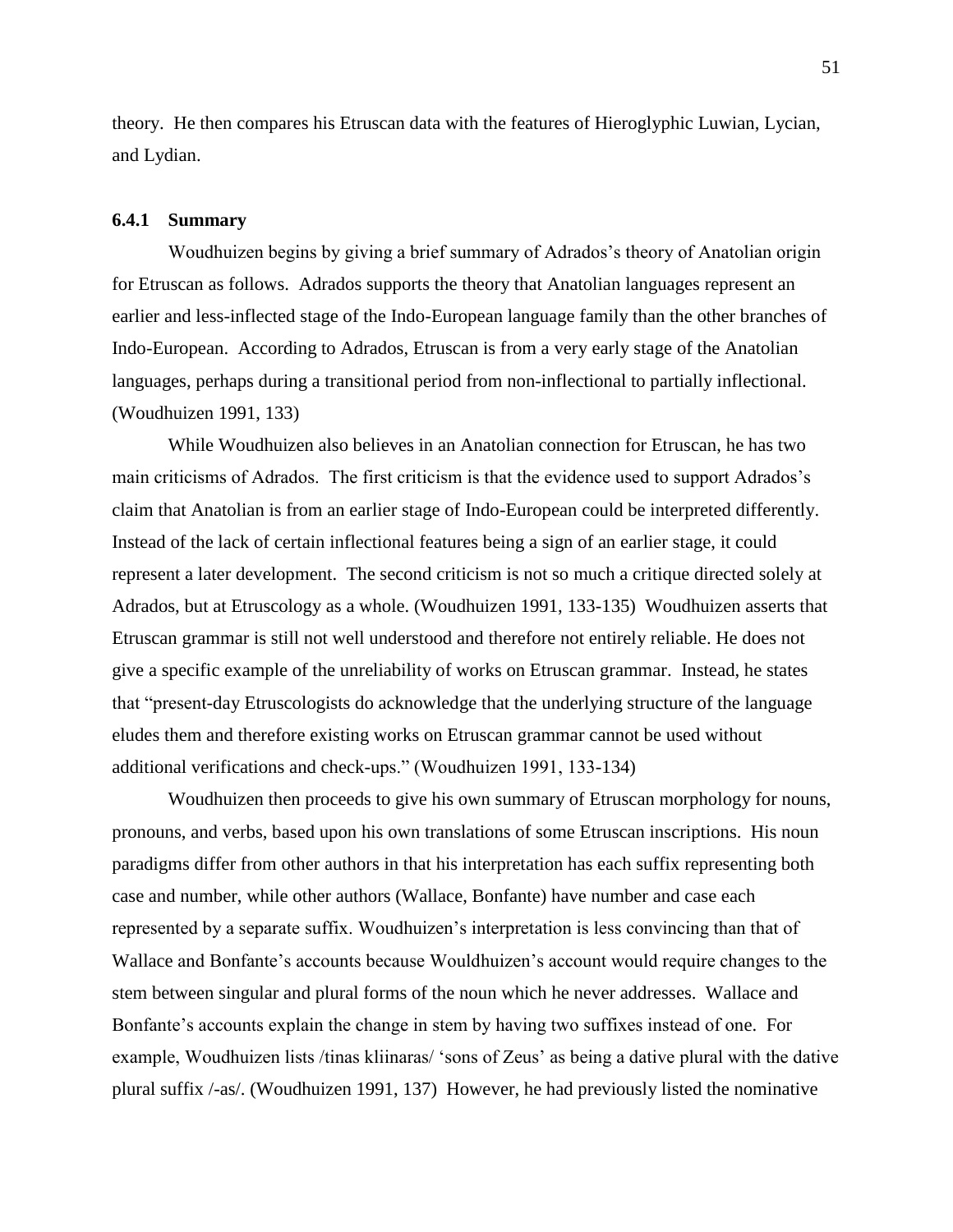singular of 'son' as /klan/. (Woudhuizen 1991, 136) Wallace and Bonfante also note that the stem changes in the word for 'son' are irregular in Etruscan, however they are able to offer an explanation for the appearance of /r/ in the plural form of the word, while Woudhuizen does not. According to Wallace and Bonfante, the /-r/ is a plural forming suffix just like in the nouns /aiser/ (from /ais-/ 'god'), /papalser/ (from /papals-/ 'nephew'), and /atrser/ (from /atrs-/ 'parent'). The remaining ending /-as/ on /kliinaras/ would correspond to the singular genitive ending /-s/. The interpretation of authors such as Wallace and Bonfante makes the change from singular to plural for /klan/ a little more regular than that that of Woudhuizen. In addition, Woudhuizen lists certain word forms as plural such as /marni tuthi/ which he translates as "the public priests", but he gives no reason as to why he translates it as plural instead of singular. (Woudhuizen 1991, 137)

His verb paradigm is very limited, due to the fact that so little is understood about Etruscan verbs, but it does differ from that given by Wallace, in that Woudhuizen lists verbs as inflecting for person and number, while Wallace does not. Additionally, the pronoun system given by Woudhuizen appears to reflect a mixture of the paradigms for both Archaic and Neo-Etruscan pronouns given by other authors. (Woudhuizen 1991, 135) After listing his morphological paradigms, he goes into detail about the meanings of the Etruscan words in the inscriptions that he gives.

He then gives a list of similarities he has found between his Etruscan morphology and the morphology of languages in the Luwian branch of Anatolian. He lists the following correspondences for noun morphology: a nominative/accusative plural suffix in /-a/ for inanimate nouns, the almost complete absence of a nominative singular /-s/ and accusative /-n/ suffix in both Lycian and Etruscan, dative plural in /-e/ in both Etruscan and Lycian, a development in the oblique cases of suffixes in /s/ being replaced with suffixes in /l/ in Lydian which seems to correspond with the first/second distinction in the oblique cases of Etruscan, and the loss of final vowel in in the Lydian ablative suffix /-di/ to form /-d/ having a parallel to the Etruscan locative changing from  $/$ -t<sup>h</sup>i $/$  to  $/$ -t<sup>h</sup> $/$ . (Woudhuizen 1991, 144-146)

The following are the similarities for the verb morphology given by Woudhuizen. First, both the Luwian languages and Etruscan lack a subjunctive and optative mood. Second, there seems to be a combination of the future and present tenses into a single, non-past tense. And third, there seems to be an interchangeability or confusion of the singular and plural endings for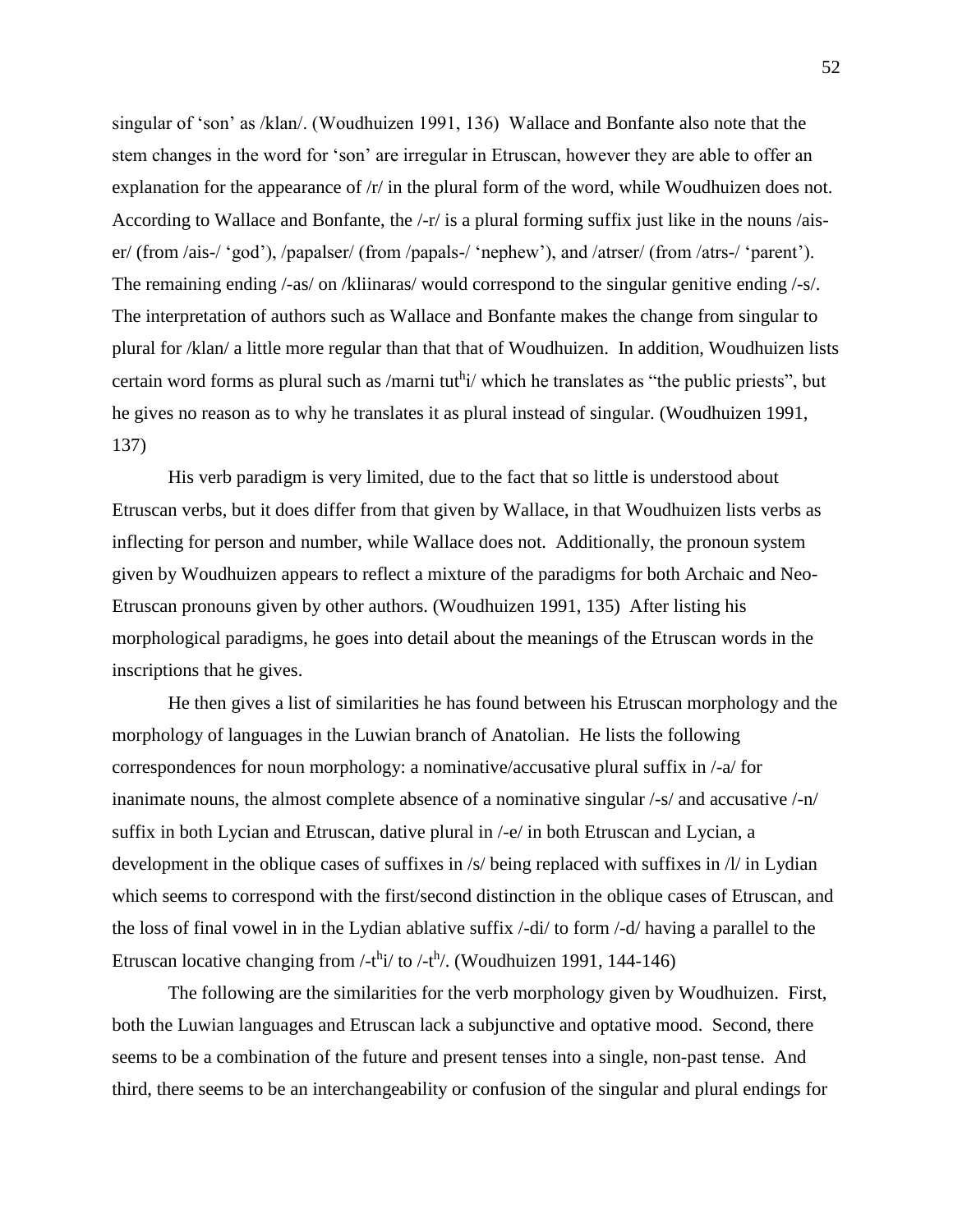the 3<sup>rd</sup> person. He states that in Lycian and Lydian, the 3<sup>rd</sup> singular endings tended to replace the 3<sup>rd</sup> plural endings. This appears to have been a widespread phenomenon within those languages, and not confined to particular constructions or circumstances. In Etruscan, Woudhuizen states that the  $3<sup>rd</sup>$  person plural ending remained in the non-past tense form of verbs, but the past tense and imperative forms of verbs had the singular ending replace the plural one as in in Lycian and Lydian. Woudhuizen then mentions that the suffix /-k/ used to form the past tense in Etruscan does not match with the past tense suffix /-t/ in Luwian languages. However, he gives two possibilities for the discrepancy. The first possibility he gives is that Etruscan underwent a similar consonant shift to the Milyan dialect of Luwian where /t/ became /k/. The second possibility he gives is that it was simply an independent development in Etruscan. (Woudhuizen 1991, 147-149)

#### **6.4.2 Discussion**

It is never made clear in the article how Woudhuizen decided on the morpheme boundaries for his determination of the morphological features of Etruscan. This leads to some rather striking discrepancies with how the Etruscan morphemes are typically parsed. For example, he seems to analyze Etruscan as a fusional language as opposed to a more agglutinative language. Normally, the Etruscan plurals are parsed as having a root followed by a plural suffix followed by the case suffix. However, Woudhuizen lists a single morpheme that carries information about both number and case, such as nominative singular /-s/ and nominative plural /-i/. He does not give a reason as to why he presents Etruscan noun morphology as fusional rather than agglutinative, so it seems that he is parsing the morphology of Etruscan while assuming an Indo-European morphological structure and then using these parsing to argue for similarities between Indo-European languages and Etruscan. His parsings of the nominal system give no mention of the plural suffixes  $\frac{1}{r}$  or  $\frac{1}{r}$  which were used with the addition of the regular case marking suffixes in Etruscan according to scholars such as Bonfante and Wallace. And even if we assume Woudhuizen's parsings of plural nouns are correct, then his analysis does not explain the appearance of  $/r$  and  $/w$  (/-w/ being an allomorph of /- $k^h$ wa/ in Bonfante and Wallace's analyses) in plural nounstems. As the combination of a plural suffix followed by the case marking suffix was the common way of forming plural in Etruscan, the more Indo-European approach by Woudhuizen does not make for a good fit for the analysis of Etruscan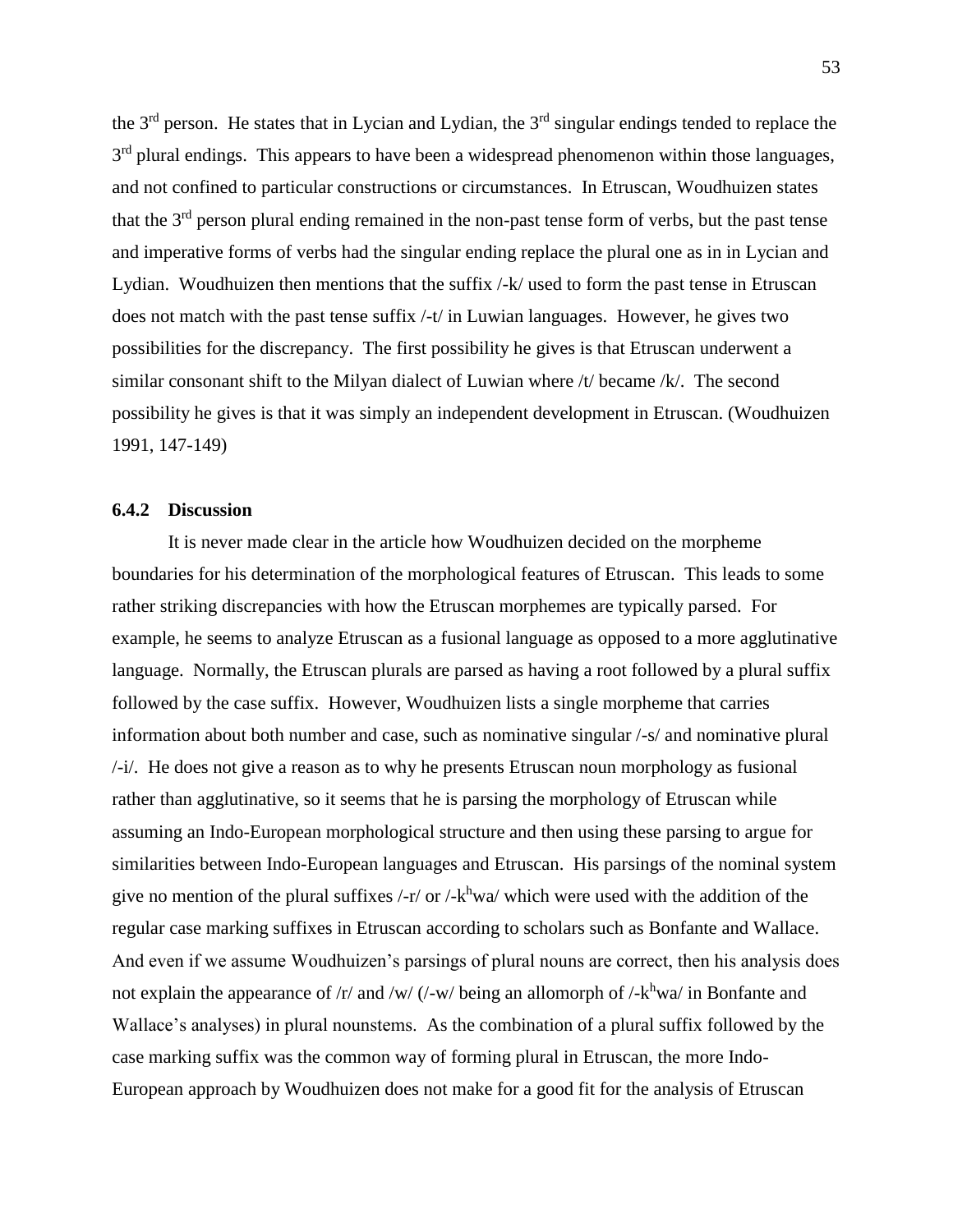nominal morphology, unless Woudhuizen were to argue for the agglutinative characteristics being a later development.

Additionally, his morphological analysis does not appear to take into account that there are differences between Archaic and Neo-Etruscan. In fact, some of the distinctions he lists in his paradigms are due to the fact that some of his inscriptions are from an earlier period of the language than others. For example, he lists the pronoun /ika/ as the plural form for the pronoun /eka/. However, /eka/ is the Neo-Etruscan rendering of Archaic Etruscan /ika/ after a widespread and well-documented sound change of Archaic /i/ lowering to /e/ by the time of Neo Etruscan (Wallace 2008, 34-35). This lack of distinction between Archaic and Neo Etruscan word forms in Woudhuizen's account is particularly problematic for his argument that the Etruscan locative /-t<sup>h</sup>i/ corresponds to the Lydian ablative /-di/. The ending /-t<sup>h</sup>i/ in Etruscan was originally a postposition that was reanalyzed as the locative ending in Neo Etruscan, while the original locative in Etruscan was simply /-i/. (Wallace 2008, 47)

Furthermore, some of the similarities that Woudhuizen lists between the Luwian and Etruscan languages are simply the absence of certain features such as a lack of the subjunctive and optative moods. This lack of features is not sufficient evidence to suggest a genetic relationship between languages, as there are other non-related languages that don't have an inflection for subjunctive and optative. He also asserts that the combination of future and present tenses into a single tense is a correspondence indicative of the relationship between Anatolian and Etruscan. However, this would also suggest that Etruscan would be related to Japanese as Japanese also makes a past/non-past distinction. Languages are capable of a great many constructions and ways of expressing concepts. Because of this, unrelated languages perhaps have more in common with regard to what they lack as opposed to what they share.

#### **6.4.3 Conclusion**

Woudhuizen attempts to show a genetic relationship between Etruscan and the Luwian branch of the Anatolian languages by looking at morphological data. However, his morphological analysis is unclear and also often problematic.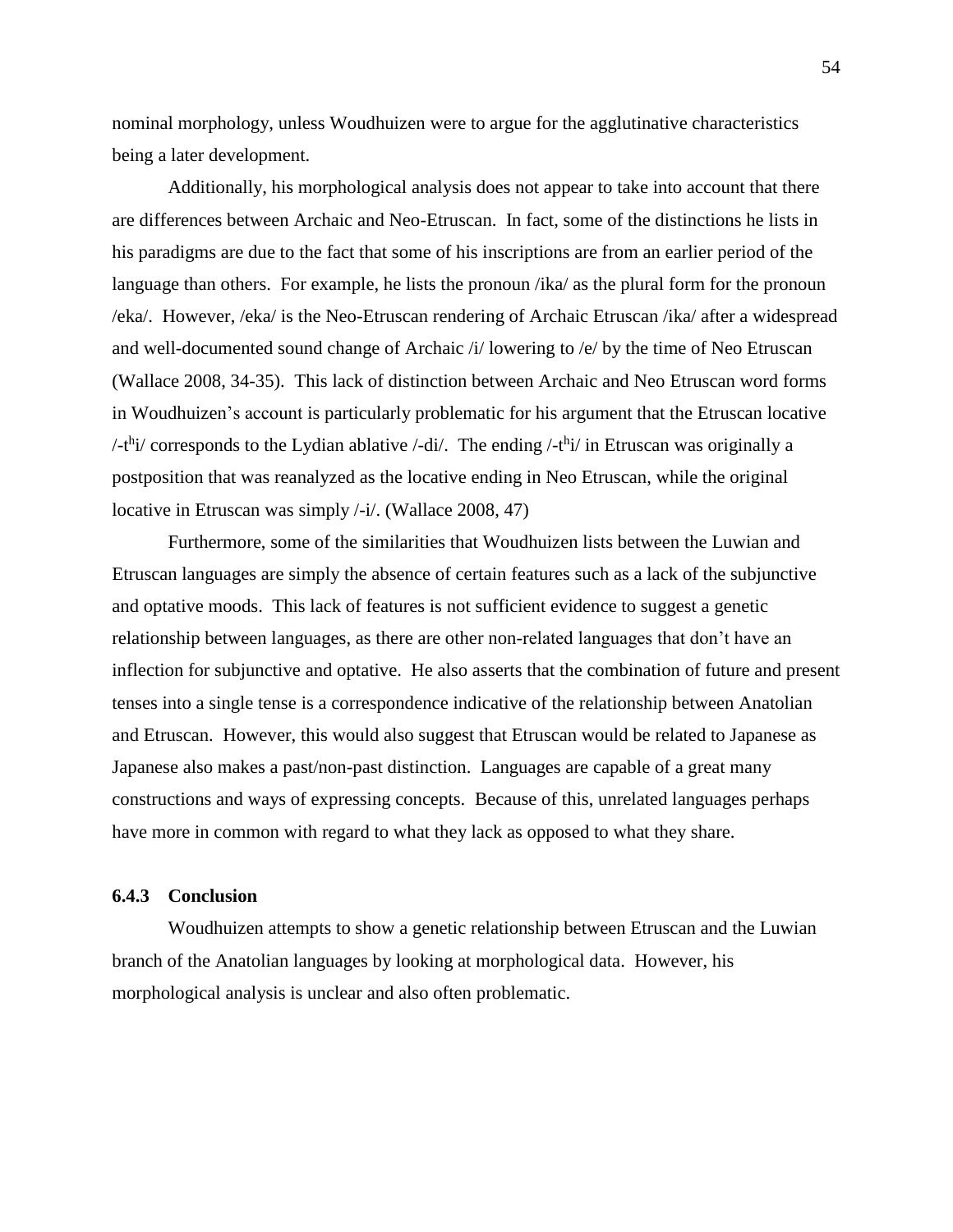# **CHAPTER 7. AUTOCHTHONOUS THEORIES**

### **7.1 The Ancient Theories**

Although the view of Herodotus was also held by various other ancient writers such as Virgil, Ovid, and Horace who all referred to Etruscans as Lydians, Dionysius of Halicarnassus called the Lydian story into question and instead proposed that the Etruscans were indigenous to Italy and not migrants. (Forte 2011, 6) To start off his argument, he cites the works of other ancient scholars. He mentioned the work of Xanthus of Lydia, whom he credited as the foremost expert on Lydian history. According to Xanthus, King Atys had two sons, Lydus and Torebus. Lydus and Torebus each inherited half of their father's kingdom, and both sons remained within Anatolia. Lydus's half became the Lydians, while Torebus's half became the Torebians. Xanthus never mentions anyone by the name of Tyrrhenus or a migration westward. (Dionysius, Book I, Chapter 28)

Dionysius suggests that the name Tyrrhenian may have arisen from the towers that the Etruscans built, instead of from the name of an ancient leader. The Etruscans would build tall forts or towers which both the Etruscans and Greeks called "tyrseis", according to Dionysius. The word "tyrseis" would then be the basis of "Tyrsennoi" or "Tyrrhenian". (Dionysius, I, 26) Dionysius then goes on to state that the Etruscans didn't call themselves "Tyrrhenians", they called themselves "Rasenna", as that was what his nameless Etruscan informants had told him. (Dionysius, I, 30)

In addition, Dionysius contrasts the Etruscans with the Lydians. He stated that the Etruscan language and the Lydian language were not at all the same. He also noted that the Etruscans didn't have the same religion or gods as the Lydians, nor did they have similar laws to the Lydians. He went even further to say that the Etruscan language and culture were unique to the Etruscans and that they had no similarity to any other people. Because of their uniqueness, Dionysius came to the conclusion that the Etruscans were autochthonous. Additionally, Dionysius claimed to have spoken with Etruscans who said that they have always been there and had not immigrated there. (Dionysius, I, 30)

The work of the ancient scholars has certainly not settled the debate of Etruscan origins; if anything, the ancient scholars started a debate lasting for thousands of years. Herodotus gave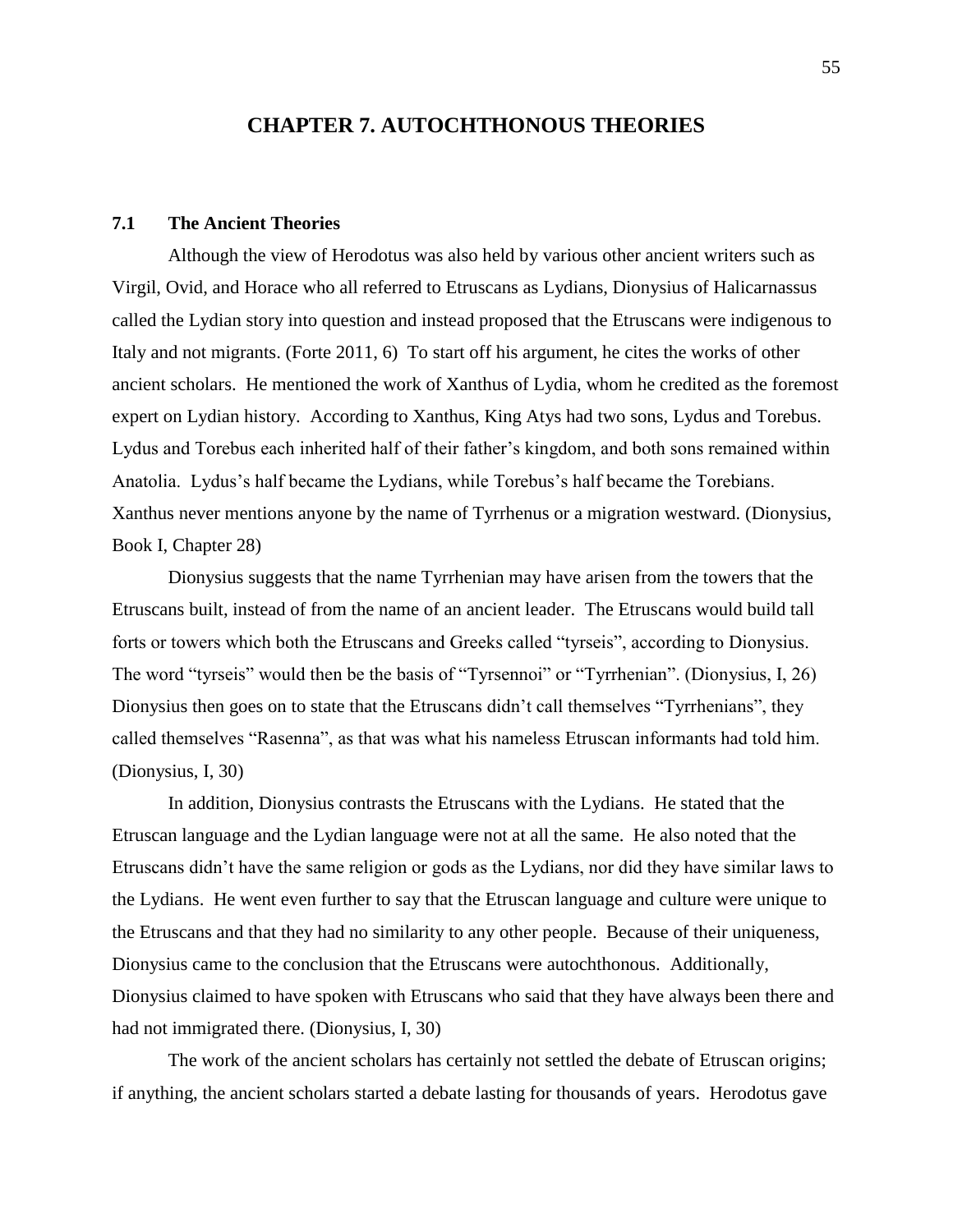an account of a migration from Lydia to Etruria, and some historical records have indicated that there were famines in the area of Lydia during the time described by Herodotus. However, he does not give a source for his account, and furthermore, he includes clearly fictional elements to his story, such as the Lydians inventing all games except checkers. This makes the lines between truth, fiction, and speculation in his account blurry to say the least. On the other hand, Dionysius of Halicarnassus appealed to accounts of other historians of his time such as Xanthus in Lydia to critique Herodotus's account, as well as the differences between the Lydian language and culture with that of the Etruscans. However, it is not clear how reliable Dionysius's Etruscan informants were, particularly concerning their assertion that they had always been in Italy, although their testimony as to what they called themselves ("Rasenna" as opposed to "Tyrhennian") would be credible. Dionysius also does not take into account the possibility of linguistic and cultural change after several hundred years of separation with supposedly little contact. Neither Herodotus nor Dionysius gave any details on linguistic similarities or differences between Etruscan and Lydian, with no mention at all by Herodotus and a complete lack of examples of linguistics differences by Dionysius. Livy, on the other hand, referred to the similarities between the languages and customs of the Etruscans with those of the Rhaetians in the north. His primary similarity was between the name "Rasenna" for the Etruscans, which coincides with Dionysius's account, and the name for "Rhaetian". Because of the similarities, Livy asserted that the Etruscans migrated to Etruria from the North. However, he doesn't give reason as to why he believed that the Etruscan comes from a Rhaetic expansion to the south instead of Rhaetic coming from an Etruscan expansion into the North. Modern scholars have continued these theories and have attempted to expand the arguments.

### **7.2 The Modern Debate**

The two schools of thought from ancient times have continued on into modern scholarly debate on the topic. In general, Italian Etruscologists tend to favor Dionysius's stance, while international scholars tend to favor Herodotus's account of a migration to Etruria, though not all modern scholars agree that the migration was from Lydia. (Forte 2011, 7)

The question of Etruscan origin is in part a political question, which may complicate the debate, or at least cause a level of heatedness in the debate. The Etruscans were a prosperous and technologically advanced civilization in pre-Roman Italy. The Romans were heavily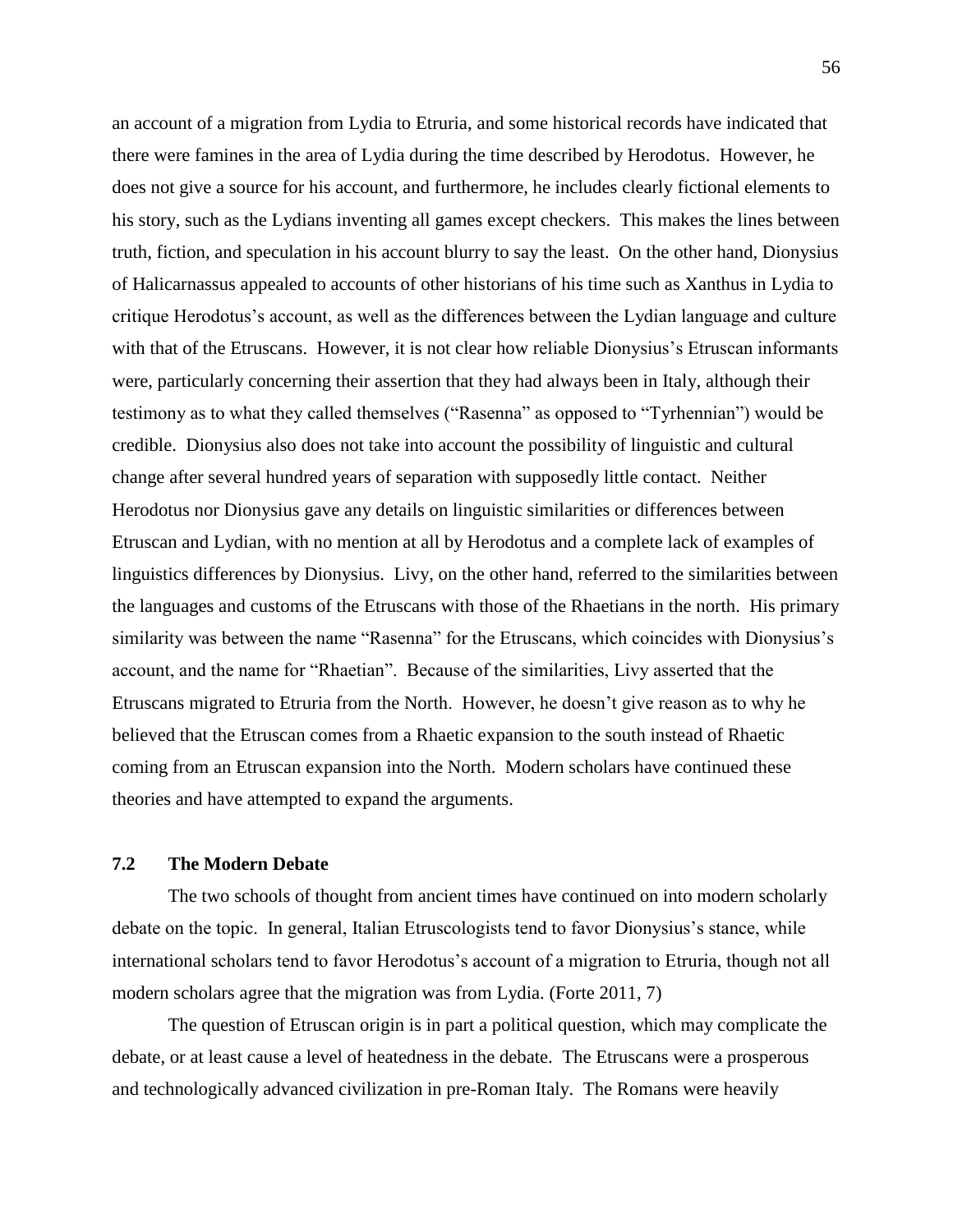influenced by Etruscan culture and technology; for example, the Romans adopted their writing system in part from the Etruscans as well as from the Greeks. (Bonfante 1986, 8) Because of this, there is an element of pride involved for any nation that can claim to have been the origin of Etruscan civilization. This may partly explain why Italian scholars tend to favor autochthonous theories while international scholars are more likely to support a theory of migration to Etruria. For the Italian scholars, having the Etruscans be autochthonous gives Italy the exclusive claim to the origin of the Etruscan civilization. (Forte 2011, 9-10) However, this is not to say that the international scholars are unbiased. Any country that can claim the origins of the Etruscans has some level of national pride involved. For example, after some mitochondrial DNA studies suggested that Etruscan remains have more in common with populations in the Eastern Mediterranean and Asia Minor than with Italian populations, Turkish newspapers began publishing articles declaring with certainty that they were the original homeland of the Etruscans. The mitochondrial DNA results also showed similarities between Etruscan DNA and populations in Germany and Cornwall in addition to the similarities to Turkish DNA samples. So, the Turkish claims to absolute certainty for Anatolian origin on the basis of DNA testing seem to ignore the German and Cornish results. (Forte 2011, 13-14)

There are also questions about the weight of using mitochondrial DNA over nuclear DNA. Mitochondrial DNA is the genetic makeup of the mitochondria within cells and reproduces separately from nuclear DNA which codes for the organism in question (in this case, human beings). Additionally, the premise on which mitochondrial DNA inheritance is based has been called into question. In essence, a single human body can have more variation in mitochondrial DNA than in nuclear DNA, so nuclear DNA gives stronger and more consistent results.

In general, arguments for Etruscan as autochthonous follow along the same lines as Dionysius's original argument. They emphasize the differences between Etruscan and other languages, particularly Indo-European languages, citing differences such as the agglutinative nature of Etruscan.

Additionally, supporters of the autochthonous theory critique the use of the accounts of ancient historians such as Herodotus, on the grounds that such accounts are usually closer to myth than to reality. This falls in line with Dionysius's use of Xanthus's account of Lydian history to critique the account given by Herodotus. Modern scholars also point to the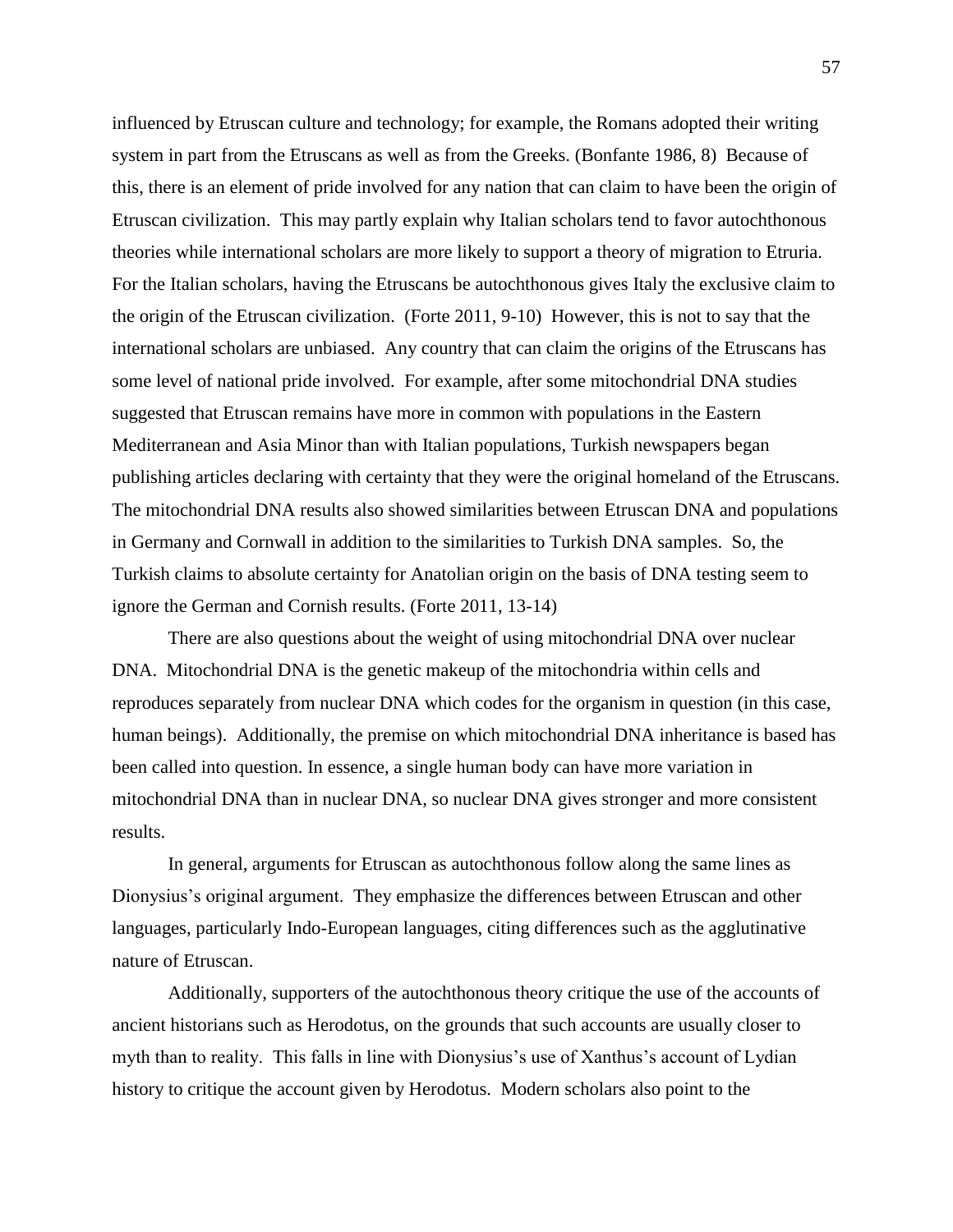archaeological record and argue that there are no signs of a sudden cultural shift in the areas of Etruria and Umbria that would mark an invasion during the Bronze and Iron Ages. (Pallattino 1975, 71-72) They also argue that any Eastern cultural or linguistic influences upon Etruscan civilization would have occurred during the Orientalizing Period of Etruscan history which started around the  $9<sup>th</sup>$  to  $8<sup>th</sup>$  century BC through contact with the Greeks and Phoenicians. (Pallottino 1975, 73) This argument is used to counter any archaeological evidence used to promote a connection between the Etruscans and the Anatolians, since any Eastern influences would then be explained by the trading going on during the Orientalizing Period as opposed to inherited cultural items. Proponents of the autochthonous theory also note that there is an absence of Anatolian cultural artifacts in Italy, and argue, much like Dionysius, that a population that travelled from Lydia to Italy would have brought cultural goods with them. (Pallottino 1975, 73-74)

There are other scholars, such as Massimo Pallottino, who question the need for an origins debate at all. Pallottino promotes the idea that scholars should focus their efforts on studying the cultural formation rather than the national origin of the Etruscans. According to Pallottino, Etruscan culture was formed gradually over time within Italy, whether from a population that had been there since ancient times or from a mixing of different groups in the area. (Pallottino 1975, 78-81) He draws a parallel to the studies of other cultures and states "no one would dream of asking where 'the Italians' or 'the French' came from originally; it is the formation of the Italian and French nations that we study." (Pallottino 1975, 74) However, contrary to Pallottino's statement, linguists do ask where languages such as French and Italian originate from. And the field of Indo-European linguistics seems to show that asking such questions of language can be a very fruitful endeavor.

Both the modern and ancient scholars have made appeals to cultural artifacts when arguing for and against theories of Etruscan origins. The modern scholars will use DNA and archaeological evidence even when debating the linguistic origins of Etruscan. However, language can spread separately from DNA, as a particular language is not a genetic trait. Likewise, cultural artifacts can spread separately from language; after all, Etruscan pottery has been found in France, but that doesn't support the claim that French is related to Etruscan. This is not to say that archaeological and DNA evidence can't play a role in investigating linguistic origins. Archaeological and DNA evidence can give information about which groups of people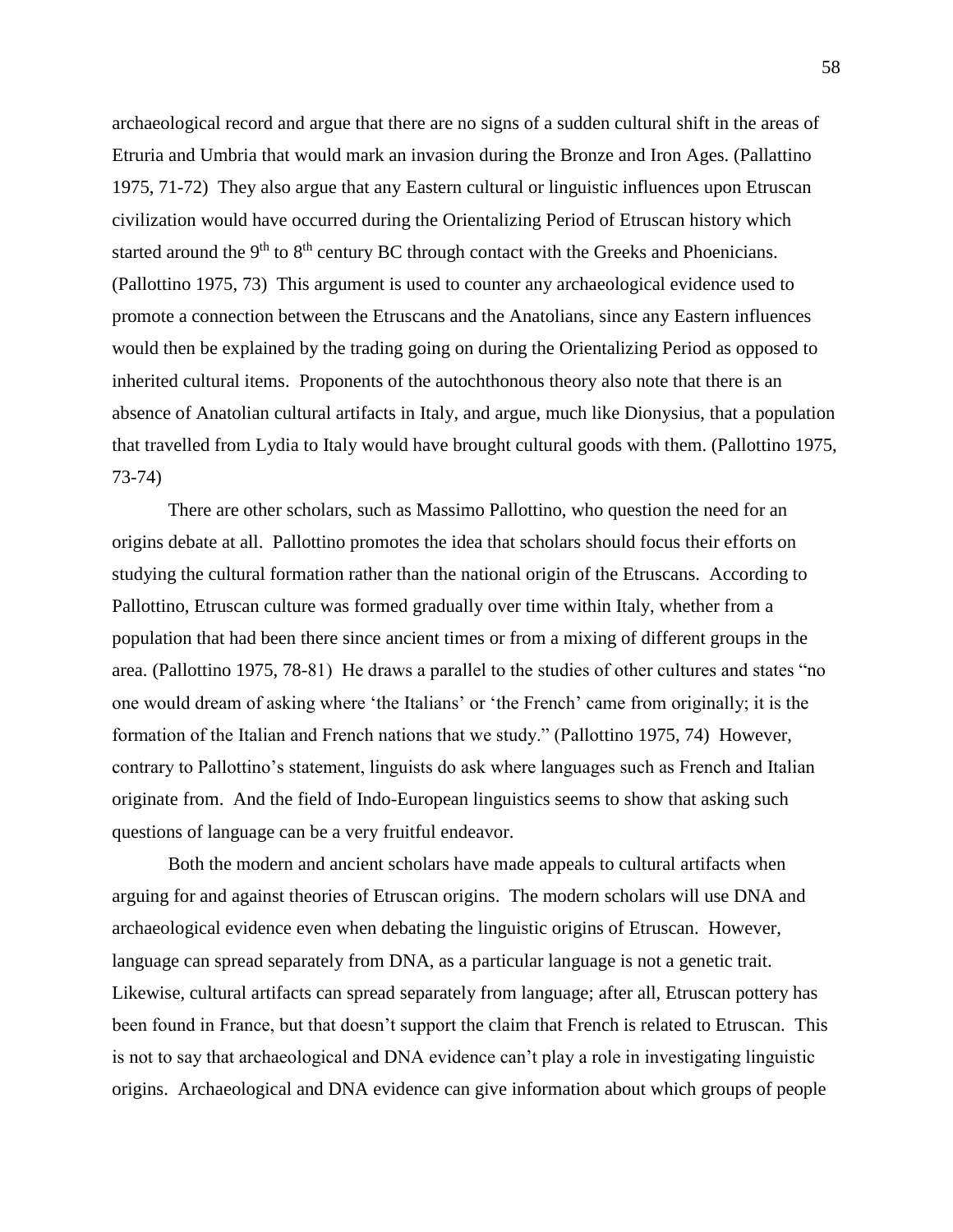were in contact with which other groups of people in ancient times, even if there is no written record. A historical linguist can use this information to decide likely candidates to check a language's origins against. In other words, the presence of archaeological or DNA evidence suggesting Anatolian origins of or contact with Etruscan gives a historical linguist a lead to follow when deciding what languages to compare Etruscan to. The presence of non-linguistic evidence can be used as reason to investigate the possibility of a genetic relationship between two languages, but not as evidence that two languages are in fact related. In other words, it can be used to determine a starting point for a study, but not the basis for a conclusion.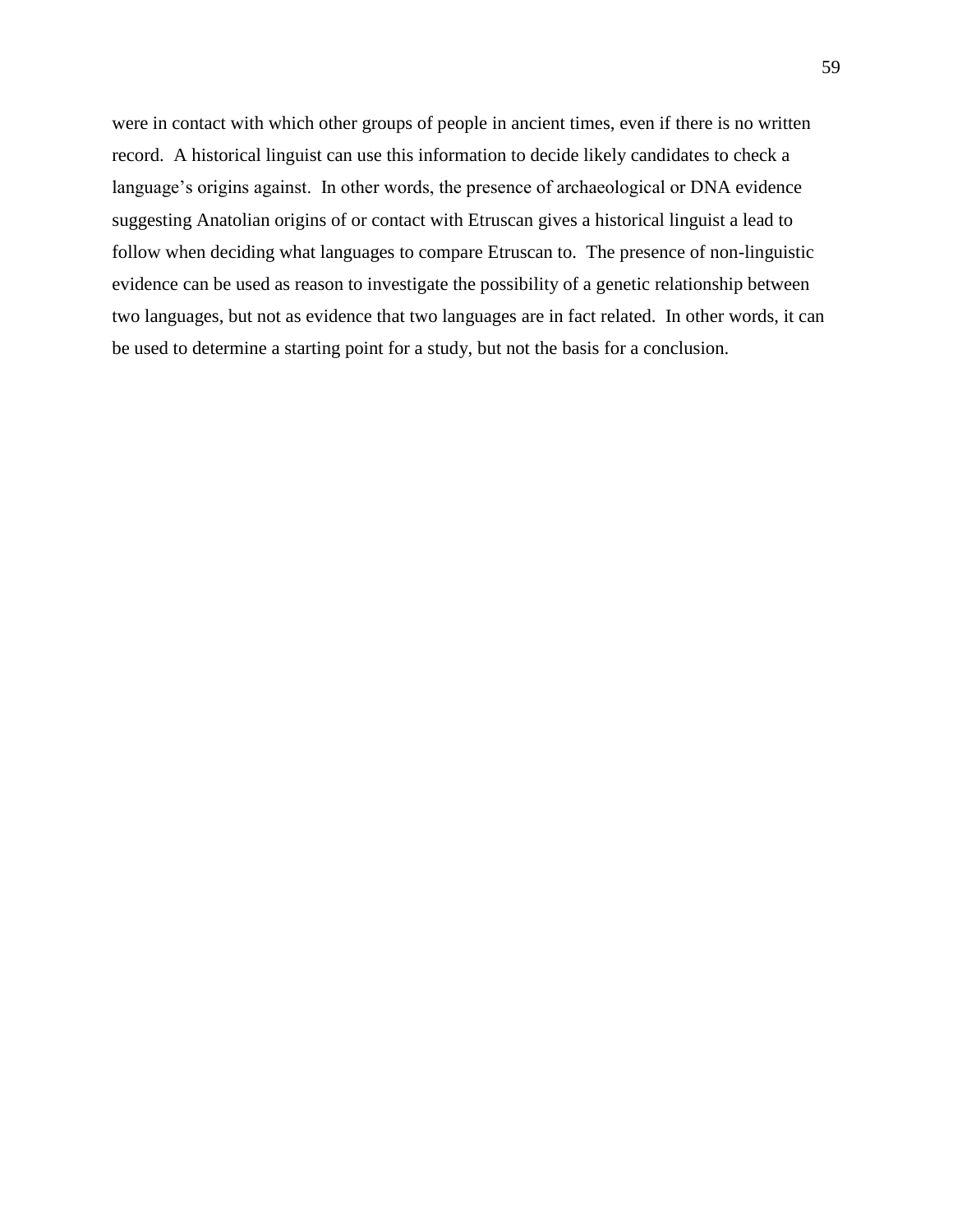### **CHAPTER 8. DISCUSSION & CONCLUSION**

The debate as to the origins of the Etruscan language has continued for over 2000 years. The theory of a northern origin, based on the account of Livy, has mostly fallen out of favor by modern scholars who tend to prefer either the autochthonous or Anatolian theories. Although Etruscan may be related to Raetic as Livy claimed, there is no evidence to support the theory that the Etruscans moved from north to south. Modern scholars have appealed to various types of evidence, both linguistic and non-linguistic, to support their theory of choice.

The use of non-linguistic evidence, while being useful for determining languages to compare Etruscan to, is not sufficient to support linguistic relations. Languages aren't bound to a people, so a group could move from one location to another without their original language continuing to be used in their new home. Therefore, even if the DNA tests which suggest an Anatolian origin for the Etruscan people are accurate, then that does not mean the Etruscan language stems from Anatolian languages. Similarly, the proponents of the autochthonous theory will also make appeals to archaeological evidence. It appears that supporters of the autochthonous theory will often conflate the Anatolian theory with the "Orientalizing Period" of Etruscan history, in which the Etruscans imported many goods from the Eastern Mediterranean. They then claim that there is archaeological evidence of the Etruscans residing in Italy before the Orientalizing Period. However, this is not a fair criticism of the Anatolian theory itself, as proponents of the Anatolian theory often date the supposed migration from Anatolia to Italy as around 1200 BC, over 400 years before our earliest written records of Etruscan, and well before the Orientalizing Period.

There is another possibility that is not brought up in the literature on Etruscan origins. It may be that a combination of the two theories could provide a better explanation than either the autochthonous or Anatolian theory could explain on their own. This combination would be as follows: Etruscan is the result of an autochthonous language that was influenced by an Anatolian substratum. According to ancient sources, famine and war in western Anatolia caused large groups of people to migrate, including groups migrating westward by sea. Some of these groups may have settled in Italy where they mixed with the indigenous population, which could cause the adoption of certain Anatolian linguistic features such as the enclitic conjunctions /-k/ and /-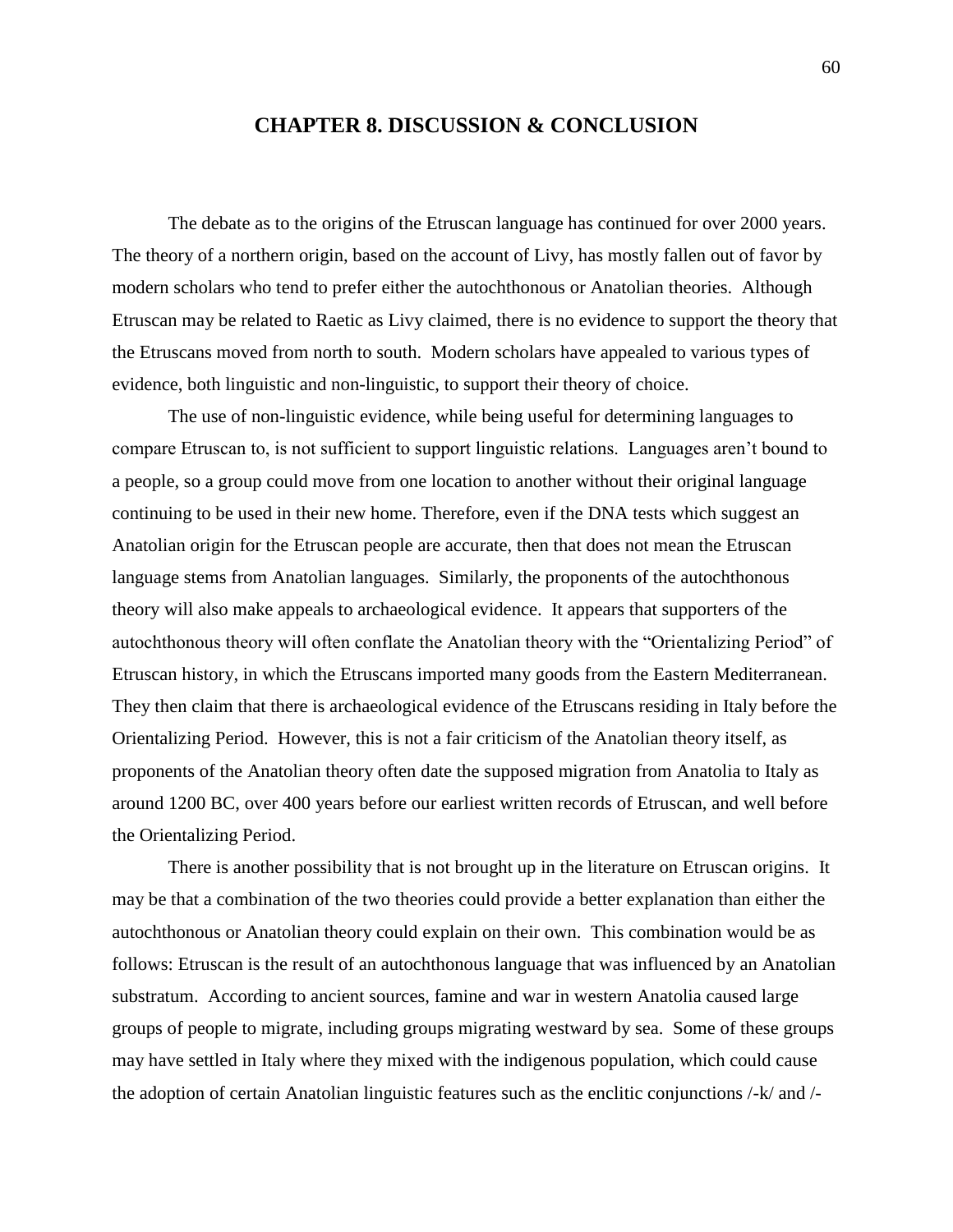m/ into the language already residing in Etruria. This alternative theory would have the benefit of fitting with both the DNA evidence and ancient accounts of a westward migration. Additionally, when scholars attempt to compare Etruscan to Anatolian languages, they often draw unique features of various western Anatolian languages such as Lydian and Lycian, instead of finding unique innovations from a single language. If Etruscan were descended from Lydian as Herodotus claims, then one would expect to find only the traits unique to Lydian and not to the other branches. If, on the other hand, Etruscan were descended from its own Western Anatolian branch, then it seems strange that it would have innovations that are otherwise unique to Lydian and other innovations that are otherwise unique to Milyan and still others unique only to Lycian. Instead, if Etruscan received linguistic influence from various groups of western Anatolians fleeing from feminine, then the presence of unique traits from multiple Anatolian languages would be plausible.

This Anatolian-influence theory would also fit with evidence provided by supporters of the autochthnous theory. For example, supporters of the autochthonous theory point to the archaeological record of Etruria and argue that there was no evidence for a hostile invasion in its prehistory. This would be explained by a peaceful settlement of Anatolian migrants. If the migrants were from a starving population, and especially if they had recently had a failed attempt at an invasion of Egypt, then they would perhaps have been keen to have a non-violent settlement in Etruria. This theory would also benefit from the autochthonous theories in explaining non-Indo-European features of Etruscan such as agglutination.

However, attempting to prove a language-contact situation between Etruscan and Anatolian languages would be rather difficult, as the contact would have happened hundreds of years before any written records of Etruscan. Contact situations often involve the adoption of loanwords into one or both of the languages involved in the contact, and it would be difficult to distinguish any words borrowed in the prehistory from mere chance similarity. This becomes even more difficult when the limited inscriptional evidence for Etruscan is taken into account. Much of the inscriptions for Etruscan are short, and many of the known word forms are personal names. Additionally, there are Etruscan words with unknown translations. This dearth of Etruscan vocabulary and translations is a major problem for testing any theory of Etruscan origins.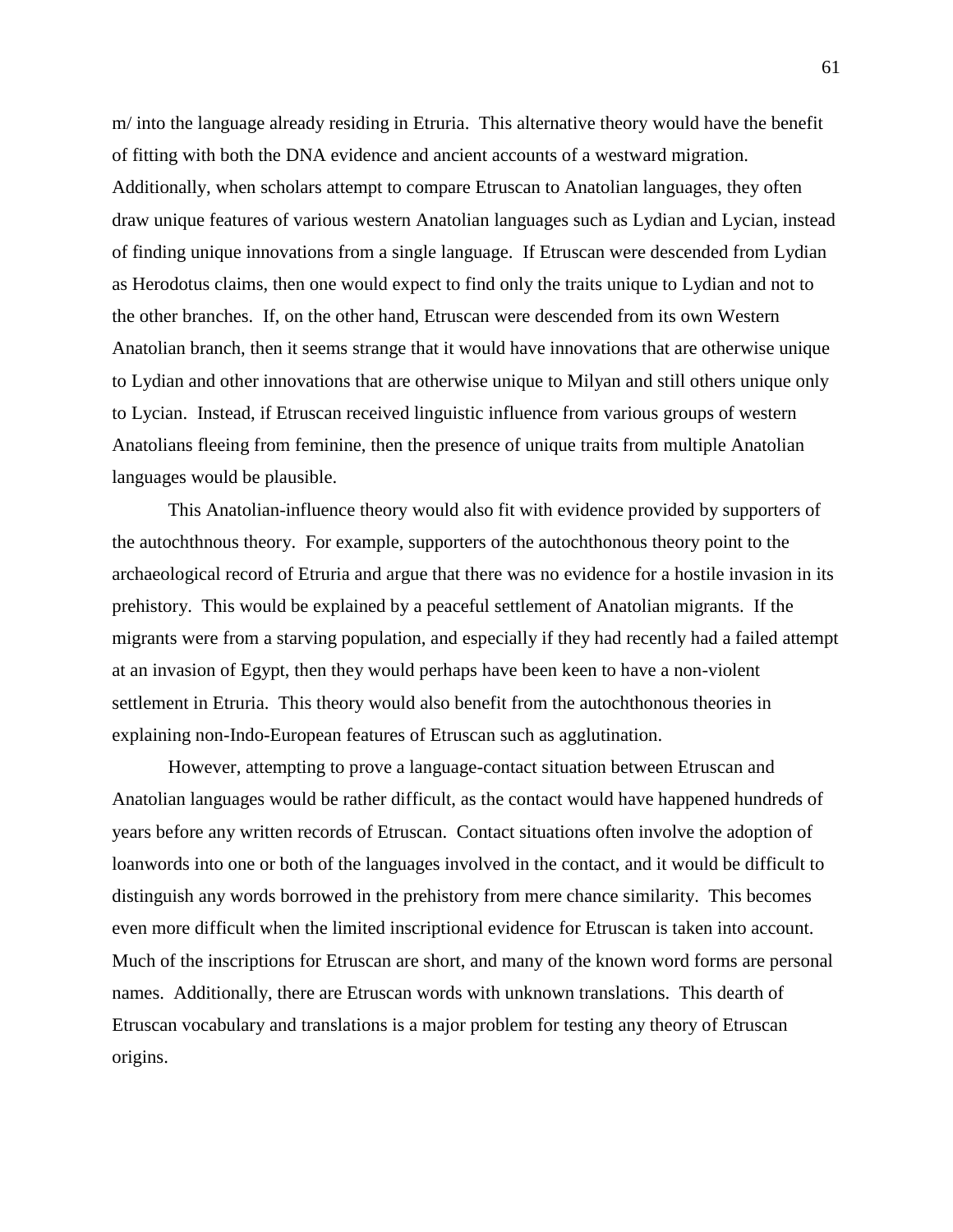Even the morphology and syntax of Etruscan are disputed. For example, the morphology of Etruscan verbs is not well understood. Bonfante & Bonfante (2002, 100) claim that the past tense of an Etruscan verb was formed by the suffix /-ke/, while Wallace claims that /-ke/ is actually two morphemes: /-k/ as a past tense suffix and /-e/ as an indicative suffix (Wallace 2008, 68). Additionally, Wallace claims that Etruscan had a jussive mood (Wallace 2008, 68), while the Bonfantes do not mention a jussive at all. The lack of secure morphological knowledge of Etruscan, just like the lack of vocabulary information, adds to the difficulty of comparing Etruscan to other languages.

Both the supporters of the Anatolian theory and the supporters of the autochthonous theory appear to be operating off of different assumptions about the nature of Etruscan's status. Supporters of the Anatolian theory (and other non-autochthonous theories) seem to be of the assumption that Etruscan is related to some known language family and that the contrary must be proven, while supporters of the Autochthonous theory assume that Etruscan is not related to any known language family and that the contrary must be proven. The assumption by the Autochthonous supporters that Etruscan must be related to a known language can lead to overreaches in their investigations. In other words, some supporters seem to believe that Etruscan is related to Anatolian, so all of the features of Etruscan must relate back to an Anatolian (or other Indo-European) language. This can be seen in the work of Cooper who attempts to translate each Etruscan word in his example texts by comparing them to similar-looking words from Indo-European language without reference to any systematic sound correspondences.

In conclusion, the debate of Etruscan origins which started thousands of years ago continues to this day. However, there are still avenues of research that an etruscologist can pursue. The first avenue would be a thorough linguistic comparison of Etruscan to Lydian. Although there have been attempts to compare the language of Etruscan to the languages of Anatolia, those attempts have run into issues with their data and with their methodologies, such as relying on an appeal to a possible, but yet unproven, earlier state of Indo-European. Since the ancient accounts of an Anatolian (Lydian) origin for Etruscan provide a time frame and supposed parent language, a specific and detailed look at the Lydian language during that time period would prove useful when examining the claims of a Lydian origin. A second avenue of research would be to examine the possibility of Anatolian influence, not origin, on Etruscan. Additionally, this study provides a look at the methodological issues used by proponents of the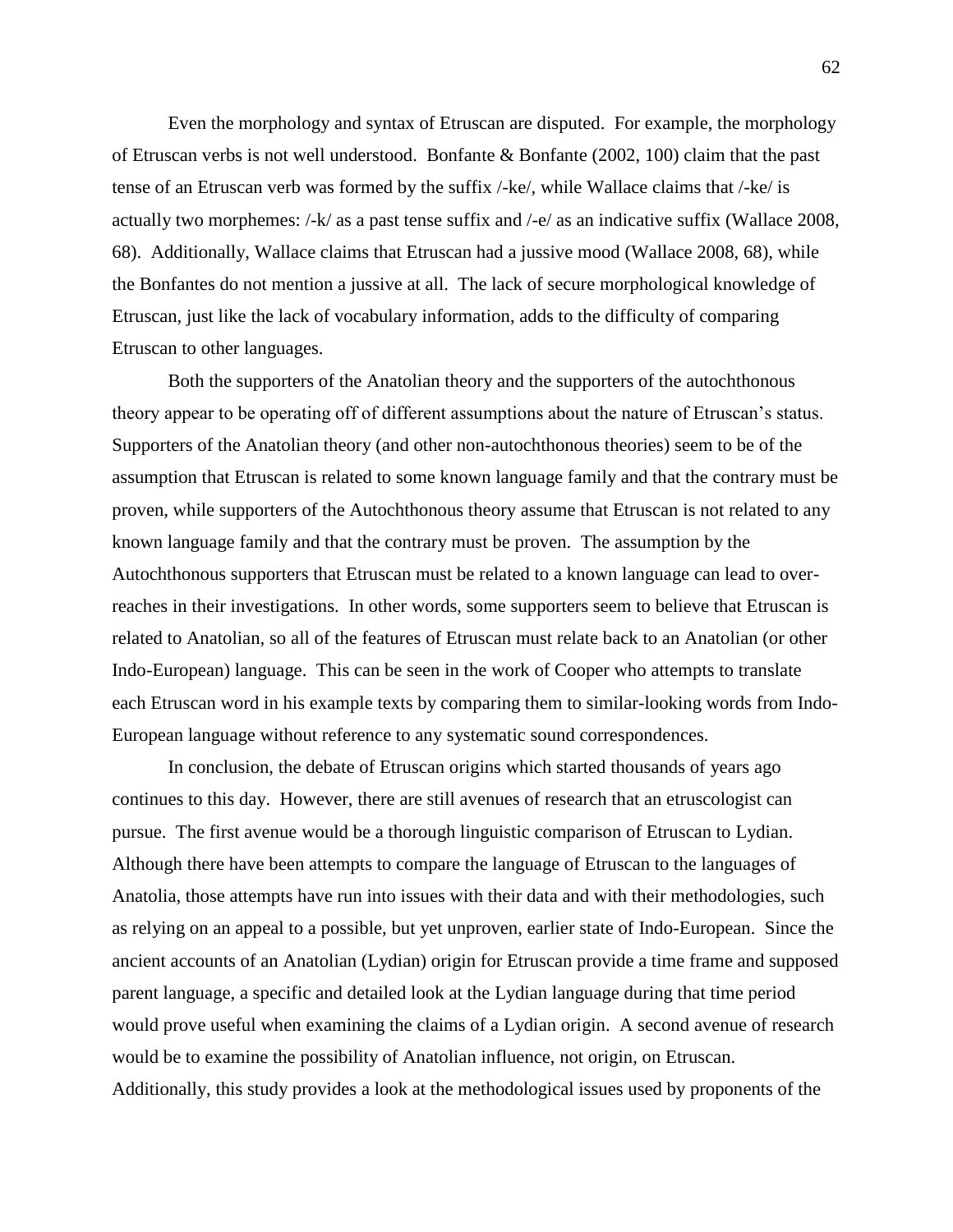various theories. The debate itself continues to this day due to various factors including opposing basic assumptions held the proponents of the different theories, a lack in variety and amount of Etruscan texts, and a lack of a firm understanding of Etruscan grammar.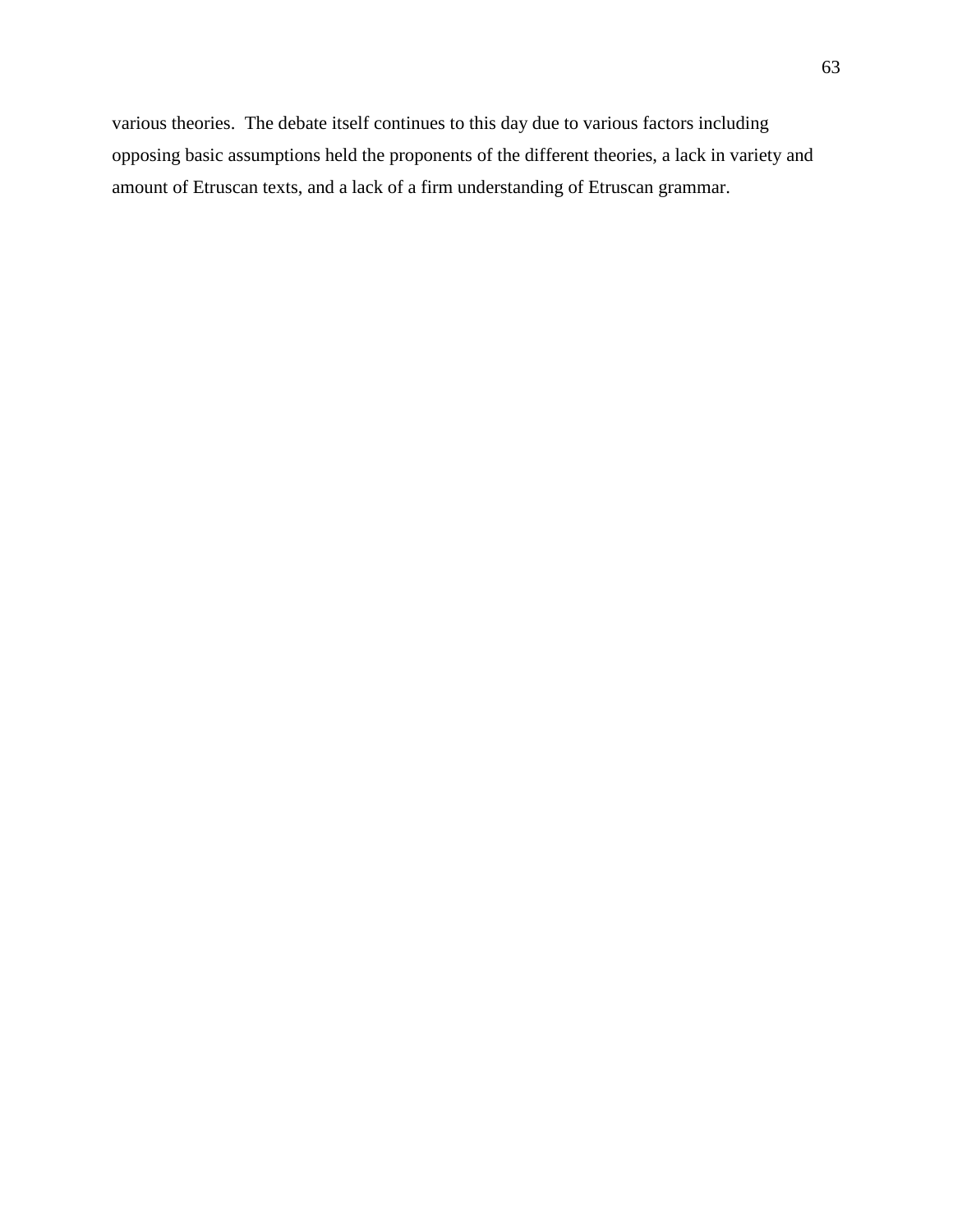## **REFERENCES**

- ADRADOS, FRANCISCO. 1994. *ETRUSCAN AS AN IE-ANATOLIAN (BUT NOT HITTITE) LANGUAGE*. THE JOURNAL OF INDO-EUROPEAN STUDIES. 363-83.
- ADRADOS, FRANCISCO. 1994. *More on Etruscan as an IE-Anatolian language*. Historische Sprachforschung. 107. 54-76.
- ATKINSON, QUENTIN; GRAY, RUSSELL. 2005. Curious parallels and curious connections: Phylogenetic thinking in biology and historical linguistics. *Systematic Biology.* 54. 513- 526.
- BARKER, GRAEME; RASMUSSEN, TOM. 2000. *The Etruscans*. Oxford/Malden, MA.: Blackwell Publishers.
- BEEKES, R.S.P. 2003. *The origin of the Etruscans*. Amsterdam: Koninklijke Nederlandse Akademie van Wetenschappen.
- BONFANTE, GIULIANO; BONFANTE, LARISSA. 2002. *The Etruscan language: An introduction.* Second Edition. Manchester: Manchester University Press.
- CAMPBELL, LYLE; POSER, WILLIAM. 2008. *Language classification: History and method*. New York: Cambridge University Press.
- CAMPBELL, LYLE. 2003. How to show languages are related: Methods for distant genetic relationship. In Brian D. Josephs, Richard D. Janda. *The handbook of historical linguistics. Malden, Massachusetts: Blackwell Publishers*
- COOPER, JOHN. 1999. *Etruscan Viewed as a Greek Creole Language.* Mankind Quarterly. 40. 79-94
- COOPER, JOHN. 2000. *Etruscan and Lemnian appear to be twigs of the Pelasgian Branch of the Indo-European Language Tree.* Mankind Quarterly. 40. 421-433
- DE SIMONE, CARLO. 1986. *La Stele di Lemnos.* In Giovanni Pugliese Carratelli (ed.), *Rasenna: Storia e civilita degli etruschi,* 723-5
- DIONYSIUS. *The Roman Antiquities.* Loeb Classical Library edition. 1937. Online. http://penelope.uchicago.edu/Thayer/E/Roman/Texts/Dionysius\_of\_Halicarnassus/1B\*.ht ml
- FACCHETTI, GIULIO. 2005. The interpretation of Etruscan Texts and its Limits. *Journal of Indo-European Studies.* 33. 359-388.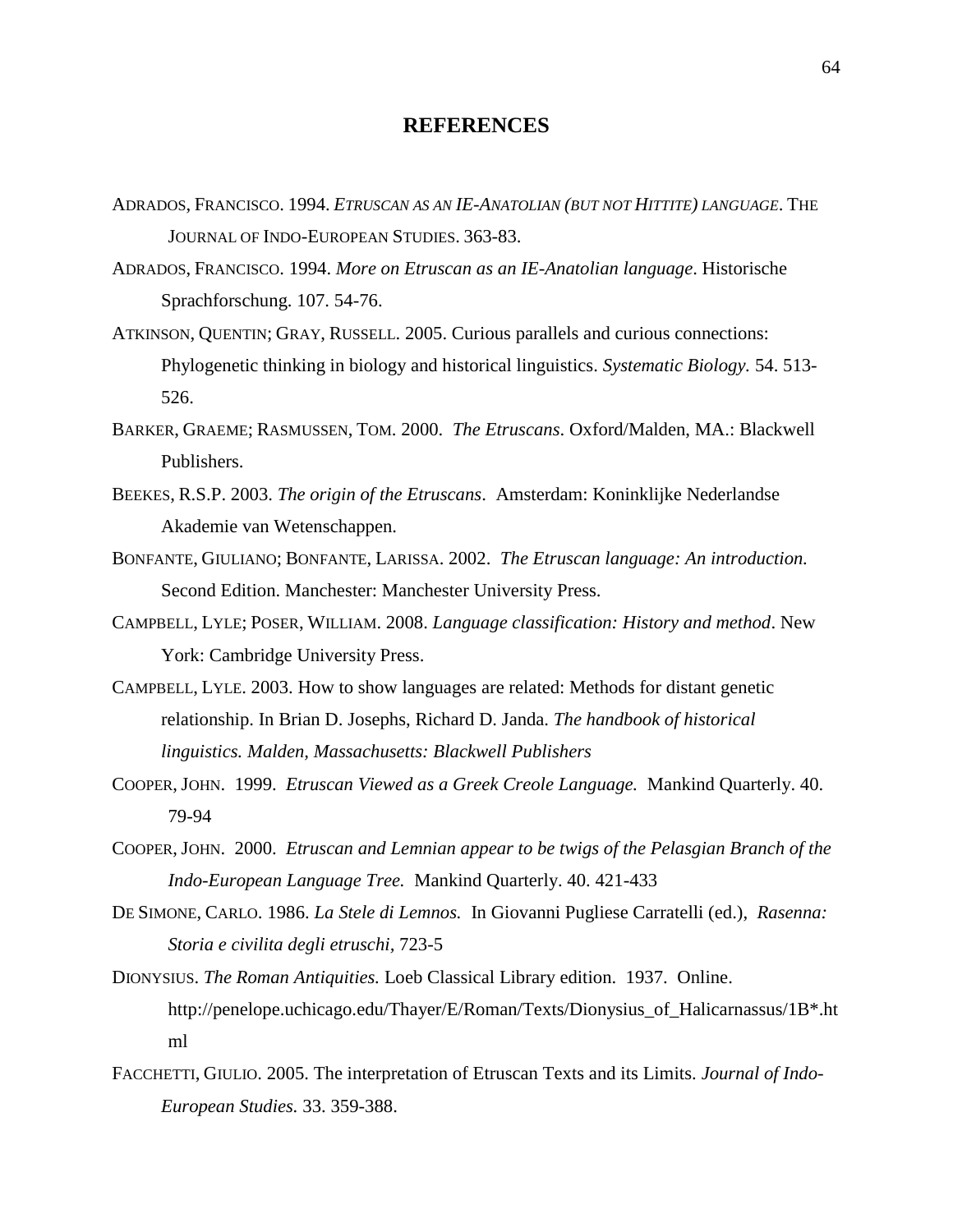- FACCHETTI, GIULIO M. 2002. *Appunti di morfologia etrusca con un'appendice sulla questione della affinita genetiche dell'etrusco.* Florence.
- FINKELBERG, MARGALIT. 1997. Anatolian languages and Indo-European migrations to Greece. *The Classical World*. 91. 3-20.
- FORTE, VALERIA. 2011. Etruscan origins and Italian nationalism. *Studia Universitatis Babes-Bolyai. Studia Europaea.* 56. 5-17.
- FRERET, NICOLAS. 1850. "Observations generals sur la geographie ancienne" in *Memories De Linstitut National De Frane Academie Des Inscriptions Et Belle-Lettres*. Impriemerie nationale. Paris. 331-468
- GLEBA, MARGARITA. 2002-2003. Archaeology in Etruria 1995-2002. *Archaeology reports*. 49. 89-103.
- GRAY, RUSSEL; ATKINSON, QUENTIN; GREENHILL, SIMON. 2011. Language evolution and human history: what a difference a date makes. *Philosophical transactions of the royal society B.*  366. 1090-1100.
- HERODOTUS. *The Histories*. Translated by Blanco, Walter. 2013. W. W. Norton & Company Inc. New York, NY.
- LIVY. *The Early History of Rome.* Translated by De Selincourt, Aubrey. 1960. Peguin Books Ltd. England.
- LURAGHI, SILVIA. 1996. The Anatolian Languages. In *Indo-European Languages*. By Paolo Ramat. London: N.p.
- MCMAHON, APRIL; MCMAHON, ROBERT. 2003. Finding families: Quantitative methods in language classification. *Transactions of the philological society*. 101. 7-55.
- MCMAHON, APRIL; MCMAHON, ROBERT. 2005. *Language classification by numbers*. New York. Oxford University Press.
- MULLER, K.O. 1877. *Die Etrusker.* Stuttgart, A. Heitz.
- NAGY, HELEN; BONFANTE, LARISSA; Whitehead, Jane. 2008. Searching for Etruscan Identity. *American journal of archaeology.* 112. 413-417.
- NESBITT JONES, ILSE. 1920. *Five texts in Etruscan: early Gothic language of Tyrrhenians and ancient Jutes.* P. Lang. New York
- NICHOLS, JOHANNA. 1997. Modeling ancient population structures and movement in linguistics. *Annual review of anthropology*. 26. 359-384.